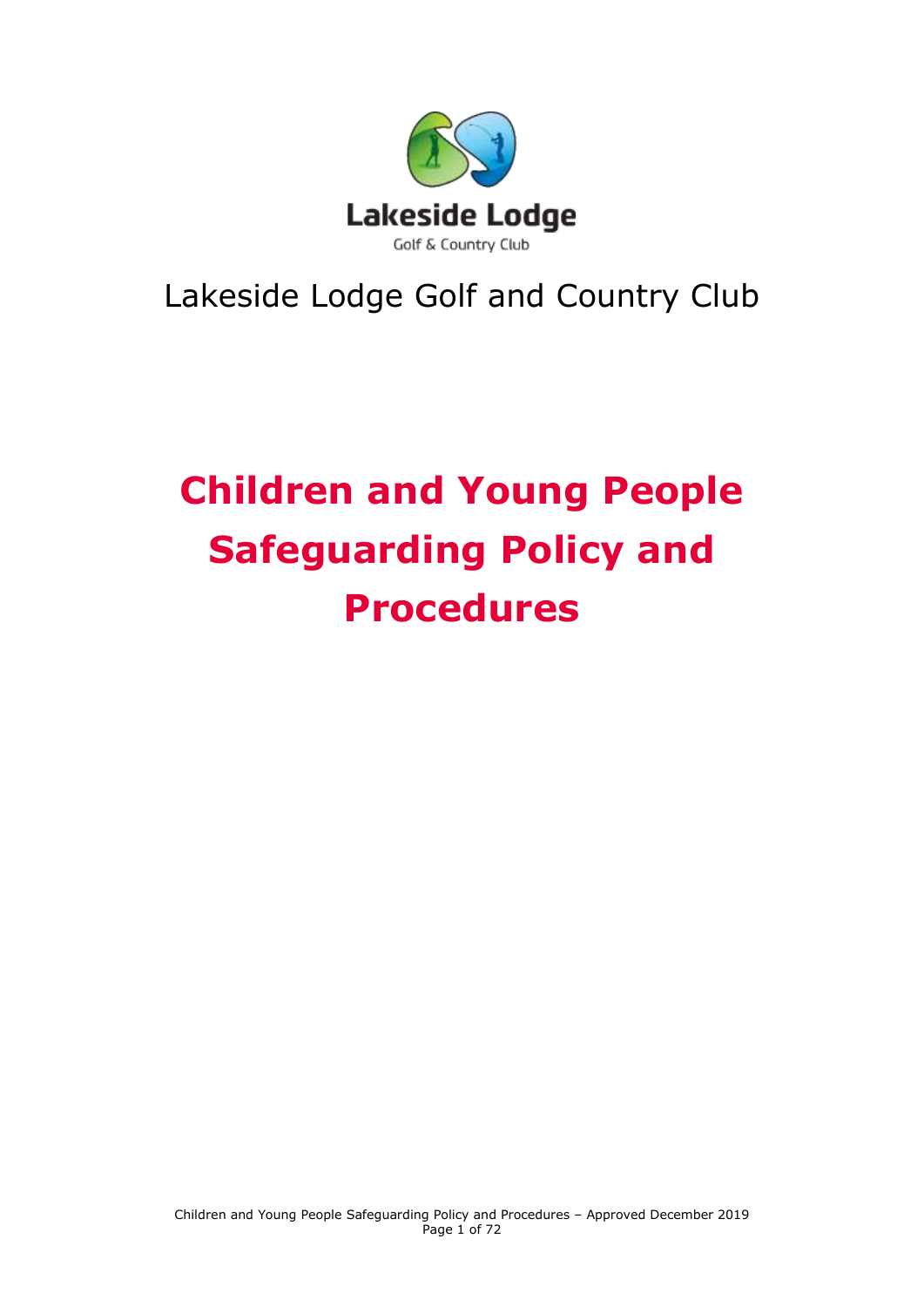## **Contents**

| Safeguarding Policy Statement                                  |                |
|----------------------------------------------------------------|----------------|
| Procedures:                                                    |                |
| 1. Recruitment and training                                    | $\overline{5}$ |
| 2. Complaints, concerns and allegations                        | 6              |
| 3. Flow Charts                                                 | $\overline{9}$ |
| 4. Emergencies and incidents                                   | 11             |
| 5. Supervision                                                 | 12             |
| 6. Good Practice Guidelines                                    | 12             |
| 7. Useful Contacts                                             | 16             |
| <b>Supporting Documents</b>                                    |                |
| 1. Volunteer/Staff Job Application form                        | <b>View</b>    |
| 2. Self-disclosure                                             | <b>View</b>    |
| $\overline{3}$ . References                                    | <b>View</b>    |
| 4. Code of Conduct for coaches and volunteers                  | <b>View</b>    |
| 5. Code of Conduct for Young Golfers                           | <b>View</b>    |
| 6. Code of Conduct for Parents/Carers                          | <b>View</b>    |
| 7. Managing Challenging Behaviour                              | <b>View</b>    |
| 8. Incident Report Form                                        | <b>View</b>    |
| 9. Accident Report Form                                        | View           |
| 10. Junior Profile and Parental Consent Forms                  | <b>View</b>    |
| 11. Photography Consent                                        | <b>View</b>    |
| 12. Parental Guidance                                          | <b>View</b>    |
| 13. Managing Young People on Away Trips                        | <b>View</b>    |
| 14. Social Media Guidance                                      | <b>View</b>    |
| 15. Whistleblowing Policy                                      | <b>View</b>    |
| 16. England Golf DBS Flowchart                                 | <b>View</b>    |
| 17. Categories of Child Abuse                                  | <b>View</b>    |
| 18. Club Welfare Officer Poster                                | <u>View</u>    |
| 19. Safeguarding Children and Young People - a short guide for | <b>View</b>    |
| club members                                                   |                |
| 20. Photography Policy                                         | <b>View</b>    |
| 21.Anti-Bullying Policy                                        | <u>View</u>    |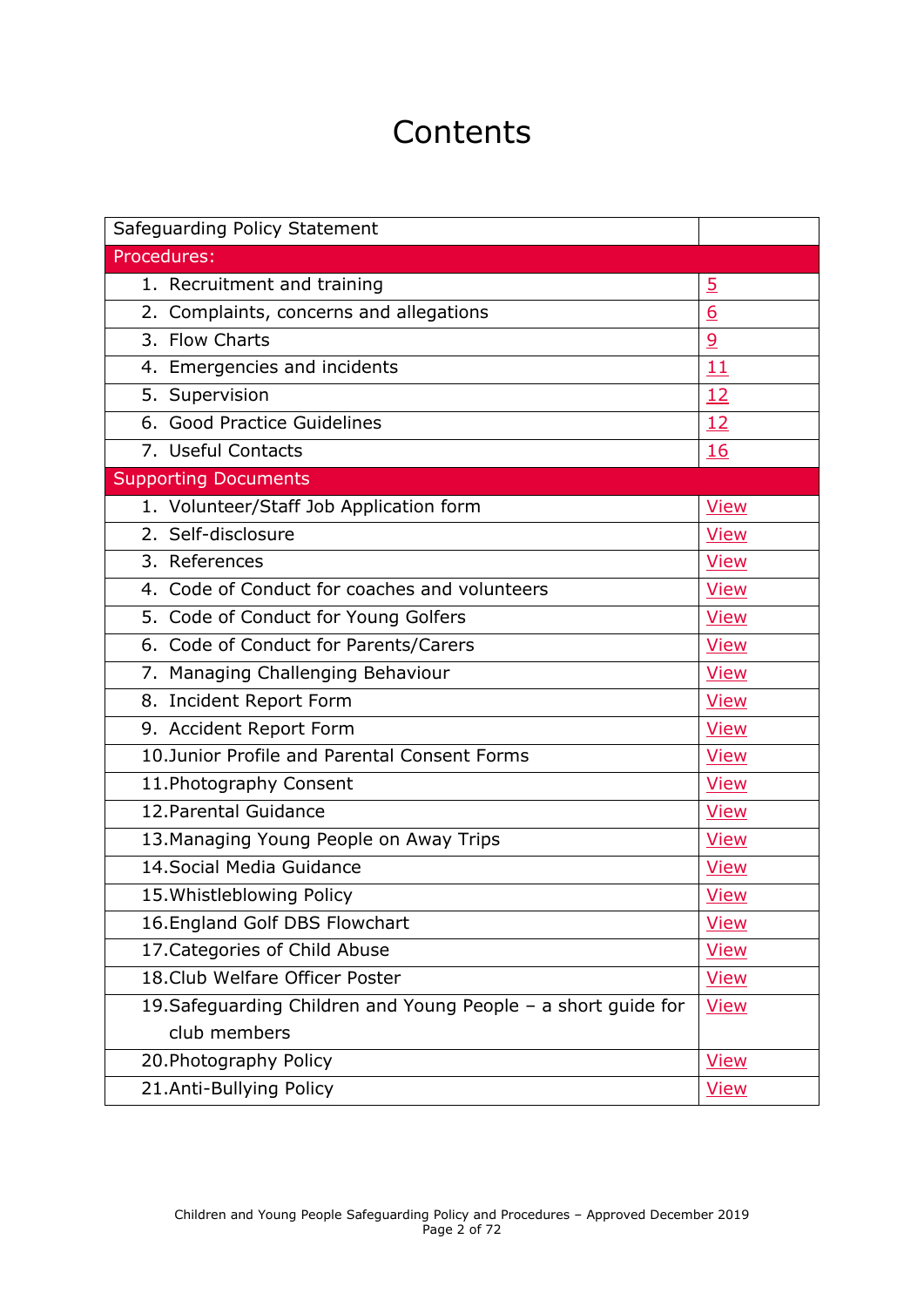## Children and Young People Safeguarding Policy

### Introduction

Everyone working with children and young people has a responsibility for keeping them safe, irrespective of their role, whether they are paid members of staff or volunteers.

England Golf is committed to ensure that the sport of golf is one within which all participants can thrive in a safe environment and that all children and young people have an enjoyable and positive experience when playing golf.

## Key principles

- The welfare of children is paramount.
- A child is defined by law in England and Wales as a person under the age of 18 years.
- All children, regardless of their Age, Race, Religion or Belief, Disability, Gender identity or Sexual Orientation, have the right to protection from abuse.
- All concerns and allegations of abuse and poor practice will be taken seriously and responded to swiftly and appropriately.
- All children have the right to be safe.
- All children have the right to be treated with dignity and respect.
- The will work with children, their parents/carers and external organisations to safeguard the welfare of children participating in golf.
- We recognise the authority of the statutory agencies and are committed to complying with Local Safeguarding Children Board Guidelines (LSCB), Working Together under the Children Act 2004, and any legislation and statutory guidance that supersedes these.
- The Lakeside Lodge Golf and Country Club is committed to working in partnership with other key UK Golf Bodies to continually improve and to promote safeguarding initiatives across the sport.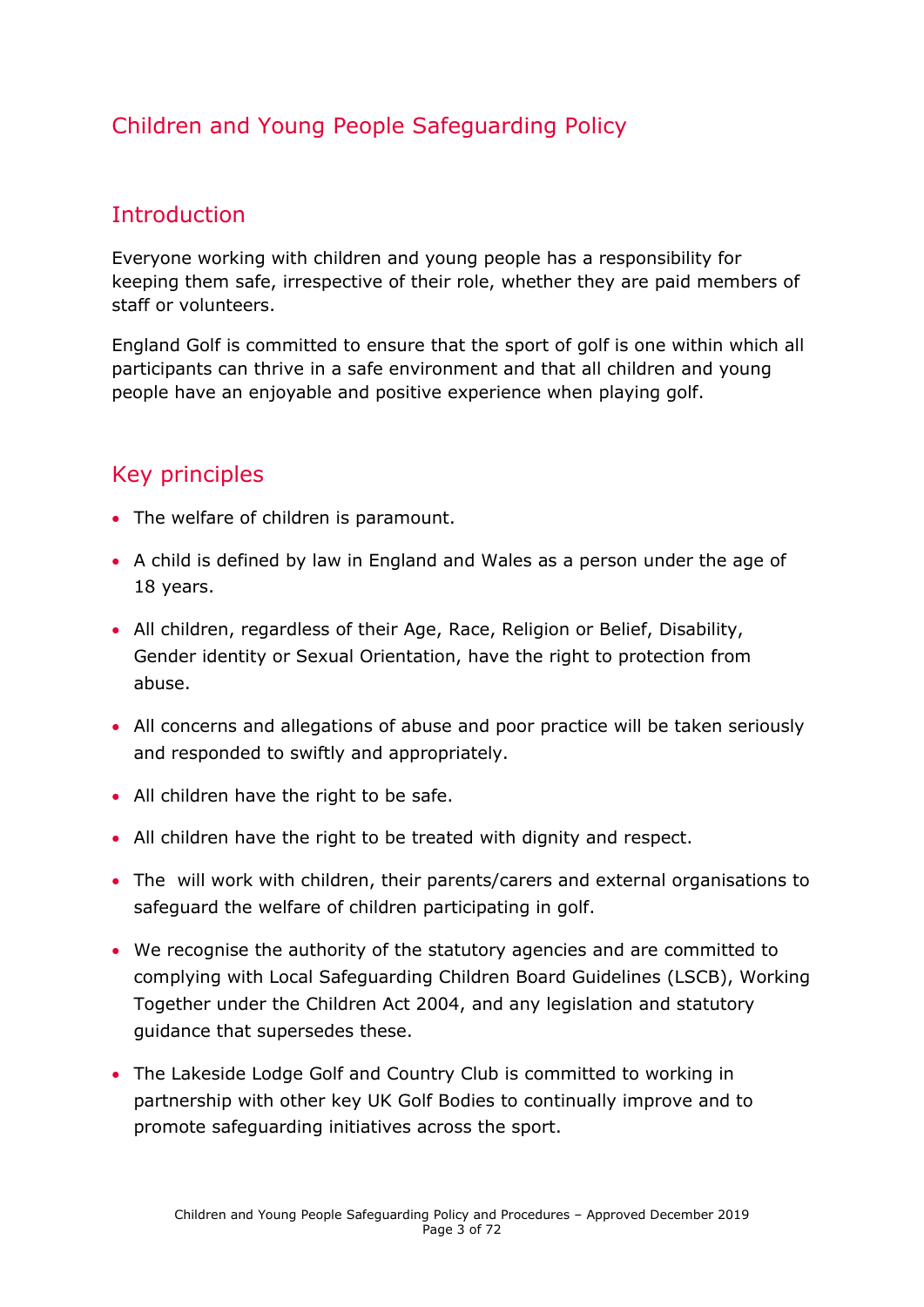• The Lakeside Lodge Golf and Country Club owes a legal duty of care to children on their premises or engaged in their activities. That duty is to take reasonable care to ensure their reasonable safety and the duty is higher than it would be for adults.

## **Objectives**

The Lakeside Lodge Golf and Country Club aims to:

- Provide a safe environment for children and young people participating in golfing activities and try to ensure that they enjoy the experience.
- Ensure robust systems are in place to manage any concerns or allegations.
- Support adults (staff, volunteers, PGA Professionals, coaches, members and visitors) to understand their roles and responsibilities with regard to their duty of care and protection of children.
- Provide appropriate level training, support and resources for staff, volunteers & coaches to make informed and confident responses to specific safeguarding issues and fulfill their role effectively.
- Ensure that children and their parents/carers are informed and consulted and, where appropriate, fully involved in decisions that affect them.
- Reassure parents and carers that all children and young people will receive the best care possible whilst participating in club activities and communicate Policy and Procedure to them through website/letter/consents.

## Responsibilities and implementation

The Lakeside Lodge Golf and Country Club will seek to promote the principles of safeguarding children by:

- Reviewing their policy and procedures every three years or whenever there is a major change in legislation. Guidance from England Golf will be sought as part of the review process.
- Conducting a risk assessment of club activities with regard to safeguarding and take appropriate action to address the identified issues within suitable timescales.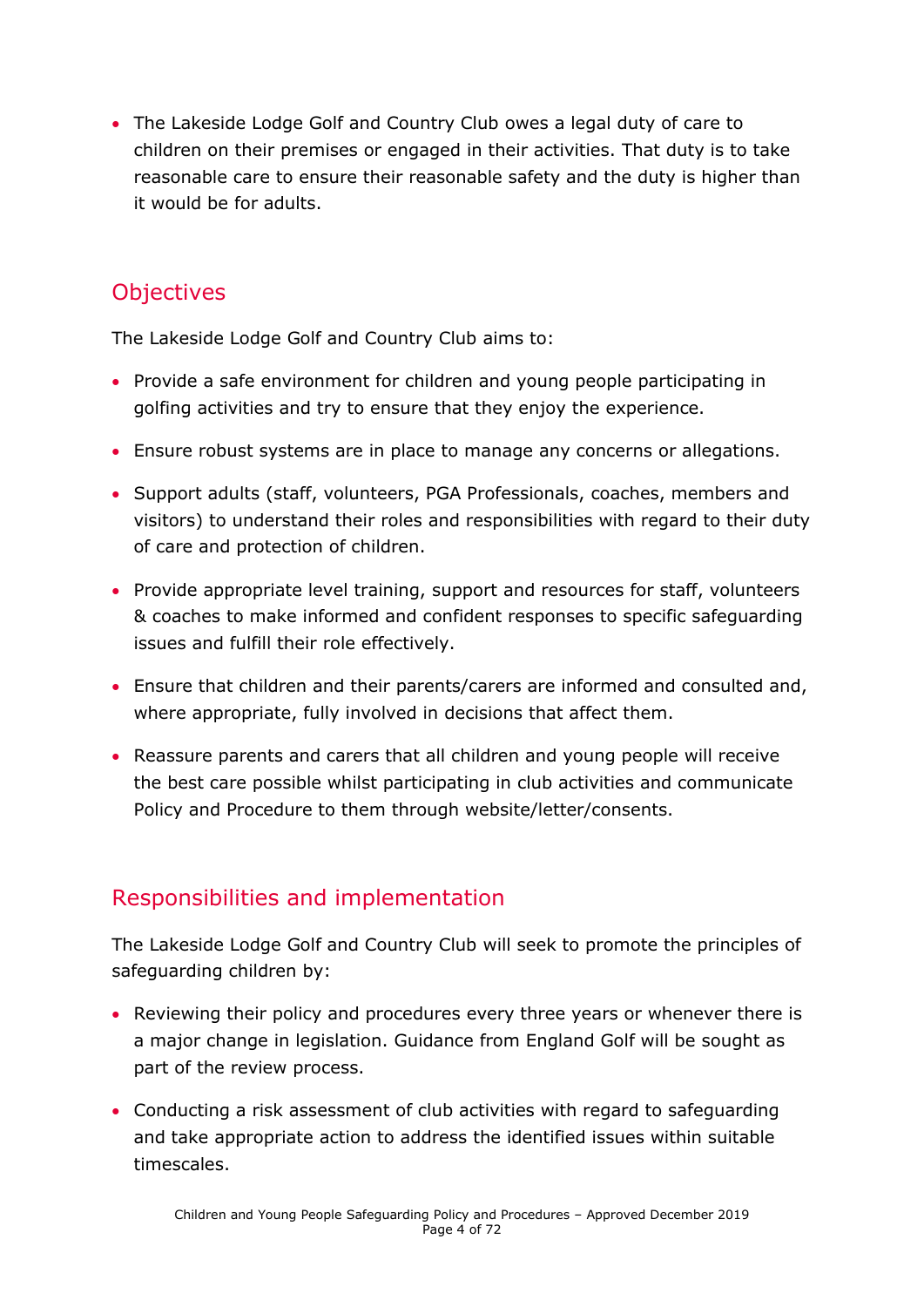- Using appropriate recruitment procedures to assess the suitability of volunteers and staff working with children and young people in line with guidance from England Golf.
- Following National Governing Body (NGB) procedures to report concerns and allegations about the behaviour of adults and ensuring that all staff, volunteers, parents and children are aware of these procedures.
- Directing staff, volunteers & coaches to appropriate safeguarding training and learning opportunities, where this is appropriate to their role.

## <span id="page-4-0"></span>1. Recruitment and training

The Lakeside Lodge Golf and Country Club will endeavour to ensure that all volunteers and staff working with children and young people are appropriate and suitable to do so, and that they have all the information they require to undertake their job effectively and appropriately.

Each role which involves an element of responsibility with regard to children, particularly those involving the regular supervision of children, whether voluntary or paid, should be assessed by the recruiting body to establish which qualifications, checks and other requirements are necessary. These will include the following:

- An application form **(Appendix 1)**
- A self-disclosure form **(Appendix 2)**
- References from 2 people **(Appendix 3)**
- A signed Code of Conduct **(Appendix 4)**
- A Disclosure & Barring Service (DBS) check on people involved in 'regulated activity' with children **(Guidance on Regulated Activity & DBS- Appendix 16)**

Details of the requirements and the qualifications and checks of individuals will be recorded by the Club Welfare Officer/Secretary/Manager who will also hold copies of the necessary Safeguarding and Protecting Children (SPC) certificates. The nominated person will possess all relevant and appropriate contact details of all staff / volunteers and other relevant bodies.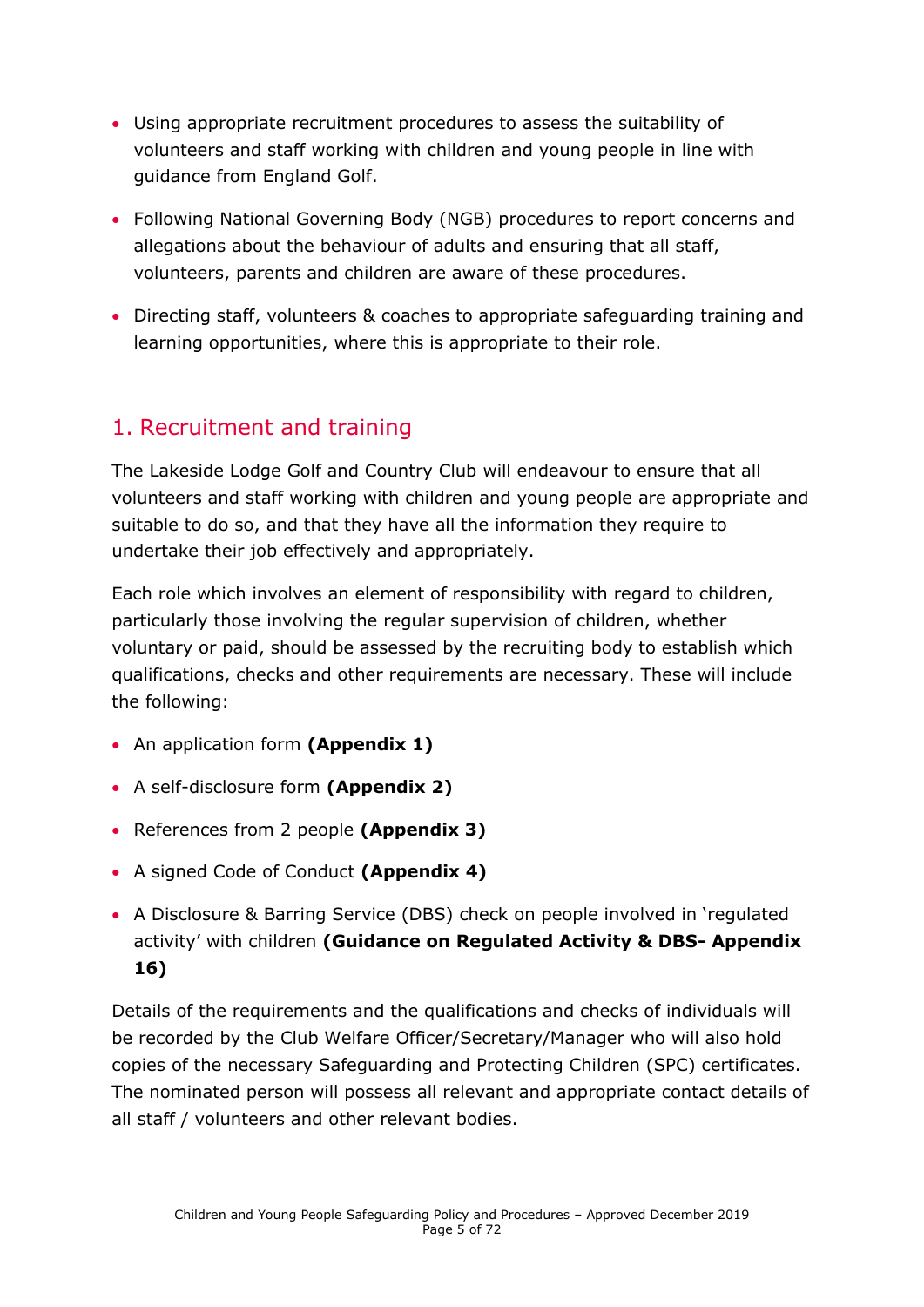All staff, volunteers & coaches will be offered access to appropriate child protection training. The Lakeside Lodge Golf and Country Club recommends attendance at the UK Coaching Safeguarding and Protecting Children (SPC) workshop and will ensure that all volunteers and staff who have significant contact with children attend. An online UK Coaching refresher course should be completed and repeated every three years for those involved in "Regulated Activity."

All staff, volunteers & coaches working with children and young people will be asked to read and become familiar with the Lakeside Lodge Golf and Country Club Safeguarding Policy and Procedures.

All staff, volunteers & coaches involved with children and young people will be asked to read the Lakeside Lodge Golf and Country Club Code of Conduct relevant to their role, and sign to indicate their understanding and agreement to act in accordance with the code. The code is linked to the Lakeside Lodge Golf and Country Club's Disciplinary Procedures. **(Codes of Conduct-Appendix 4,5,6)**

The Lakeside Lodge Golf and Country Club are committed to the fact that every child and participant in golf should be afforded the right to thrive through being involved in sporting activity for life, in an enjoyable, safe environment, and be protected from harm. The Lakeside Lodge Golf and Country Club acknowledge the additional vulnerability of some groups of children (e.g. disabled, looked after children, those with communication differences). The Lakeside Lodge Golf and Country Club will ensure that the environment is appropriate for the child, and tailored to their needs so that they have a positive experience of their sport without risk of harm.

## <span id="page-5-0"></span>2. Complaints, concerns and allegations

**2.1** If a player, parent/carer, member of staff or volunteer has a concern about the welfare of a child, or the conduct of another child/young person or an adult (whether they are a parent, coach, member, or otherwise), these concerns should be brought to the attention of the Club Welfare Officer without delay. The person reporting the concern is not required to decide whether abuse has occurred, but simply has a duty to pass their concerns and any relevant information to the Welfare Officer. Please refer to Flowcharts 1 & 2 for further details (see below).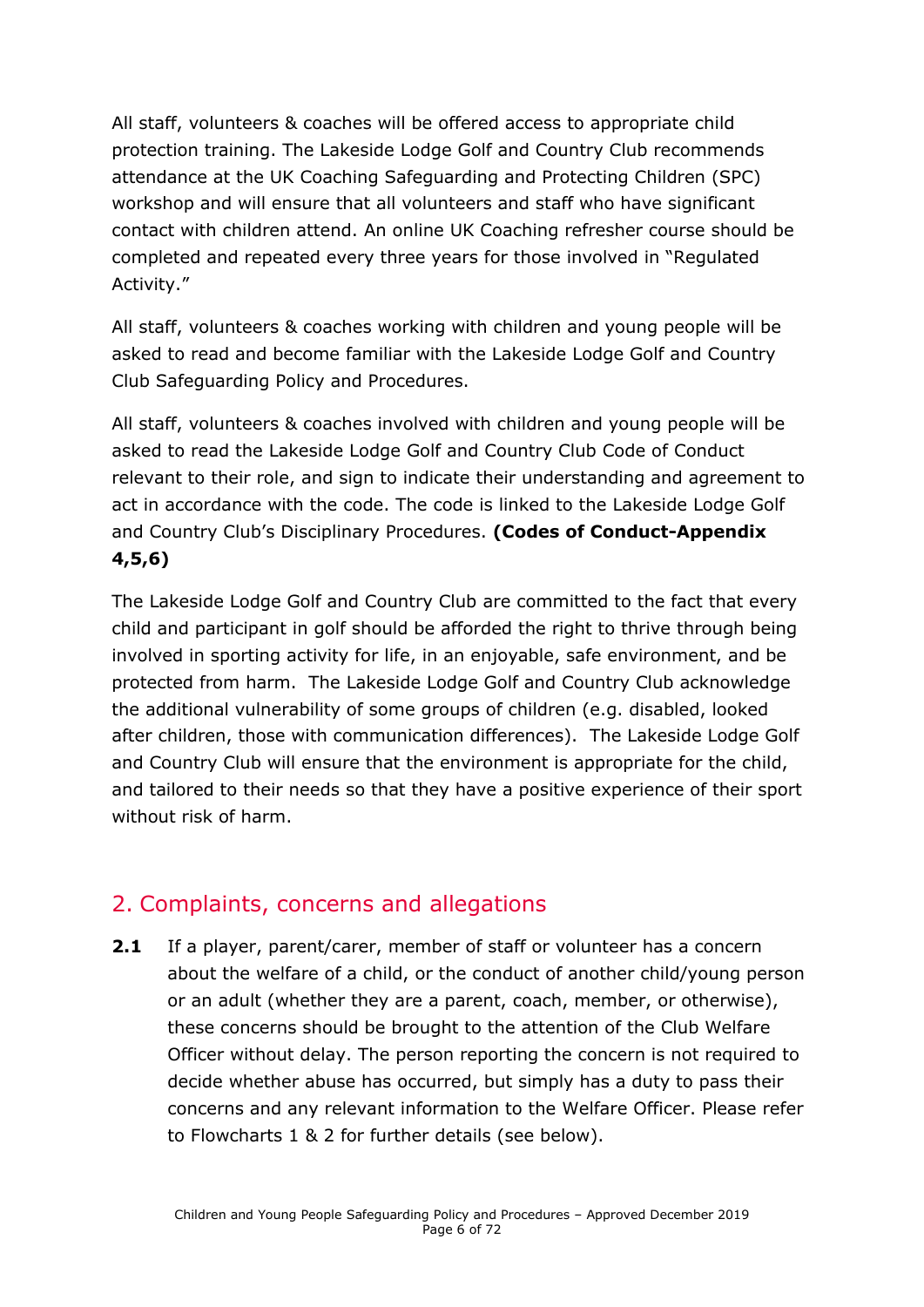- **2.2** All concerns will be treated in confidence. Details should only be shared on a "need to know" basis with those who can help with the management of the concern.
- **2.3** Concerns will be recorded on an Incident Report Form and sent to the England Golf Lead Safeguarding Officer and retained confidentially within the club. The England Golf Lead Safeguarding Officer can assist with completion of this form if required, tel: 01526 351824. **(Incident Report Form-Appendix 8)**
- **2.4** The Lakeside Lodge Golf and Country Club will work with England Golf and other external agencies to take appropriate action where concerns relate to potential abuse or serious poor practice. The Lakeside Lodge Golf and Country Club disciplinary procedures will be applied and followed where possible.
- **2.5** In the event of a child making a disclosure of any type of abuse, the following guidance is given:
	- Reassure them that they have done the right thing to share the information
	- Listen carefully
	- Do not make promises that cannot be kept, such as promising not to tell anyone else
	- Do not seek to actively question the child or lead them in any way to disclose more information than they are comfortably able to: this may compromise any future action. Only ask questions to clarify your understanding where needed e.g. can you tell me what you mean by the word upset?
	- Record what the child has said as soon as possible on an incident report form.
	- You should explain to children, young people and families at the outset, openly and honestly, what and how information will, or could be shared and why, and seek their agreement.
	- Parents or Carers should be informed if the allegation does not involve them.
- **2.6** The NSPCC Helpline is available to discuss concerns regarding poor practice and abuse in confidence with members of the public who need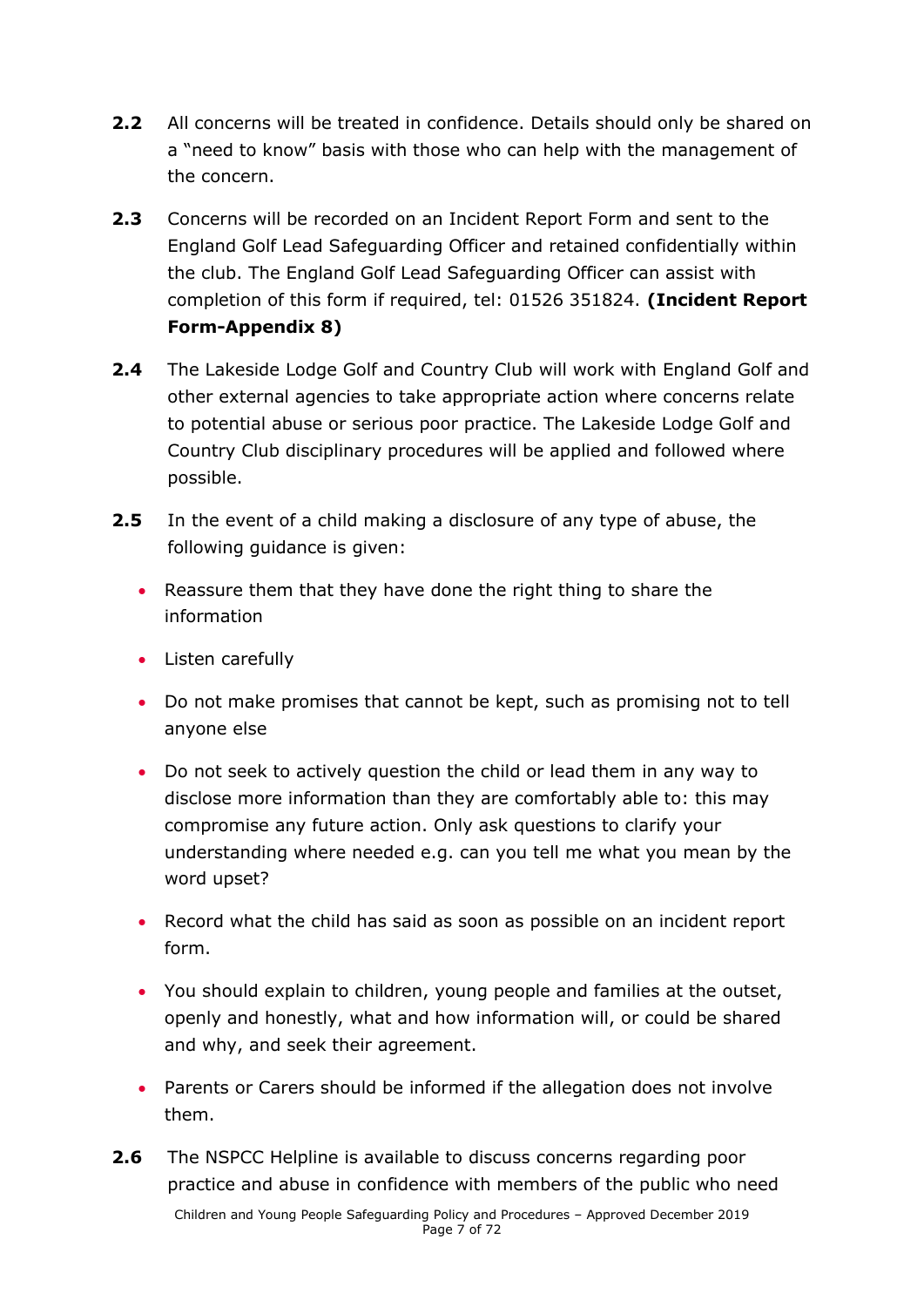support. Those with concerns are encouraged to use this service. The Helpline number is 0808 800 5000.

<span id="page-7-0"></span>**2.7** Safeguarding children and young people requires everyone to be committed to the highest possible standards of openness, integrity and accountability. The Lakeside Lodge Golf and Country Club supports an environment where staff, volunteers, parents/carers and the public are encouraged to raise safeguarding and child protection concerns. Anyone who reported a legitimate concern to the organisation (even if their concerns subsequently appear to be unfounded) will be supported. All concerns will be taken seriously. **(Whistleblowing Policy-Appendix 15)**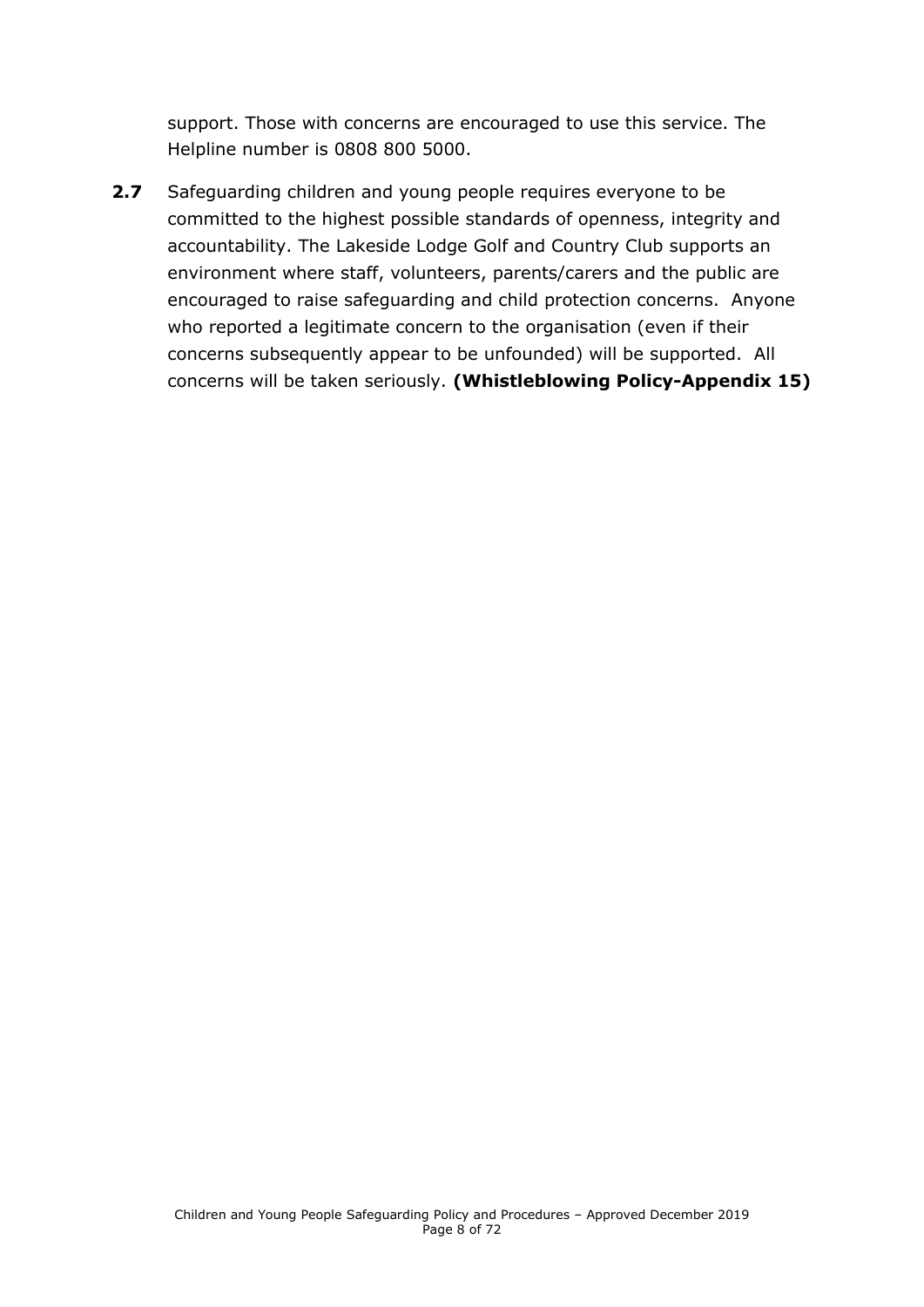## 3. FLOWCHART 1

#### **What to do if you are worried about what is happening to a child outside of the Club (but the concern is identified through the child's involvement in golf)**



\* If for any reason a Club Welfare Officer is not in post or is unavailable a principle of least delay is important. Please contact the England Golf Lead Safeguarding Officer 01526 351824 [safeguarding@englandgolf.org](mailto:safeguarding@englandgolf.org)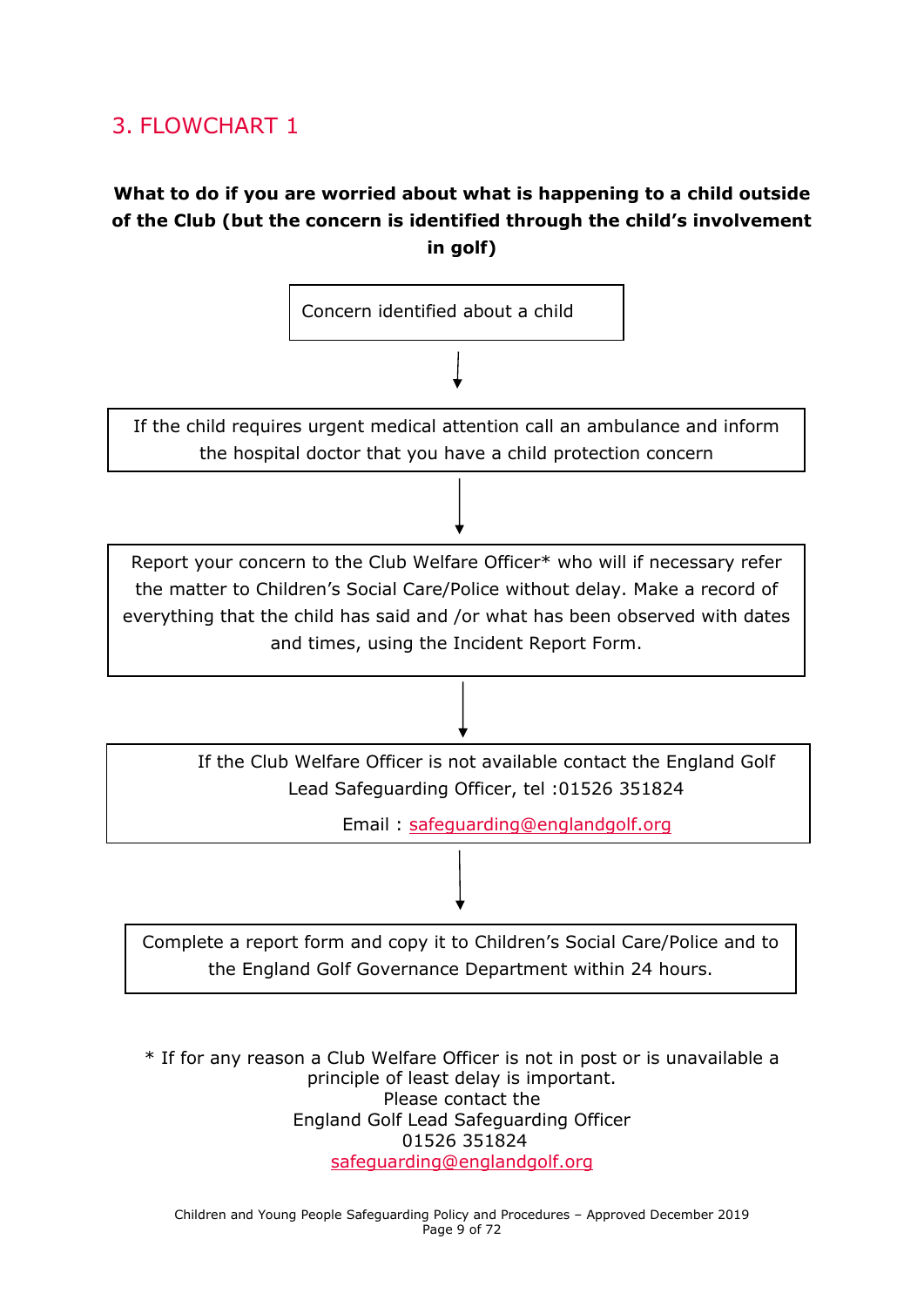## FLOW CHART 2

#### **What to do if you are worried about the behaviour of any member, parent/carer, volunteer, staff, Professional, coach or official in golf or affiliated organisations**

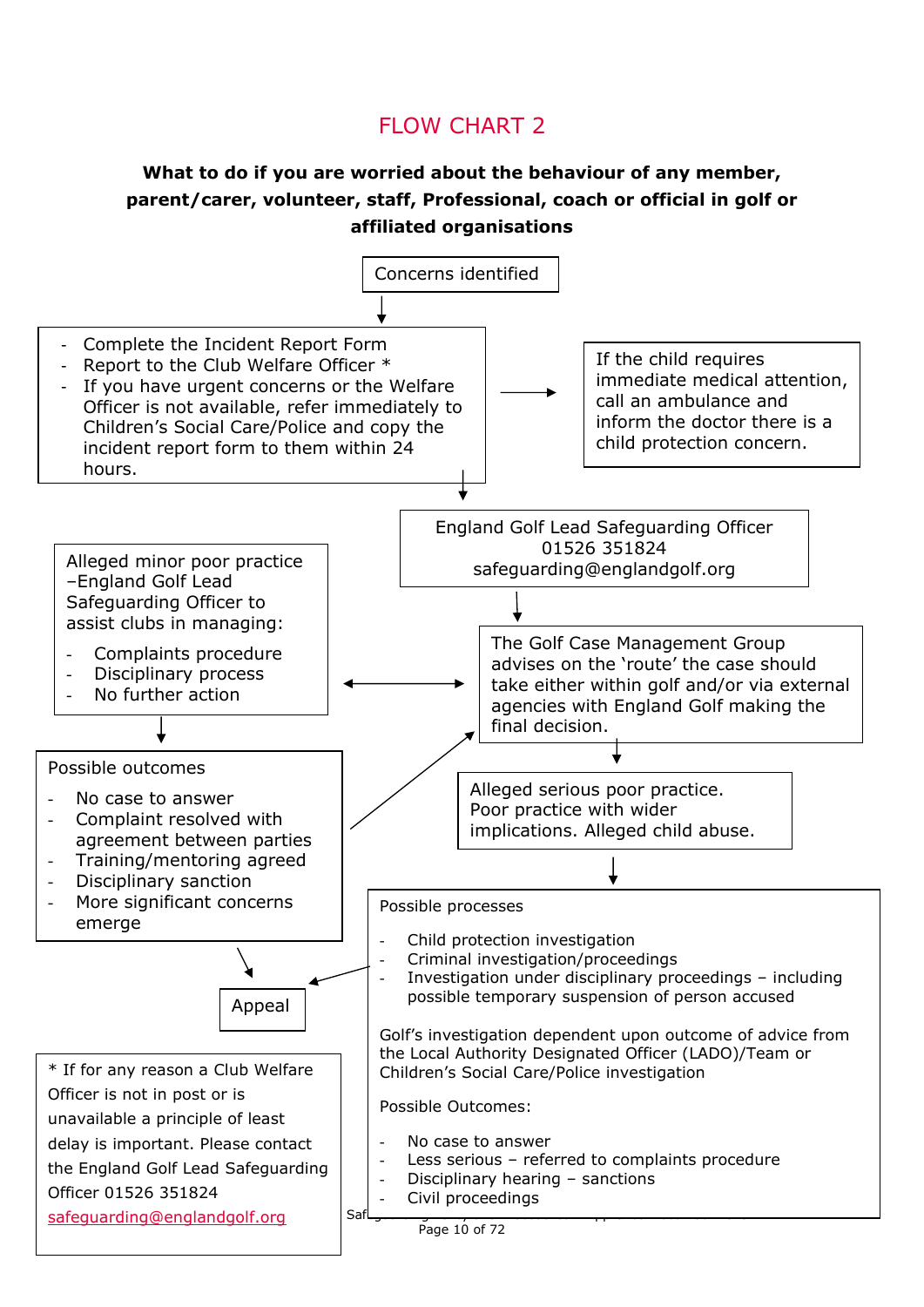## <span id="page-10-0"></span>4. Emergencies and incidents

- **4.1** Parental Consent Forms will be obtained and retained by the Lakeside Lodge Golf and Country Club for all children who are participating in events or activities, or attending coaching organised by the club. These forms will be treated in confidence and only shared with those who require the information they contain to perform their role effectively. **(Junior Profile and Parental Consent Forms-Appendix 10)**
- **4.2** In the event of a child requiring medical attention:
	- The parents will be contacted immediately.
	- In the event of failure to contact parents, the alternative emergency contacts will be used.
	- The consent form will be consulted to establish whether parents have given their consent for a club representative to act in loco parentis.
	- An adult club representative will accompany the child to seek medical attention, if appropriate, ensuring that they take the consent form with them.
	- A record of the action taken will be made and retained by a club representative.
- **4.3** Where a parent is late in collecting their child the following procedure will apply:
	- Attempt to contact the parent/carer using the contact details on the Parental Consent Form
	- Attempt to contact the first, then the second emergency contact nominated on the Consent Form
	- Wait with the young person(s) at the venue with, wherever possible, other staff/volunteers or parents.
	- If no one is reachable, contact the Club's Welfare Officer for advice.
	- If all attempts to make contact fail, consideration should be given to contacting the police for their advice.
	- Staff, volunteers and coaches should try to avoid:
	- Taking the child home or to another location without consent.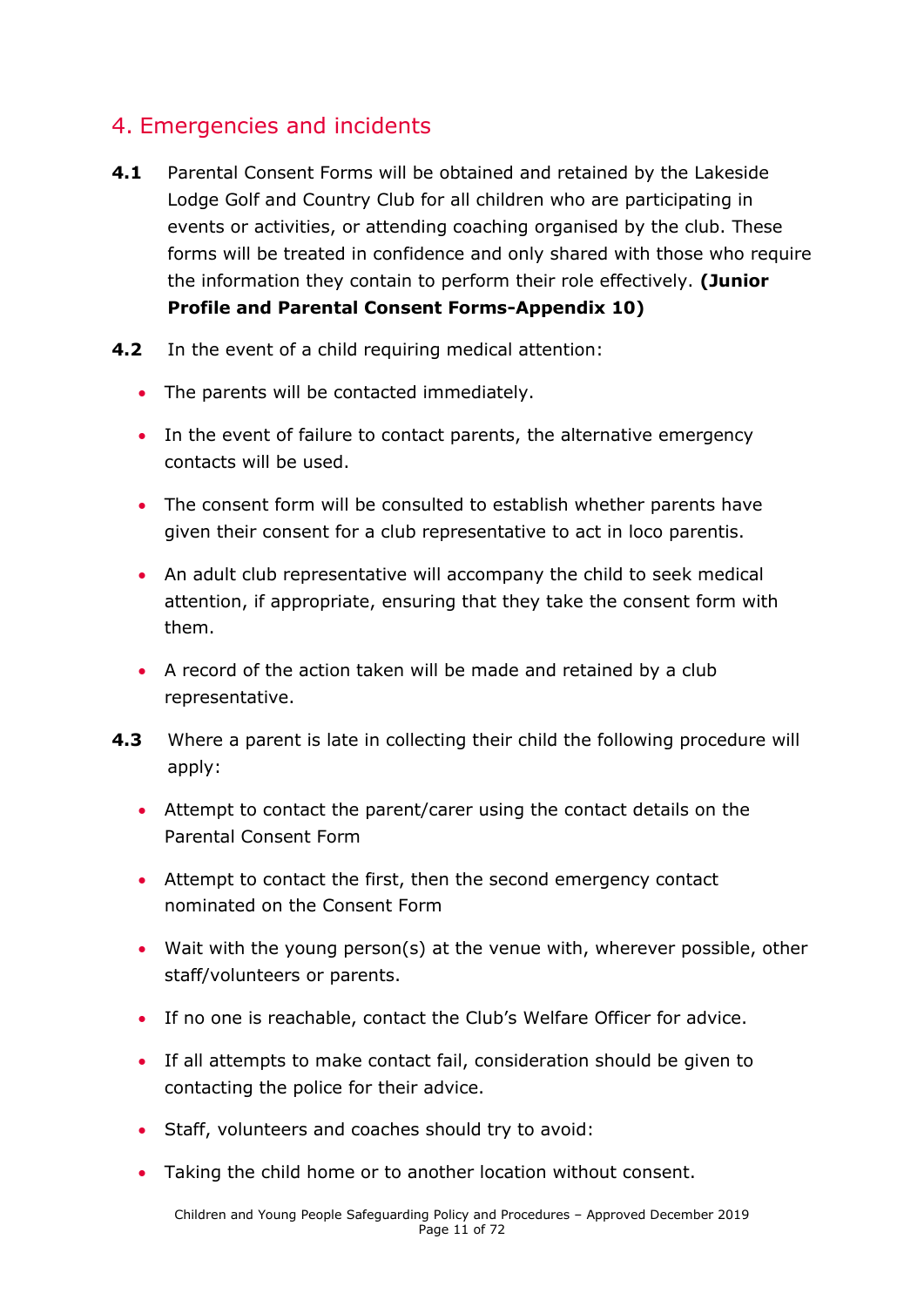- Asking the child to wait in a vehicle or the club with them alone.
- Sending the child home with another person without permission.

### <span id="page-11-0"></span>5. Supervision

- **5.1** During coaching sessions, coaches should conduct a risk assessment to inform decision making about appropriate supervision levels. Regardless of the recommended ratio of adults to participants, it is recommended that a minimum of two adults should be present. This ensures at least basic cover in the event of something impacting on the availability of one of the adults during the activity.
- **5.2** Parents may be encouraged to stay for coaching/competitions & other events where their children are of an age where greater levels of parental supervision are required.
- **5.3** Wherever possible adults will avoid changing or showering at the same time as children but parents will be made aware that with limited changing room space there will be occasions when adults and children may need to share the facilities.
- **5.4** Parents should be aware that if children are left at a venue unsupervised, other than to attend specific coaching sessions, competitions, or other organised events, the club cannot accept supervisory responsibility.
- **5.5** Special arrangements will be made for away trips. Parents will receive full information about arrangements for any such trip and will be required to provide their consent for their child's participation. **(Managing Young People on Away Trips-Appendix 13)**

## <span id="page-11-1"></span>6. Good practice Guidelines

#### **6.1 Behaviour of adults and children**

**6.1.1** Adults who work with children are placed in a position of trust in relation to children, and therefore it is important they behave appropriately and provide a strong positive role model for children, both to protect children and those working with children from false allegations of poor practice.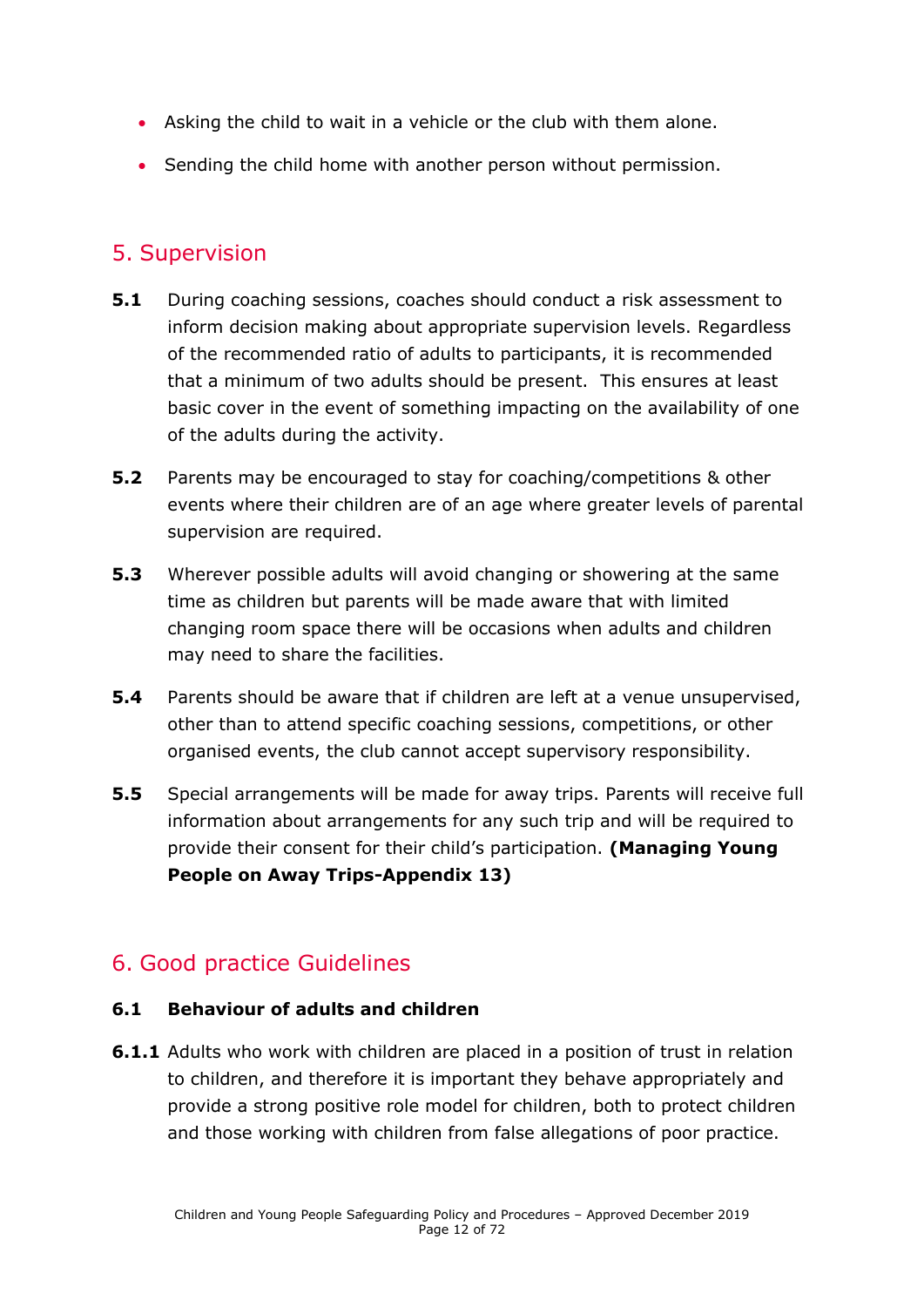Codes of conduct will be issued to junior members & adults working with them to promote good practice.

- **6.1.2** The Lakeside Lodge Golf and Country Club requires that all staff and volunteers working with children and young people adhere to the standards set out in the Code of Conduct relevant to their role. Similarly, children are expected to follow their own Code of Conduct to ensure the enjoyment of all participants and assist the club in ensuring their welfare is safeguarded.
- **6.1.3** The Lakeside Lodge Golf and Country Club requires that all staff and volunteers working with children adhere to the guidelines on Managing Challenging Behaviour. **(Managing Challenging Behaviour-Appendix 7).**
- **6.1.4** Parents and carers should also work together with the club to ensure that the welfare of all children is safeguarded. A sheet on "Parental Guidance" is provided to assist them in understanding how they can best assist the club **(Parental Guidance-Appendix 12)**

#### **6.2 Adults and Children playing golf together**

One of the reasons for the popularity of golf is that the game is not restricted by ability, age or gender. Responsible interaction between adults and children helps bring mutual respect and understanding and will be encouraged as part of club activities. Adults should always be aware however that age related differences do exist and conduct themselves in a manner that both recognises this and prioritises the welfare of any children involved.

#### **6.3 Physical Contact**

Physical contact with children by coaches or volunteers should always be intended to meet the needs of the child and the sport, not the adult. That is, to develop golf technique, to protect the child from injury, to provide first aid or treat an injury. It should always take place in an open environment, and should not, as a general principle, be made gratuitously or unnecessarily.

#### **6.4 Transport**

**6.4.1** The club believes it is primarily the responsibility of parents/carers to transport their child/children to and from events. It is not the responsibility of club volunteers or coaches to transport children and young people to and from events, activities, tournaments or matches.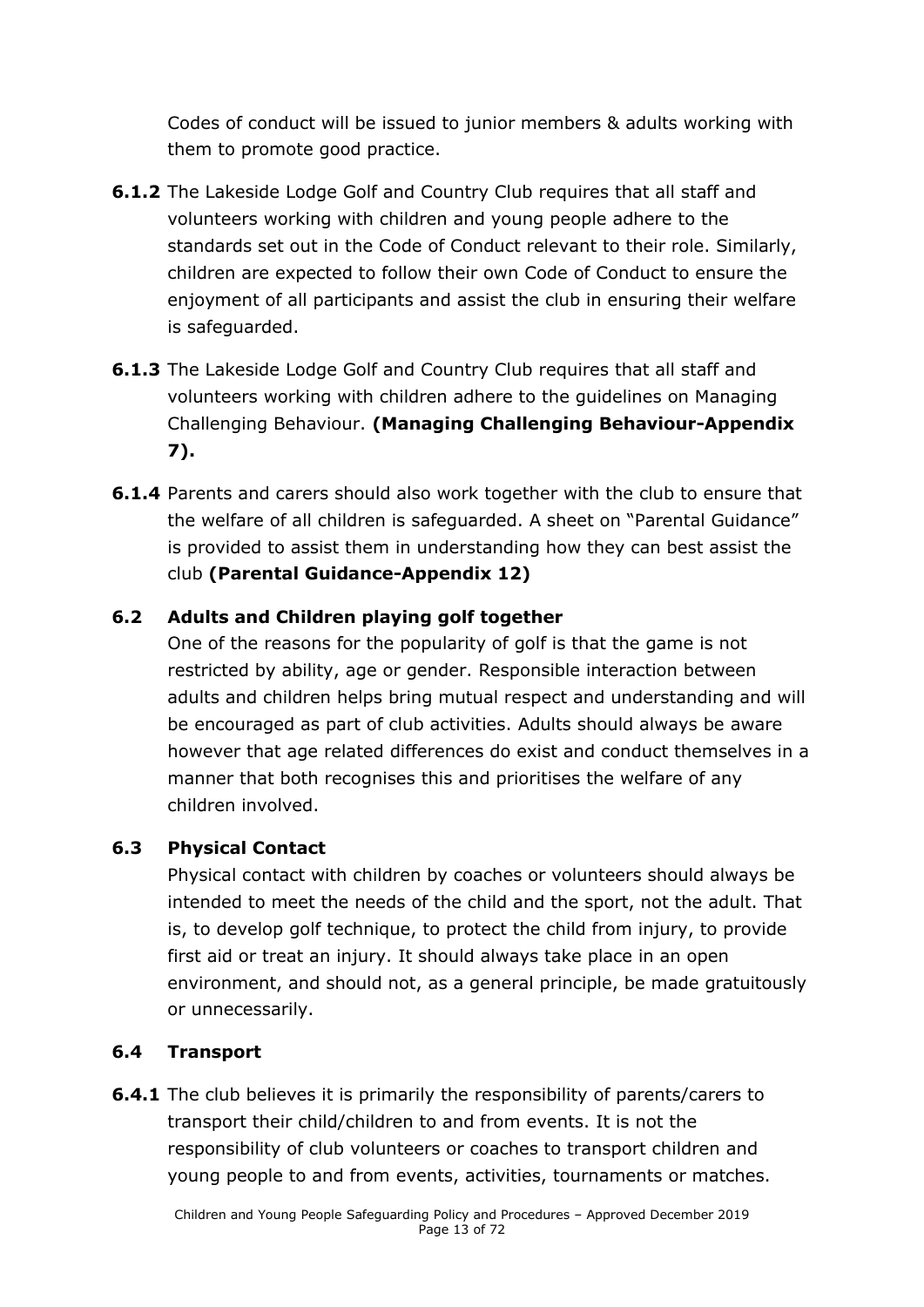- **6.4.2** The club may make arrangements for transport in exceptional circumstances, such as team events. Where this is the case, the written permission of the parents of the relevant children will be sought. The drivers used will be checked for their suitability to transport and supervise children (see Section 1 Recruitment and Training) and their insurance arrangements verified.
- **6.4.3** Children and young people are often involved in competition. When taking young people away from their home club, consideration and planning needs to be paramount to ensure the duty of care for the young people within the team is fulfilled.

#### **6.5 Photography/ Videoing**

- **6.5.1** Permission will be sought from parents prior to the publication or use of any video or photographic images of their child, for instance in newspapers, websites or for coaching purposes. The personal details of the child will not be used in any promotional material. **(Photography Consent-Appendix 11)**
- **6.5.2** Any press/official photographers attending events will be required to seek permission from the club before taking photographs and also permission of parents to use the images. **(Photography Policy – Appendix 20)**

#### **6.6 Social Media**

Social media provides unique opportunities for the club to engage and develop relationships with people in a creative and dynamic forum where users are active participants. It is important that all staff, volunteers, coaches, officials/referees, board members, or anyone working on behalf of the club are aware of the club Social Media policy **(Social Media Guidance–Appendix 14)**

#### **6.7 Anti-Bullying Procedures**

- **6.7.1** We believe that every effort must be made to eradicate bullying in all its forms. Bullying can be difficult to define and can take many forms which can be categorised as;
	- Physical hitting, kicking, theft
	- Verbal homophobic or racist remarks, threats, name calling
	- Emotional isolating an individual from activities or a group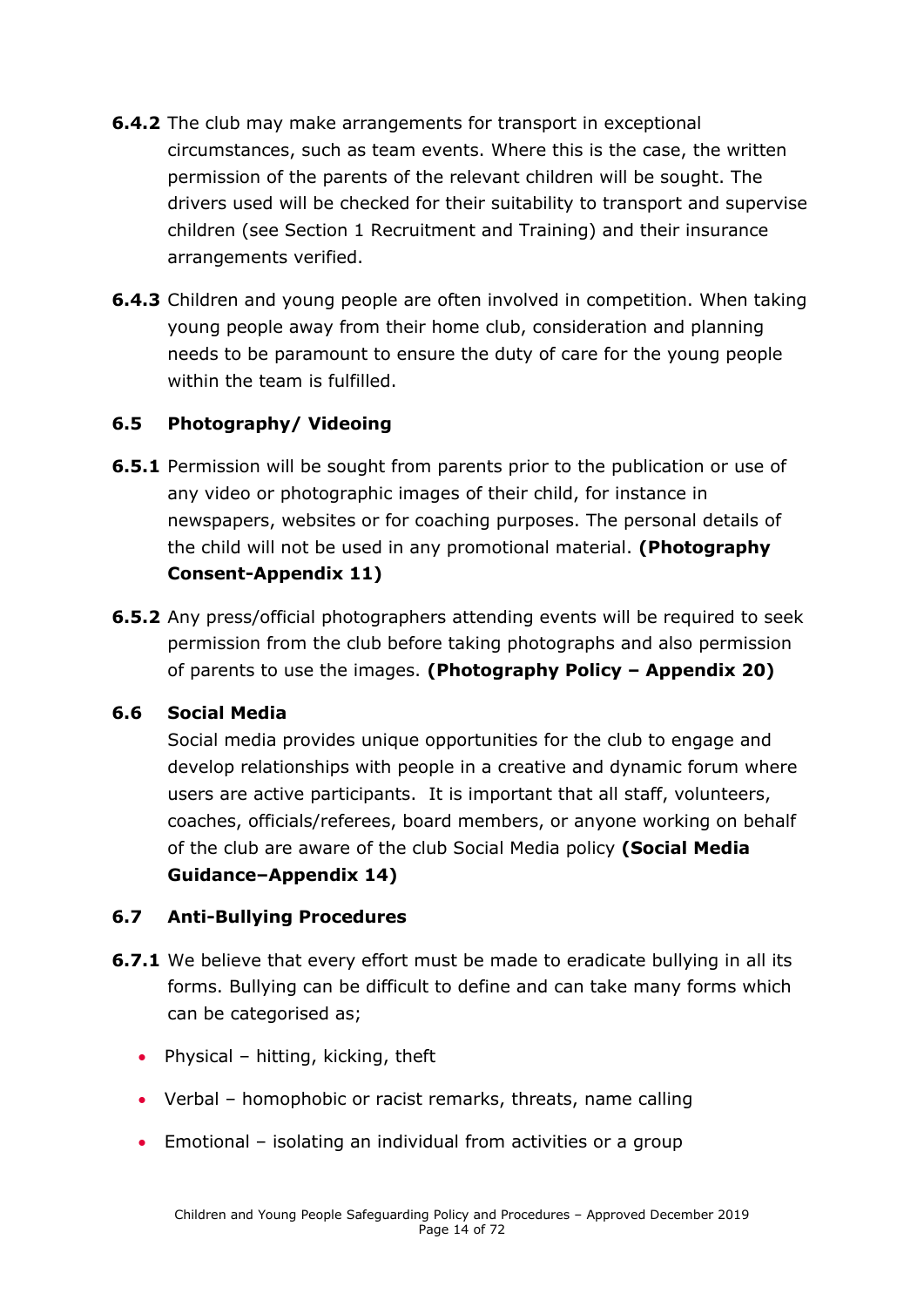All forms of bullying include;

- Deliberate hostility & aggression towards an individual(s)
- A victim who is weaker and less powerful than the bully or bullies
- An outcome which is always painful & distressing for the victim

Bullying behaviour may also include;

- Other forms of violence
- Sarcasm, spreading rumours, persistent teasing
- Tormenting, ridiculing, humiliation
- Racial taunts, graffiti, gestures
- Unwanted physical contact or abusive or offensive comments of a sexual nature.

The Club and its Staff, Volunteers & Coaches will not tolerate bullying in any of its forms during club matches, competitions, coaching or at any other time while at the club. **(Anti-Bullying Policy -Appendix 21)**

#### **6.7.2** We will:

- Provide a point of contact where those being bullied can report their concerns in confidence – The Club Welfare Officer.
- Take the problem seriously.
- Investigate any and all incidents and accusations of bullying.
- Talk to bullies and their victims separately along with their parents/carers.
- Impose sanctions where appropriate
- Keep a written record of all incidents referred to England Golf and the action taken.
- Have discussions about bullying and why it matters.

#### **6.8 Confidentiality**

**6.8.1** Details of all juniors will be kept on file in the office and will not be shared with a third party without parent/carer consent.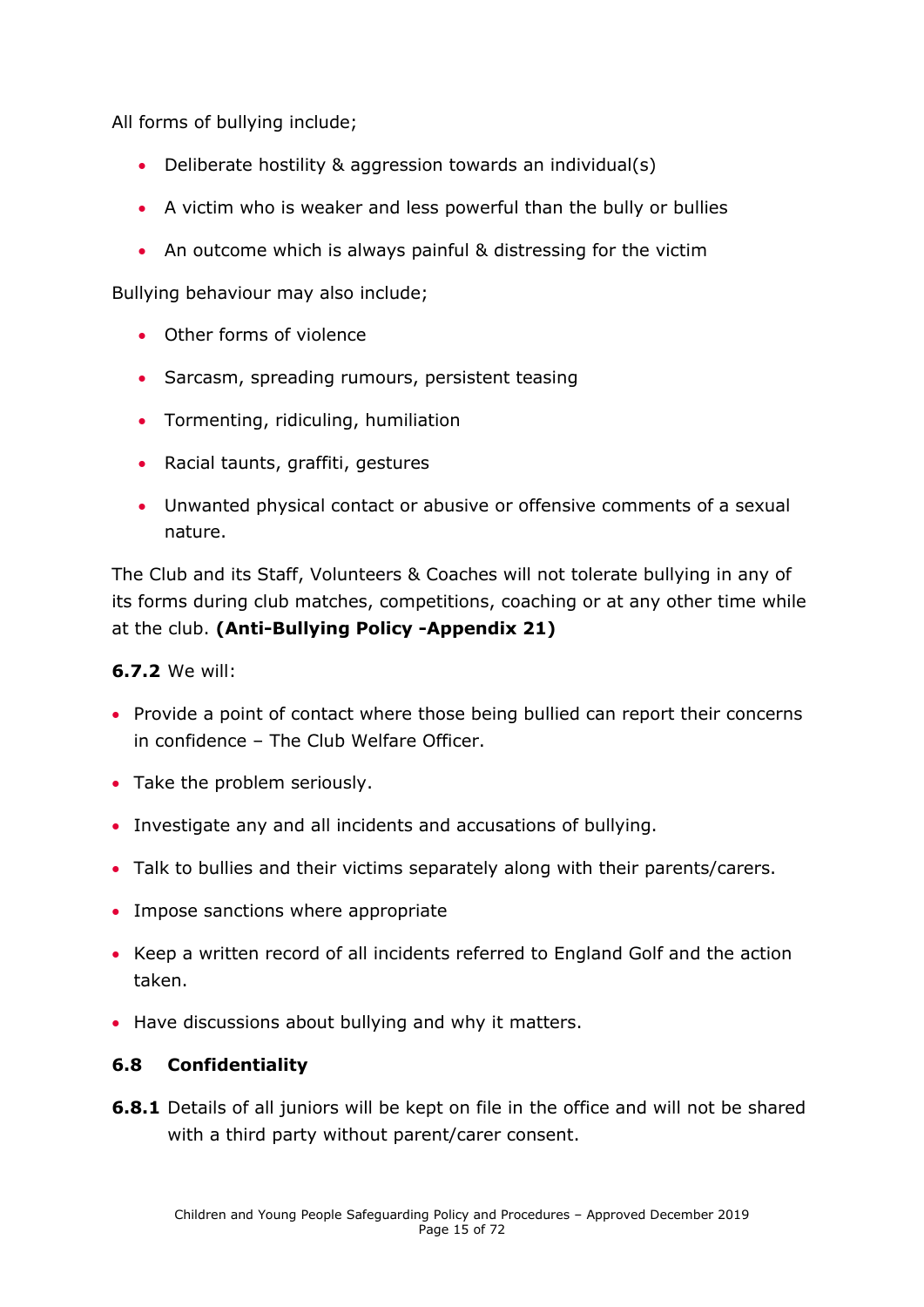**6.8.2** All concerns/allegations will be dealt with confidentially by the club and information will only be shared on a need to know basis, either internally or externally depending on the nature/seriousness of the concern/allegation.

#### **6.9 Changing rooms**

The changing rooms are used by all members & visitors. Juniors will only be supervised if needed at club organised events. Parents will be made aware that adults use the changing rooms throughout the day for changing & showering. Where a parent/carer does not consent to their child accessing the changing rooms, it is their responsibility to either supervise the child while in the changing rooms or ensure that they do not use them.

## <span id="page-15-0"></span>7. Useful Contacts

| <b>Golf Contacts</b>                   |                                                                    |                                              |
|----------------------------------------|--------------------------------------------------------------------|----------------------------------------------|
| Name                                   | Address                                                            | Number                                       |
| Club Welfare Officer -<br>Amy Campbell | Fen Road<br>Pidley<br>Huntingdon Cambridgeshire<br><b>PE28 3DF</b> | Mob:<br>Email: info@lakeside-<br>lodge.co.uk |
|                                        |                                                                    |                                              |
| <b>England Golf Lead</b>               | <b>England Golf</b>                                                | 01526 351824                                 |
| Safeguarding Officer                   | <b>National Golf Centre</b><br>The Broadway                        | safeguarding@englandgolf.org                 |
|                                        | Woodhall Spa                                                       |                                              |
|                                        | Lincolnshire                                                       |                                              |
|                                        | <b>LN10 6PU</b>                                                    |                                              |
| Club Secretary - Jackie                | Fen Road, Pidley,                                                  | 01487 740540                                 |
| Ayres                                  | PE283DF                                                            | Email: jackie.ayres@lakeside-                |
|                                        |                                                                    | lodge.co.uk                                  |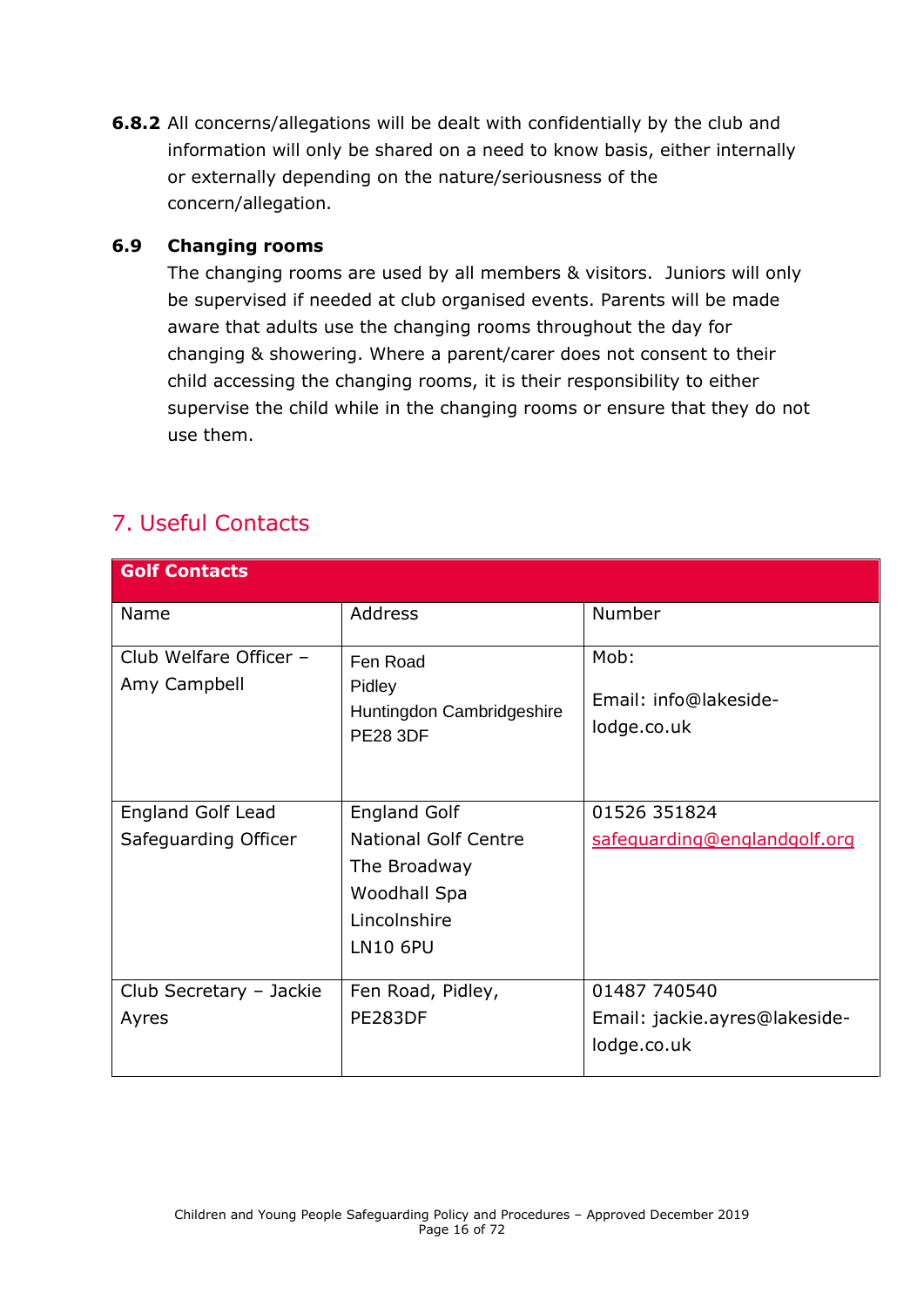| <b>Local Contacts</b> |                                                                                                                   |                                                                                         |
|-----------------------|-------------------------------------------------------------------------------------------------------------------|-----------------------------------------------------------------------------------------|
| Local                 | Cambridgeshire county council, Shire                                                                              | <b>OUT OF HOURS</b>                                                                     |
| Children's            | Hall, Castle Hill, Cambridge, CB3 0AP                                                                             | 01733 234724                                                                            |
| Social Care           |                                                                                                                   | After 5pm or at the weekends                                                            |
| (including out        | 0345 0455203                                                                                                      | please contact The Emergency                                                            |
| of office hours       |                                                                                                                   | Social Work Duty Team                                                                   |
| contact)              |                                                                                                                   |                                                                                         |
| NB. In an             |                                                                                                                   |                                                                                         |
| emergency,            |                                                                                                                   |                                                                                         |
| the                   |                                                                                                                   |                                                                                         |
| <b>Samaritans</b>     |                                                                                                                   |                                                                                         |
| will hold the         |                                                                                                                   |                                                                                         |
| Duty Officer's        |                                                                                                                   |                                                                                         |
| contact               |                                                                                                                   |                                                                                         |
| number                |                                                                                                                   |                                                                                         |
| Local                 | Cambridge County Council Shire Hall Castle Hill Cambridge                                                         | LADO@cambridgeshire.gov.uk                                                              |
| Authority             | https://www.safeguardingcambspeterborough.org.uk/children-<br>board/professionals/procedures/managingallegations/ | 01223 727 967 (Mon to Fri office opening<br>hours) 0345 045 5203 (out of hours queries) |
| Designated            |                                                                                                                   | referral.centre2@cambridgeshire.gov.uk                                                  |
| Officer (LADO)        |                                                                                                                   |                                                                                         |
|                       |                                                                                                                   |                                                                                         |
| Samaritans            |                                                                                                                   | 08457 90 90 90                                                                          |
| <b>Local Police</b>   | North Cambridgeshire Early Help Hub                                                                               | 01480 376666                                                                            |
| child                 | Teams based in, March, Chatteris &                                                                                |                                                                                         |
| protection            | Huntingdon                                                                                                        | Early.helphub@cambridgeshire.                                                           |
| teams                 |                                                                                                                   | gov.uk                                                                                  |
| In an                 |                                                                                                                   |                                                                                         |
| emergency             |                                                                                                                   |                                                                                         |
| contact 999           |                                                                                                                   |                                                                                         |
| <b>NSPCC</b>          |                                                                                                                   | 0808 800 5000                                                                           |
| Freephone             |                                                                                                                   |                                                                                         |
| 24 hour               |                                                                                                                   |                                                                                         |
| Helpline              |                                                                                                                   |                                                                                         |
| <b>NSPCC</b>          |                                                                                                                   | 0808 028 0285                                                                           |
| Whistleblowing        |                                                                                                                   |                                                                                         |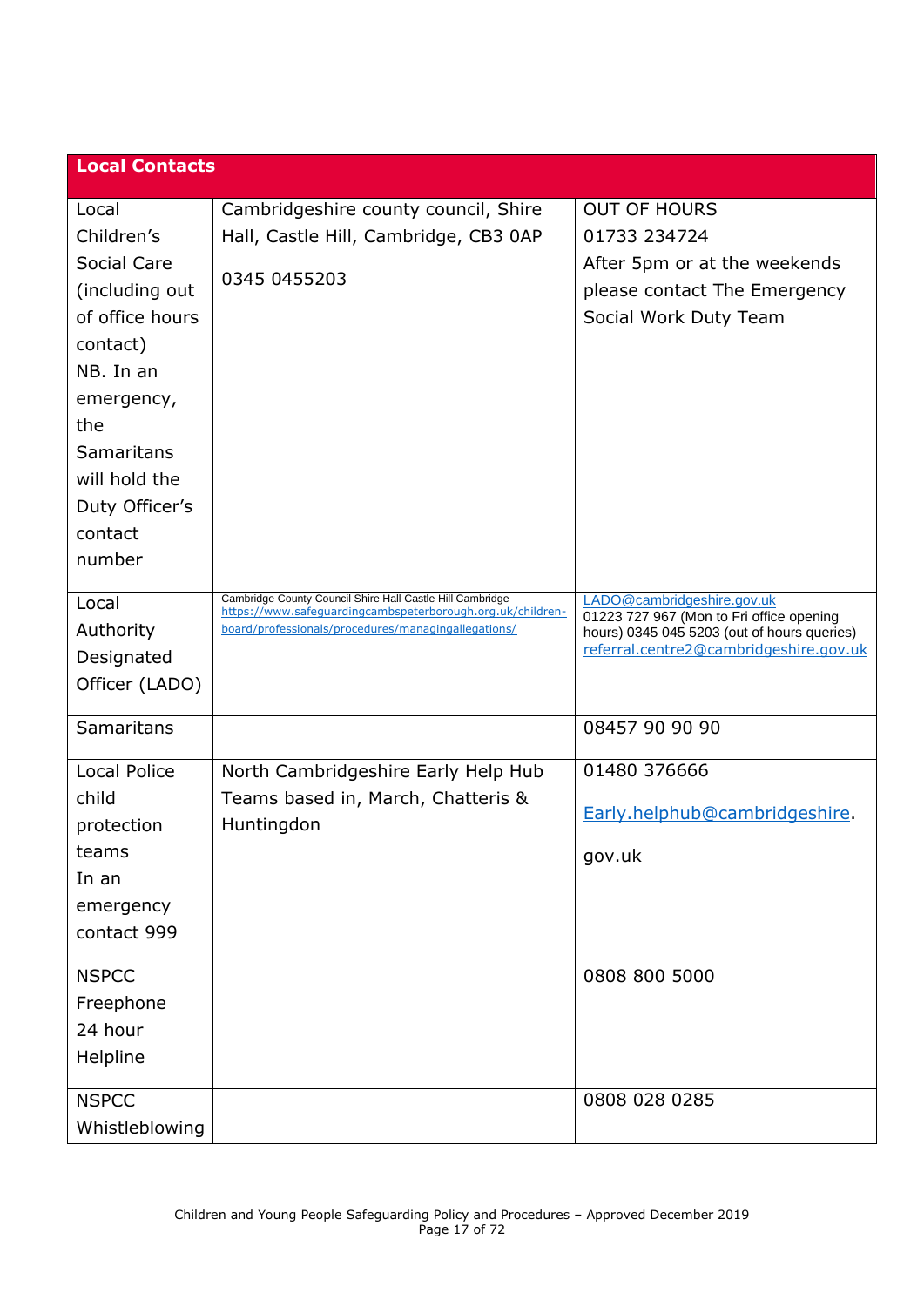| Helpline for  |  |
|---------------|--|
| Professionals |  |
|               |  |

| <b>National Contacts</b>         |                        |                    |
|----------------------------------|------------------------|--------------------|
| The NSPCC                        | <b>National Centre</b> | Tel: 0808 800 5000 |
|                                  | 42 Curtain Road        | help@nspcc.org.uk  |
|                                  | London                 |                    |
|                                  | EC2A 3NH               |                    |
|                                  |                        |                    |
| Childline UK                     | Freepost 1111          | Tel: 0800 1111     |
|                                  | London N1 0BR          |                    |
|                                  |                        |                    |
| NI Childline                     | 74 Duke Street         | Tel: 028 90 327773 |
|                                  | Londonderry            |                    |
|                                  |                        |                    |
| <b>NSPCC Child Protection in</b> | 3 Gilmour Close        | Tel: 0116 234 7278 |
| Sport Unit                       | <b>Beaumont Leys</b>   | cpsu@nspcc.org.uk  |
|                                  | Leicester              |                    |
|                                  | LE4 1EZ                |                    |
|                                  |                        |                    |

<span id="page-17-0"></span>Volunteer / Staff Job Application Form – Lakeside Lodge Golf and Country Club

| <b>Position Applied for:</b>                                                                                  |
|---------------------------------------------------------------------------------------------------------------|
| <b>Personal Details</b>                                                                                       |
| Title: Mr/Mrs/Miss/Dr/Other (please specify)                                                                  |
|                                                                                                               |
|                                                                                                               |
|                                                                                                               |
| National Insurance Number: 2008 2010 2020 2021 2022 2023 2024 2022 2023 2024 2022 2023 2024 2022 2023 2024 20 |
| <b>Present Address:</b>                                                                                       |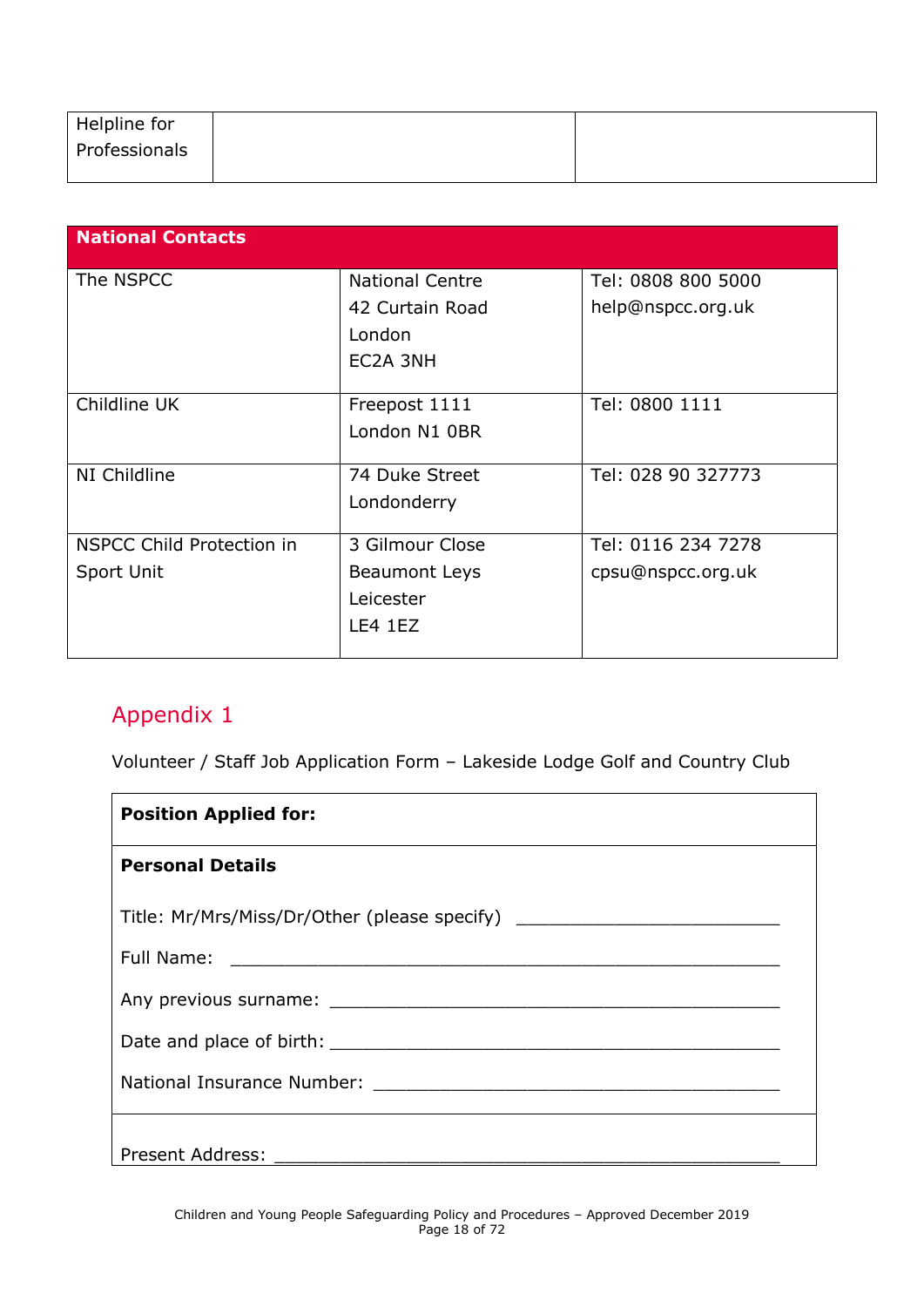| Relevant Experience including any previous experience of working with<br>children and young people:<br><b>Reasons for applying:</b>                                                                                 |                 |  |  |
|---------------------------------------------------------------------------------------------------------------------------------------------------------------------------------------------------------------------|-----------------|--|--|
|                                                                                                                                                                                                                     |                 |  |  |
| <b>References:</b>                                                                                                                                                                                                  |                 |  |  |
| Please provide the names and addresses of two people who know you well (one<br>personal, one professional - current or previous employer, who are not related<br>to you) whom we can contact to obtain a reference: |                 |  |  |
| Name:                                                                                                                                                                                                               | Name:           |  |  |
| <b>Address:</b>                                                                                                                                                                                                     | <b>Address:</b> |  |  |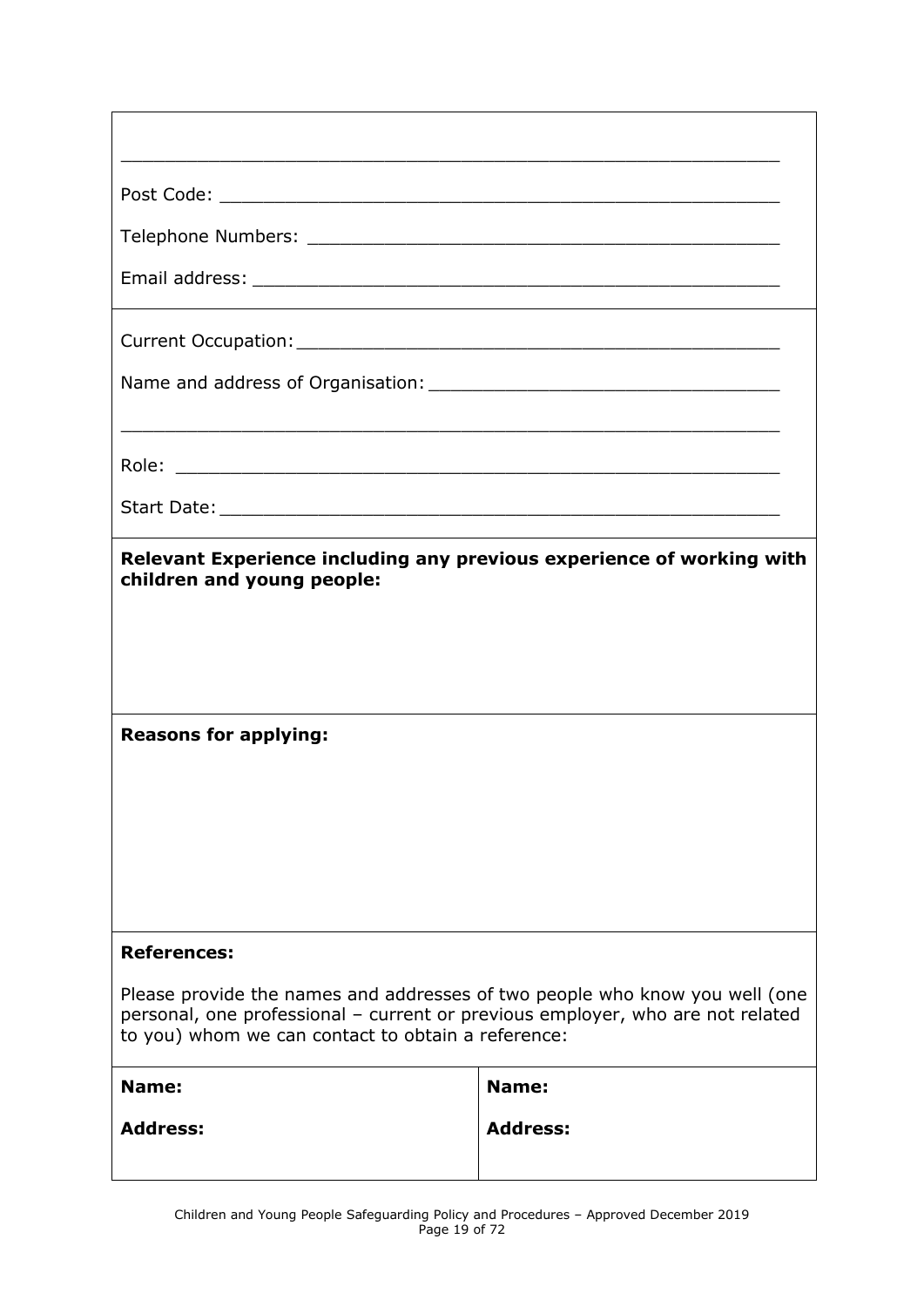| <b>Telephone Number:</b> |  |
|--------------------------|--|
|--------------------------|--|

#### **Telephone Number: Telephone Number:**

#### **Data Protection Notification:**

Information you have provided in completing this form will be used to process your application. Lakeside Lodge Golf and Country Club will keep the information you have supplied confidential and will not divulge it to third parties, except where required by law, or where we have retained the services of a third party representative to act on yout/our behalf.

#### **Authorisation:**

I have read the Data Protection notification and understand and agree to the use of my personal data in accordance with the Data Protection Act 2018, GDPR and all relevant data protection legislation.

**Signed: Date:** 

#### **Declaration:**

I confirm that the information I have provided is correct and that any false or misleading information may lead to the termination of my appointment.

**Signed: Date:**

## <span id="page-19-0"></span>Appendix 2

**Self-Disclosure Form –** Lakeside Lodge Golf and Country Club

To be completed at the same time as the application form:

Private and Confidential

For roles involving contact with children (under 18 year olds).

All information will be treated as confidential and managed in accordance with relevant data protection legislation and guidance. You have a right of access to information held on you under the Data Protection Act 2018.

#### **Part One**

| For completion by the organisation: |  |  |
|-------------------------------------|--|--|
| <b>Name:</b>                        |  |  |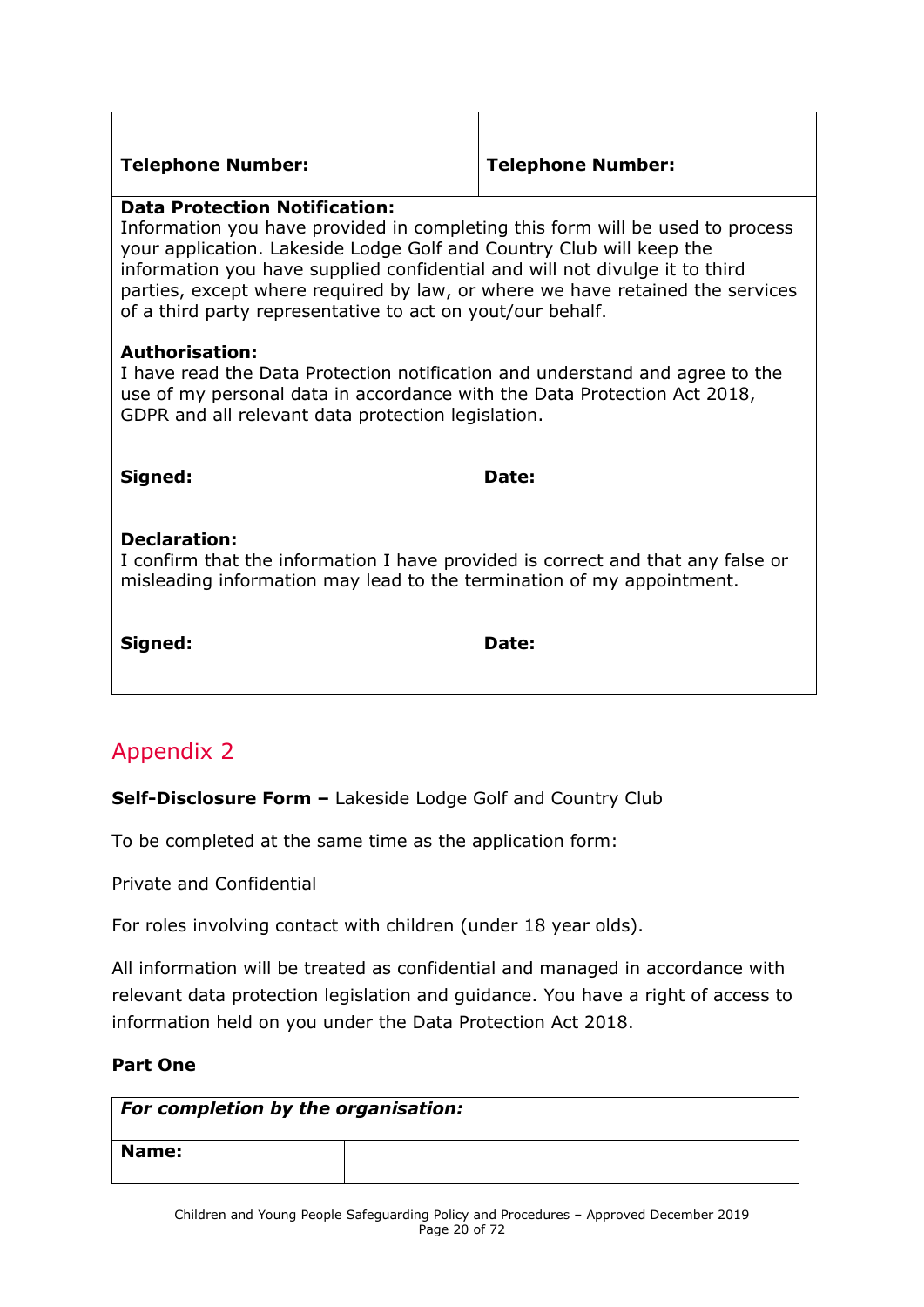| <b>Address and</b>                     |             |                                                                 |  |
|----------------------------------------|-------------|-----------------------------------------------------------------|--|
| <b>Postcode:</b>                       |             |                                                                 |  |
|                                        |             |                                                                 |  |
|                                        |             |                                                                 |  |
|                                        |             |                                                                 |  |
|                                        |             |                                                                 |  |
| <b>Telephone/Mobile No:</b>            |             |                                                                 |  |
|                                        |             |                                                                 |  |
|                                        |             |                                                                 |  |
| <b>Date of Birth:</b>                  |             |                                                                 |  |
|                                        |             |                                                                 |  |
|                                        |             |                                                                 |  |
| Gender:                                | <b>Male</b> | / Female                                                        |  |
|                                        |             |                                                                 |  |
|                                        |             |                                                                 |  |
|                                        |             |                                                                 |  |
| Identification (tick box below):       |             |                                                                 |  |
|                                        |             | I confirm that I have seen identification documents relating to |  |
|                                        |             | this person, and I confirm to the best of my ability that these |  |
| are accurate.                          |             |                                                                 |  |
|                                        |             |                                                                 |  |
|                                        |             |                                                                 |  |
| <b>Either</b>                          |             |                                                                 |  |
|                                        |             |                                                                 |  |
| <b>UK Passport Number and Issuing</b>  |             |                                                                 |  |
| <b>Office</b>                          |             |                                                                 |  |
|                                        |             |                                                                 |  |
| <b>UK Driving Licence Number (with</b> |             |                                                                 |  |
| picture)                               |             |                                                                 |  |
|                                        |             |                                                                 |  |
| <b>Plus</b>                            |             |                                                                 |  |
|                                        |             |                                                                 |  |
|                                        |             |                                                                 |  |
| <b>National Insurance Card or</b>      |             |                                                                 |  |
| current Work Permit Number             |             |                                                                 |  |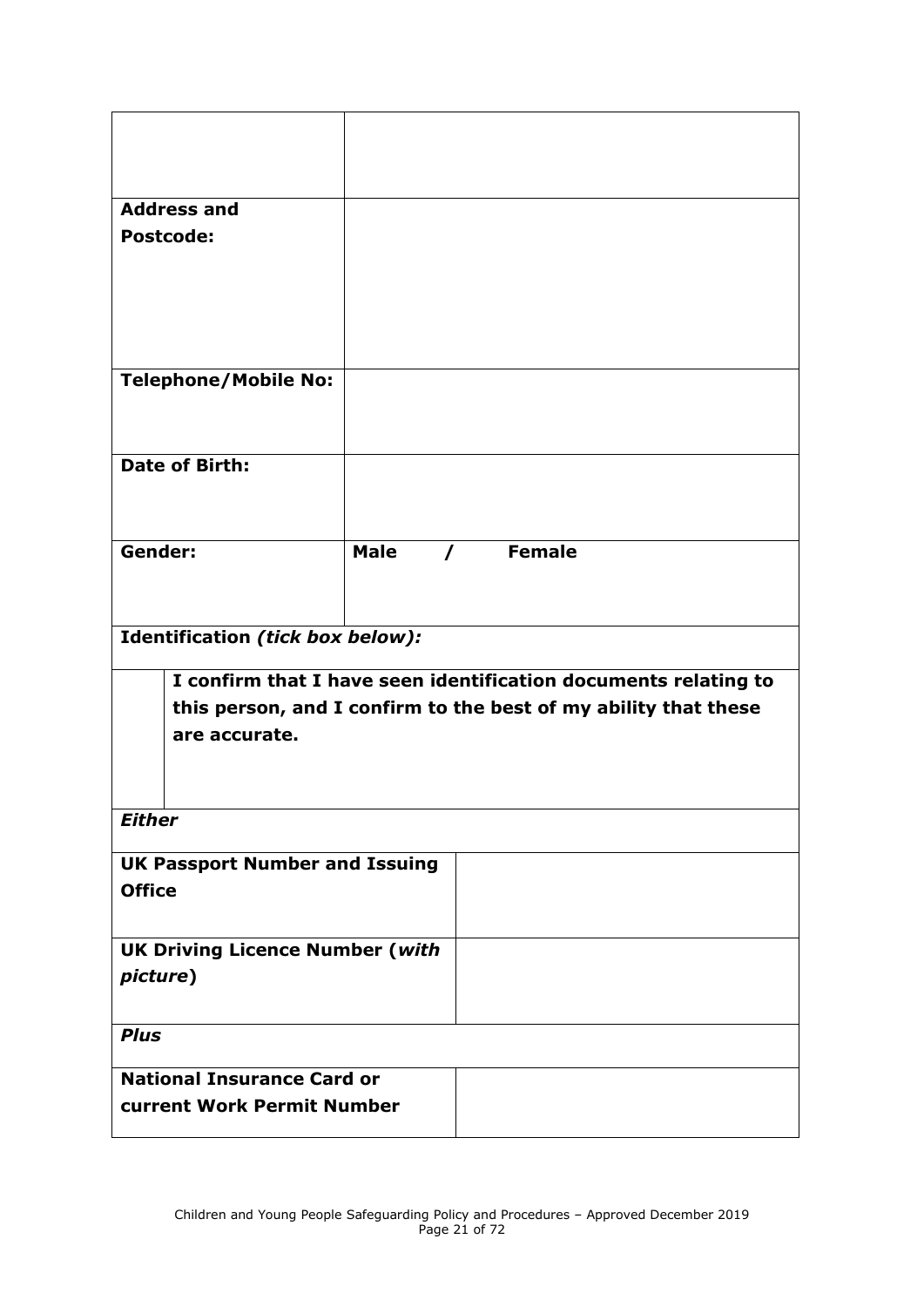| <b>Signature of authorised</b><br><b>Employing Officer:</b> |  |
|-------------------------------------------------------------|--|
| <b>Print name:</b>                                          |  |
| Date:                                                       |  |

#### **Part Two**

**NOTE:** If the role you have applied for involves frequent or regular contact with or responsibility for children you will also be required to provide a valid DBS (Disclosure and Barring Service) certificate which will provide details of criminal convictions; this may also include a Barring List check depending on the nature of the role (see organisational guidance about eligibility for DBS checks).

| For completion by the individual (named in Part one):       |                         |
|-------------------------------------------------------------|-------------------------|
|                                                             |                         |
|                                                             |                         |
| Have you ever been known to any Children's Services         | <b>YES</b><br><b>NO</b> |
| department as being a risk or potential risk to children?   | (if Yes, please provide |
|                                                             | further information     |
|                                                             | below):                 |
|                                                             |                         |
|                                                             |                         |
|                                                             |                         |
|                                                             |                         |
|                                                             |                         |
| Have you been the subject of any disciplinary investigation | <b>YES</b><br><b>NO</b> |
| and/or sanction by any organisation due to concerns about   | (if Yes, please provide |
| your behaviour towards children?                            | further information)    |
|                                                             |                         |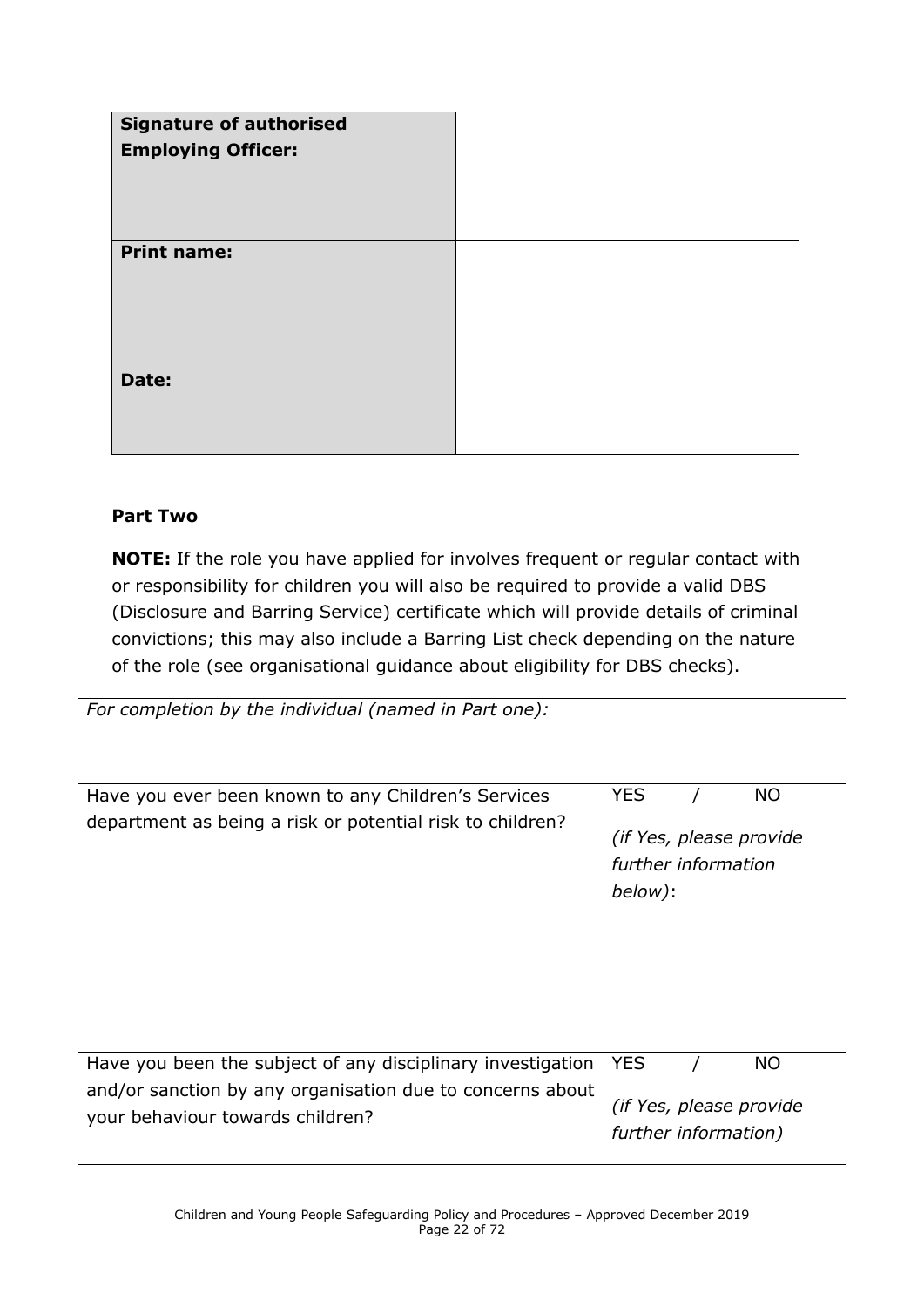|  | Confirmation of Declaration (tick box below) |  |
|--|----------------------------------------------|--|
|  |                                              |  |

I agree that the information provided here may be processed in connection with recruitment purposes and I understand that an offer of employment may be withdrawn or dismissal may result if information is not disclosed by me and subsequently come to the organisation's attention.

In accordance with the organisation's procedures if required I agree to provide a valid DBS certificate and consent to the organisation clarifying any information provided on the disclosure with the agencies providing it.

I agree to inform the organisation within 24 hours if I am subsequently investigated by any agency or organisation in relation to concerns about my behaviour towards children or young people.

I understand that the information contained on this form, the results of the DBS check and information supplied by third parties may be supplied by the organisation to other persons or organisations in circumstances where this is considered necessary to safeguard other children.

| Signature:  |  |
|-------------|--|
|             |  |
| Print name: |  |
|             |  |
| Date:       |  |
|             |  |

#### **Club Welfare Officer …………………………………………..:**

**I have seen and checked the above responses, if any of the boxes above are ticked YES, I have referred this form to England Golf Governance Department for a risk assessment and advice.**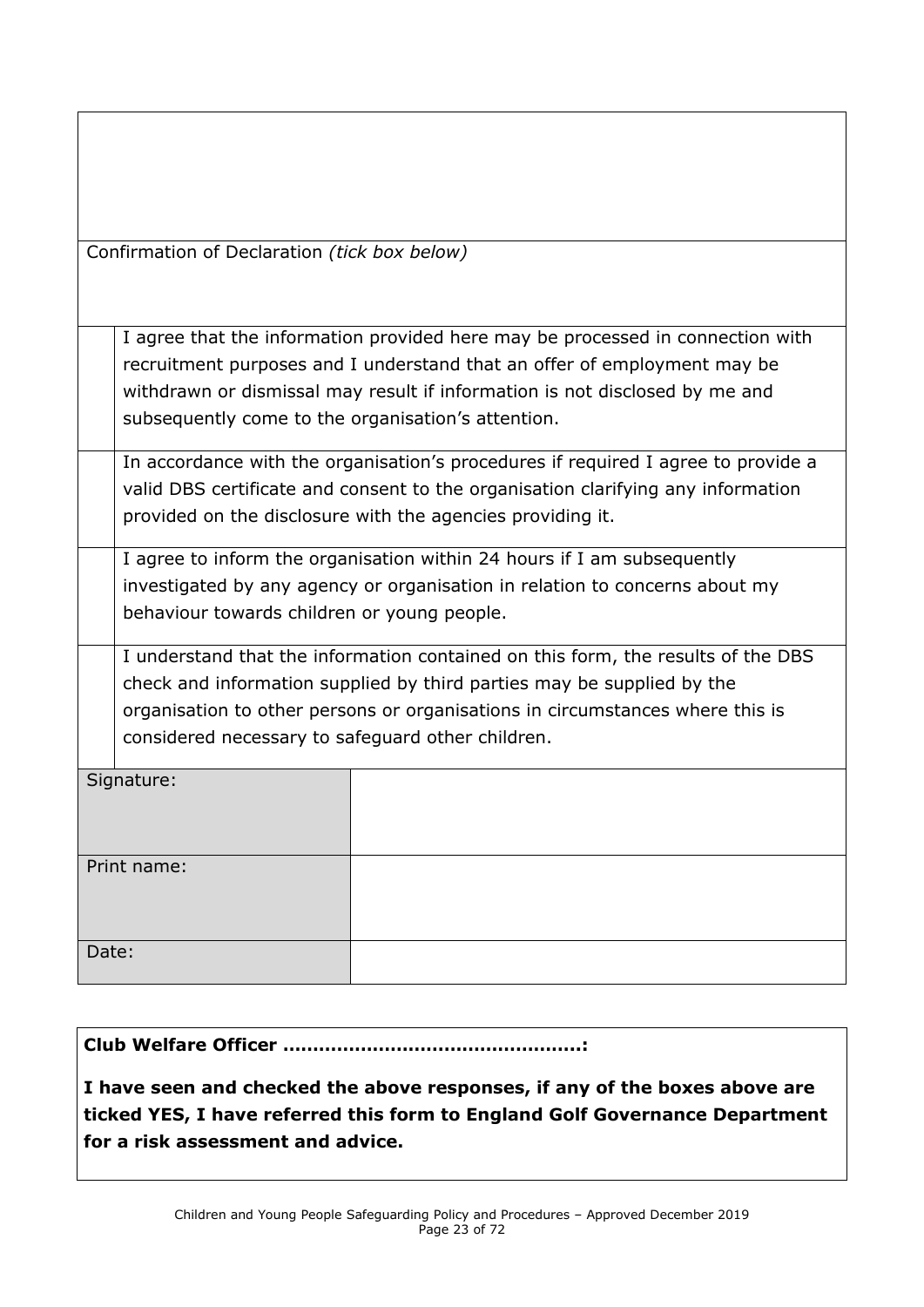**Signed: date:**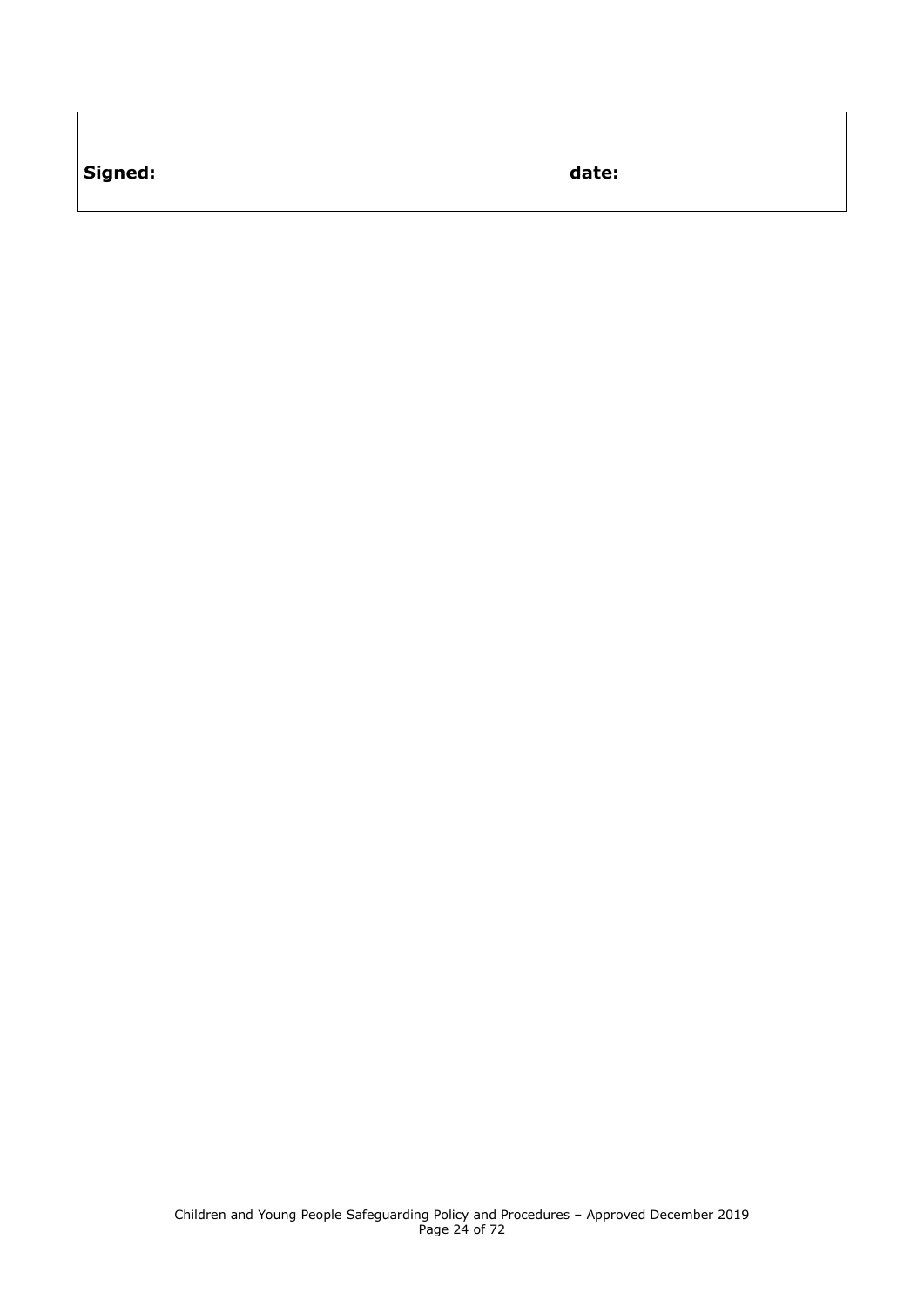<span id="page-24-0"></span>Reference form - Lakeside Lodge Golf and Country Club

Reference form

#### (Name)

has expressed an interest in becoming a club member of staff, volunteer / coach\* (\*delete as appropriate) and has given your name as a referee.

As this post involves substantial access to children and as an organisation committed to safeguarding children, it is important that if you have any reason to be concerned about this applicant that you do not complete the following form, but please contact me on:

Telephone:

Name:

Organisation:

Any information disclosed in this reference will be treated in confidence and in accordance with relevant legislation and guidance, and will only be shared with the person conducting the assessment of a candidate's suitability for a post, if he or she is offered the position in question.

- How long have you known the person?
- In what capacity?
- What attributes does this person have which would make him/her suited to a role working with children?
- How would you describe his/her personality?

Signed:

Date: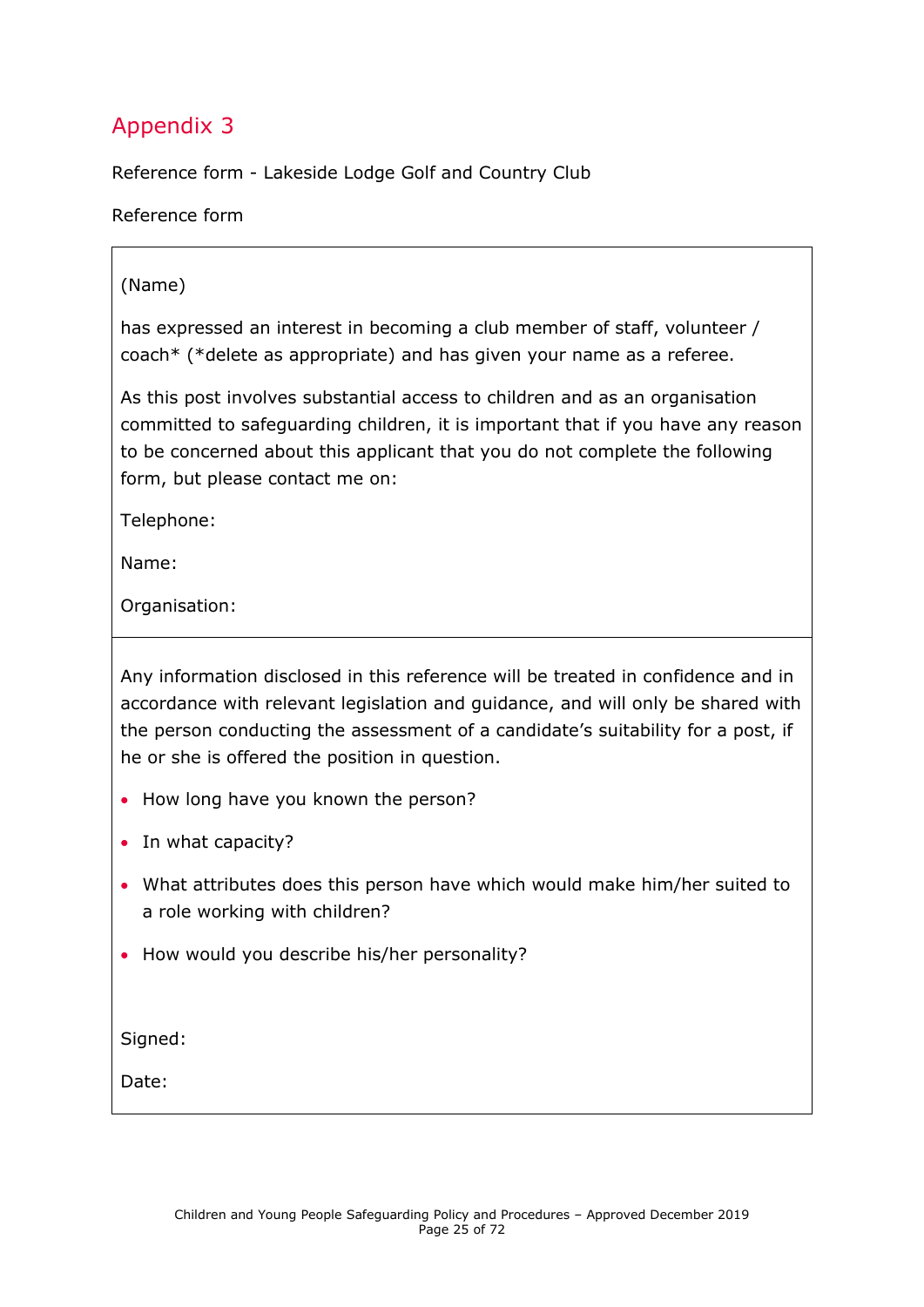<span id="page-25-0"></span>

Lakeside Lodge Golf and Country Club

#### **Code of Conduct for staff, coaches & volunteers**

- Respect the rights, dignity and worth of every person within the context of golf
- Treat everyone equally and do not discriminate on the grounds of age, gender, race, religion or belief, sexual orientation or disability
- If you see any form of discrimination, do not condone it or allow it to go unchallenged
- Place the well-being and safety of the young person above the development of performance
- Develop an appropriate working relationship with young people, based on mutual trust and respect
- Ensure that physical contact is appropriate and necessary and is carried out within recommended guidelines with the young person's full consent and approval
- Always work in an open environment (e.g. avoid private or unobserved situations and encourage an open environment)
- Do not engage in any form of sexually related contact with a young player. This is strictly forbidden as is sexual innuendo, flirting or inappropriate gestures and terms
- You should not have regular contact outside your club role with the juniors and should not engage in regular communication through text, email or social network sites
- Know and understand the Lakeside Lodge Golf and Country Club Child Safeguarding Policies and Procedures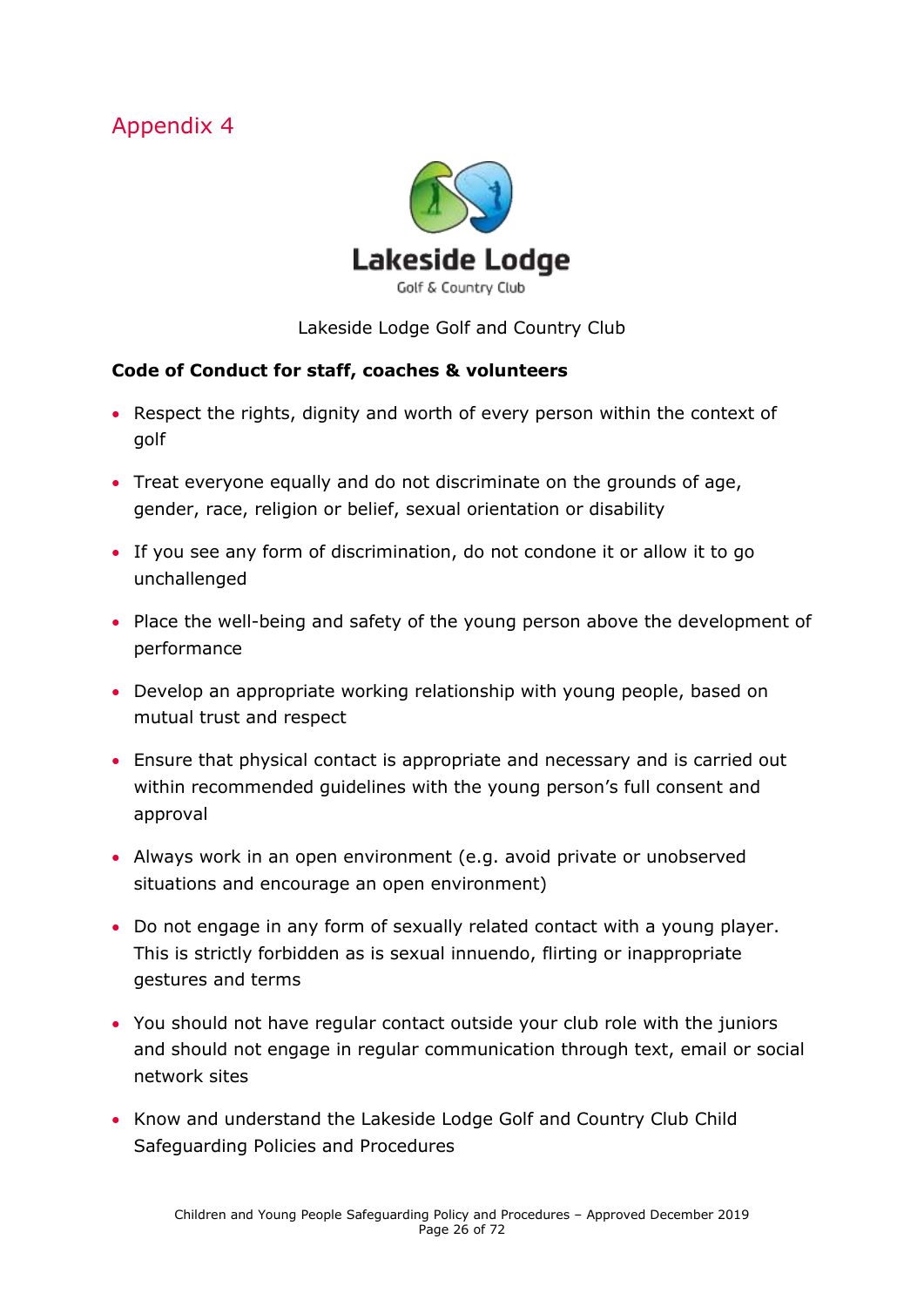- Respect young people's opinions when making decisions about their participation in golf
- Inform players and parents of the requirements of golf
- Be aware of and report any conflict of interest as soon as it becomes apparent
- Display high standards of language, manner, punctuality, preparation and presentation
- Do not smoke, drink or use recreational drugs while actively working with young people in the club. This reflects a negative image and could compromise the safety of the young people
- Do not give young people alcohol when they are under the care of the club
- Hold relevant qualifications and insurance cover. All Staff, Volunteers & Coaches who work regularly with children must have current DBS clearance, approved by England Golf Governance Department
- Ensure the activities are appropriate for the age, maturity, experience and ability of the individual
- Promote the positive aspects of golf e.g. fair play
- Display high standards of behaviour and appearance
- Follow Club Procedures & good practice quidelines
- Ensure that you attend appropriate training to keep up to date with your role and the welfare of young people
- Report any concerns you may have in relation to a child or the behaviour of an adult, following reporting procedures laid down by the Lakeside Lodge Golf and Country Club

| Signed:            | Date: |
|--------------------|-------|
| <b>PRINT NAME:</b> |       |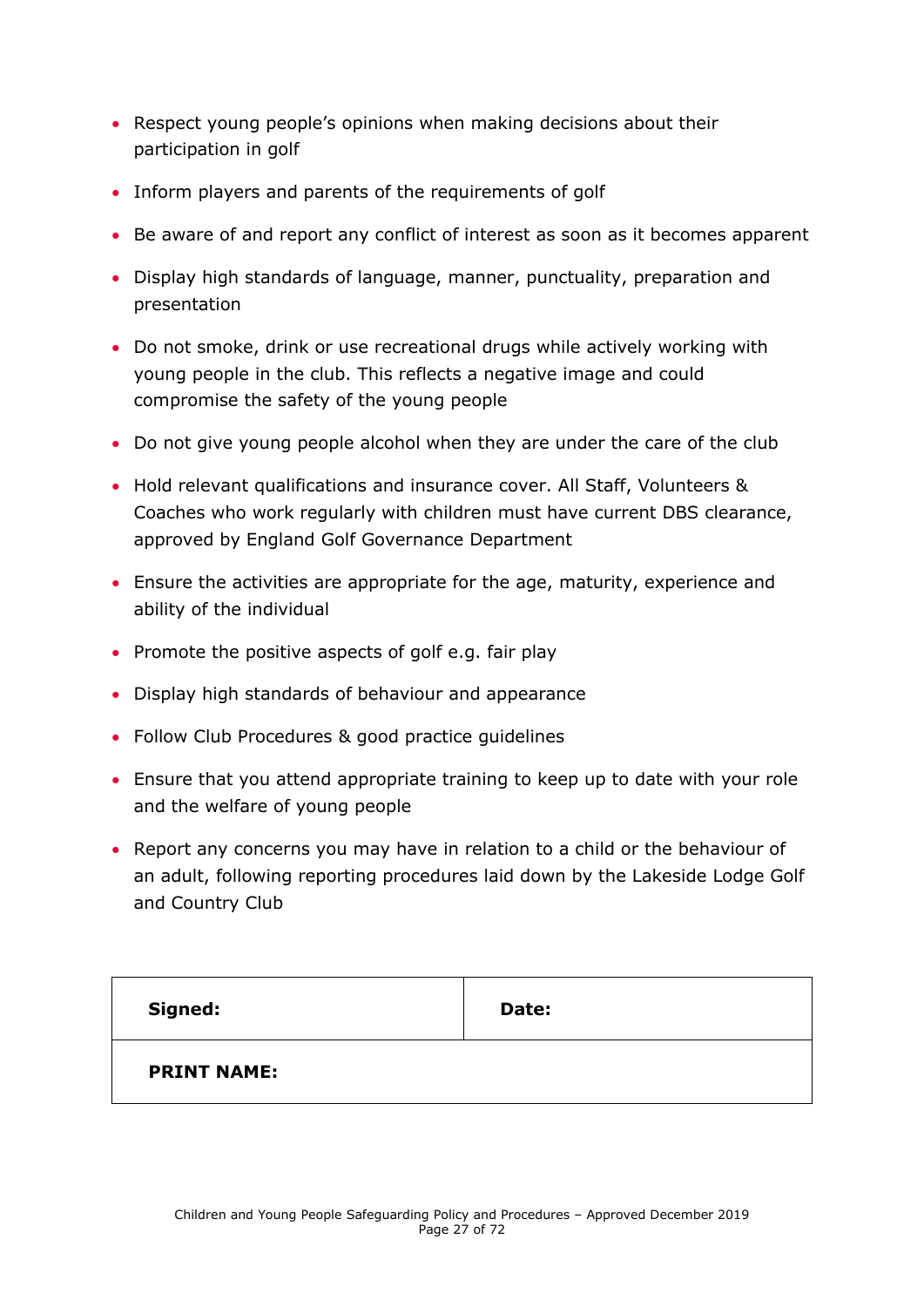<span id="page-27-0"></span>

Lakeside Lodge Golf and Country Club

#### **Code of Conduct for Young Golfers**

As a young golfer taking part in a Lakeside Lodge Golf and Country Club activity, you should:

- Help create and maintain an environment free of fear and harassment
- Demonstrate fair play and apply golf's standards both on and off the course
- Understand that you have the right to be treated as an individual
- Respect the advice that you receive
- Treat others as you would wish to be treated yourself
- Respect other people and their differences
- Look out for yourself and for the welfare of others
- Speak out (to your parents or a club representative) if you consider that you or others have been poorly treated
- Be organised and on time
- Tell someone in authority if you are leaving the venue
- Accept that these guidelines are in place for the well-being of all concerned
- Treat organisers and coaches with respect
- Observe instructions or restrictions requested by the adults looking after you

You should not take part in any irresponsible, abusive, inappropriate or illegal behaviour which includes:

• Smoking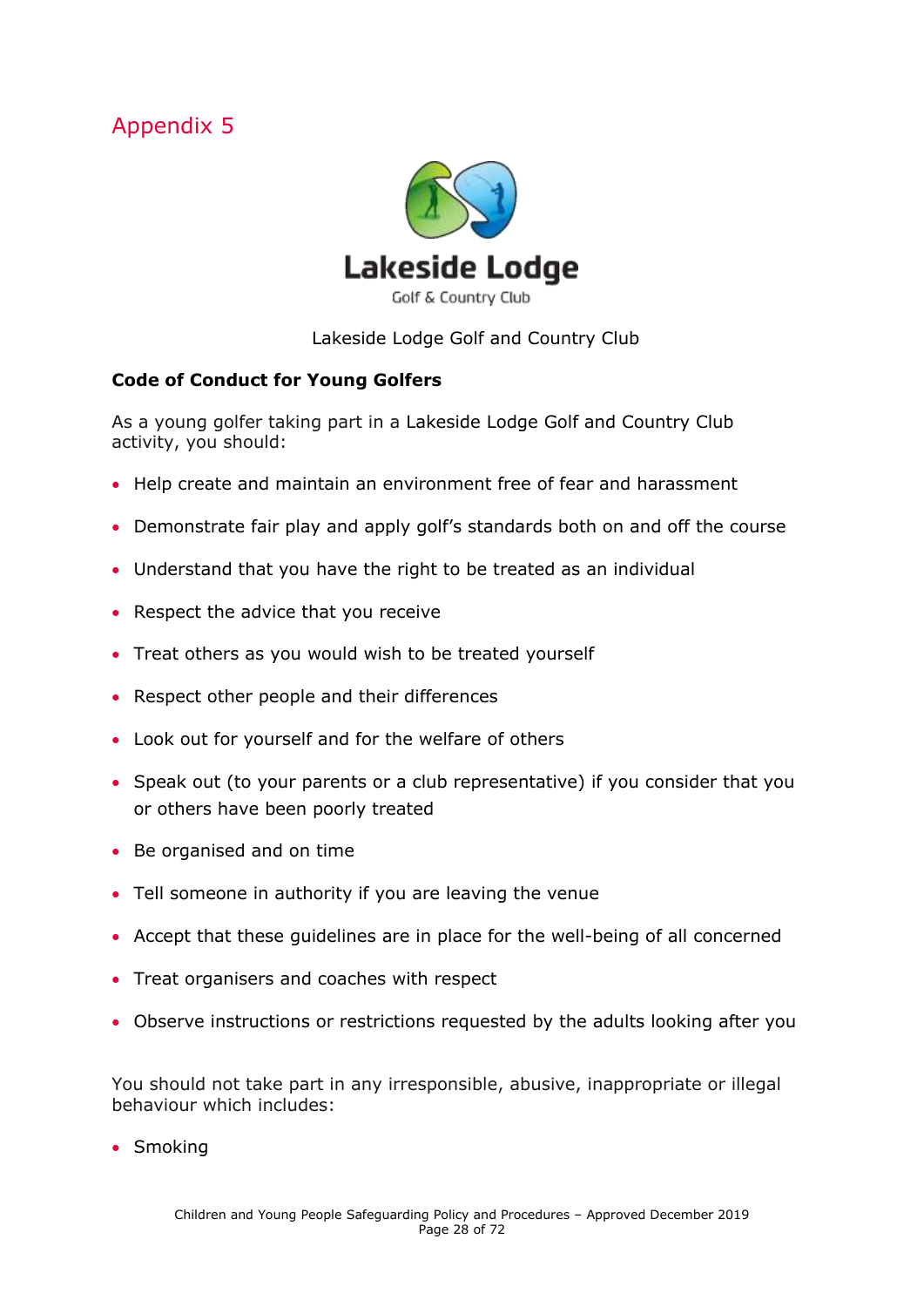- Using foul language
- Publicly using critical or disrespectful descriptions of others either in person or through text, email or social network sites
- Consuming alcohol, illegal performance-enhancing drugs or stimulants
- This paragraph is for individual golf clubs to insert specific risks pertinent to their own circumstances. Dangerous roads, footpaths, lakes, rivers, animals, chemicals, factories etc. Please delete if not required. X X X Child Signature \_\_\_\_\_\_\_\_\_\_\_\_\_\_ Print Name \_\_\_\_\_\_\_\_\_\_\_\_\_\_

| Parent/Carer Signature | <b>Print Name</b> |
|------------------------|-------------------|
|                        |                   |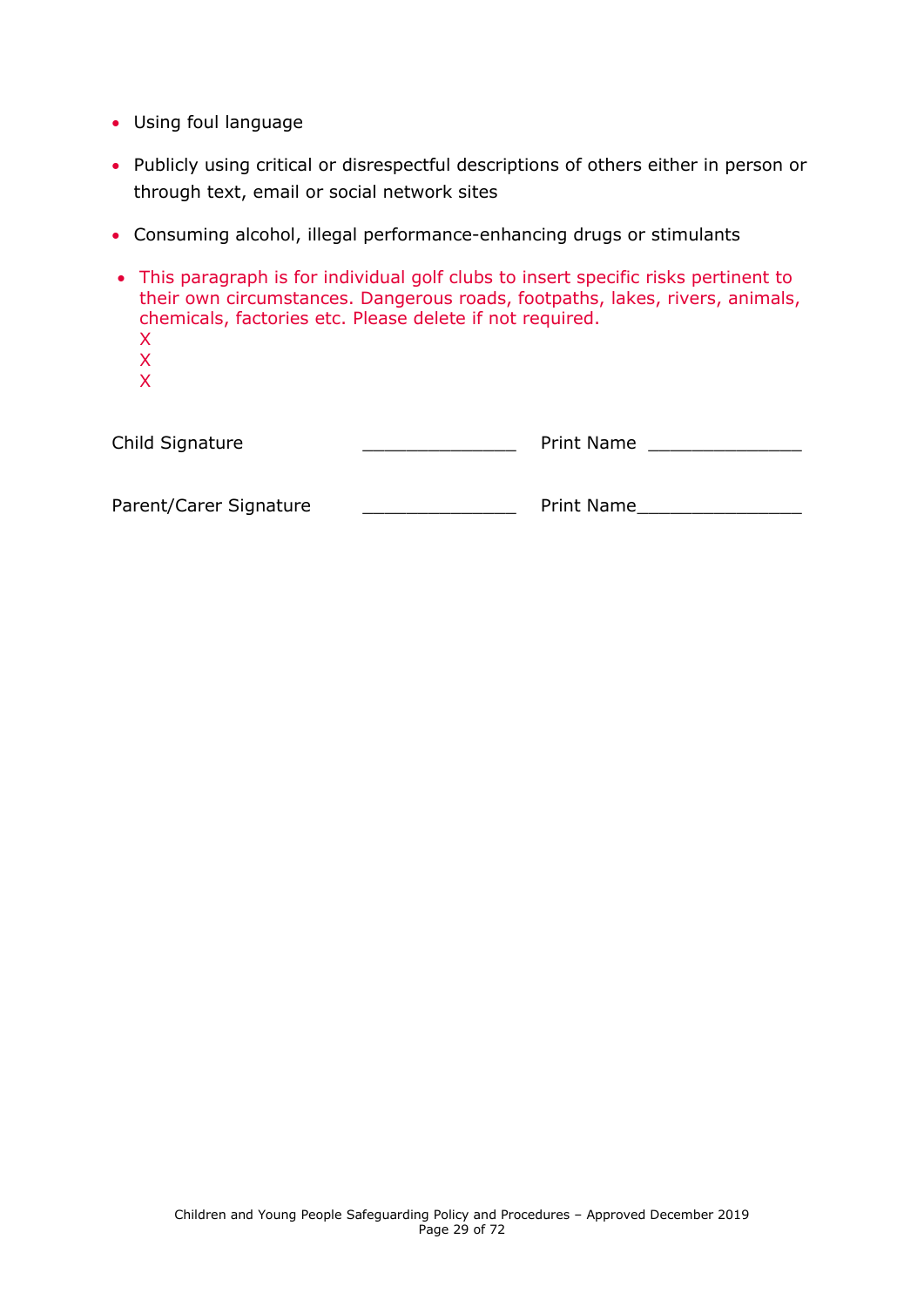<span id="page-29-0"></span>

#### Lakeside Lodge Golf and Country Club

Code of Conduct for Parents/Carers of Young Golfers

As parents you are expected to:

- Positively reinforce your child and show an interest in their chosen activity
- Do not place your child under pressure or push them in to activities they do not want to do
- Be realistic and supportive
- Promote your child's participation in playing sport for fun
- Complete and return the Player Profile Form and Consents pertaining to your child's participation in activities at Lakeside Lodge Golf and Country Club
- Report and update Lakeside Lodge Golf and Country Club with any changes relevant to your child's health and wellbeing
- Deliver and collect your child punctually before and after coaching sessions/competitions
- Ensure your child has clothing and kit appropriate to the weather conditions
- Ensure you child has appropriate equipment, plus adequate food and drink
- Ensure that you child understands the rules of Golf
- Teach your child that they can only do their best
- Ensure that your child understands their Code of Conduct
- Behave responsibly at Lakeside Lodge Golf and Country Club and on the golf course; do not embarrass your child
- Show appreciation and support the coaches, volunteers and staff at Lakeside Lodge Golf and Country Club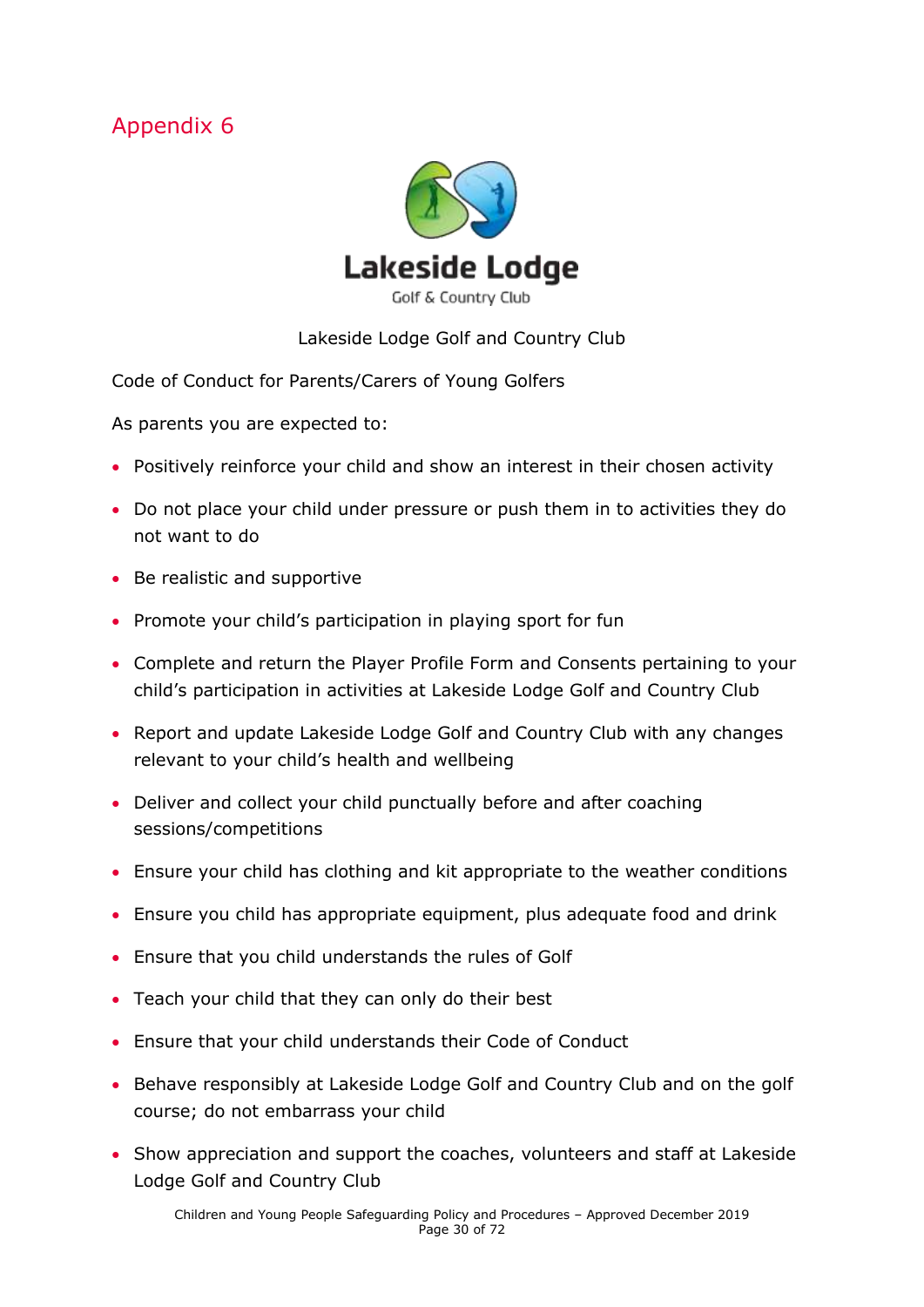• Accept the decision and judgement of the officials during events and competition

As a parents/carer you have the right to:

- Be assured that your child is safeguarded during their participation in the sport
- Be informed of problems or concerns relating to your child
- Be informed if your child is injured
- Have consent sought for issues such as trips and photography
- Contribute to the decisions of the club
- Have any concerns about any aspect of your child's welfare listened to and responded to

Any breaches of this code of conduct will be dealt with immediately by Management or the Welfare Officer at Lakeside Lodge Golf and Country Club. Persistent concerns or breaches may result in you being asked not to attend games if your attendance is considered detrimental to the welfare of young participants.

The ultimate action should a parent/carer continue to breach the code of conduct may be the Lakeside Lodge Golf and Country Club regrettably asking your child to leave the session, event or club.

| Signed:     | Date: |
|-------------|-------|
| PRINT NAME: |       |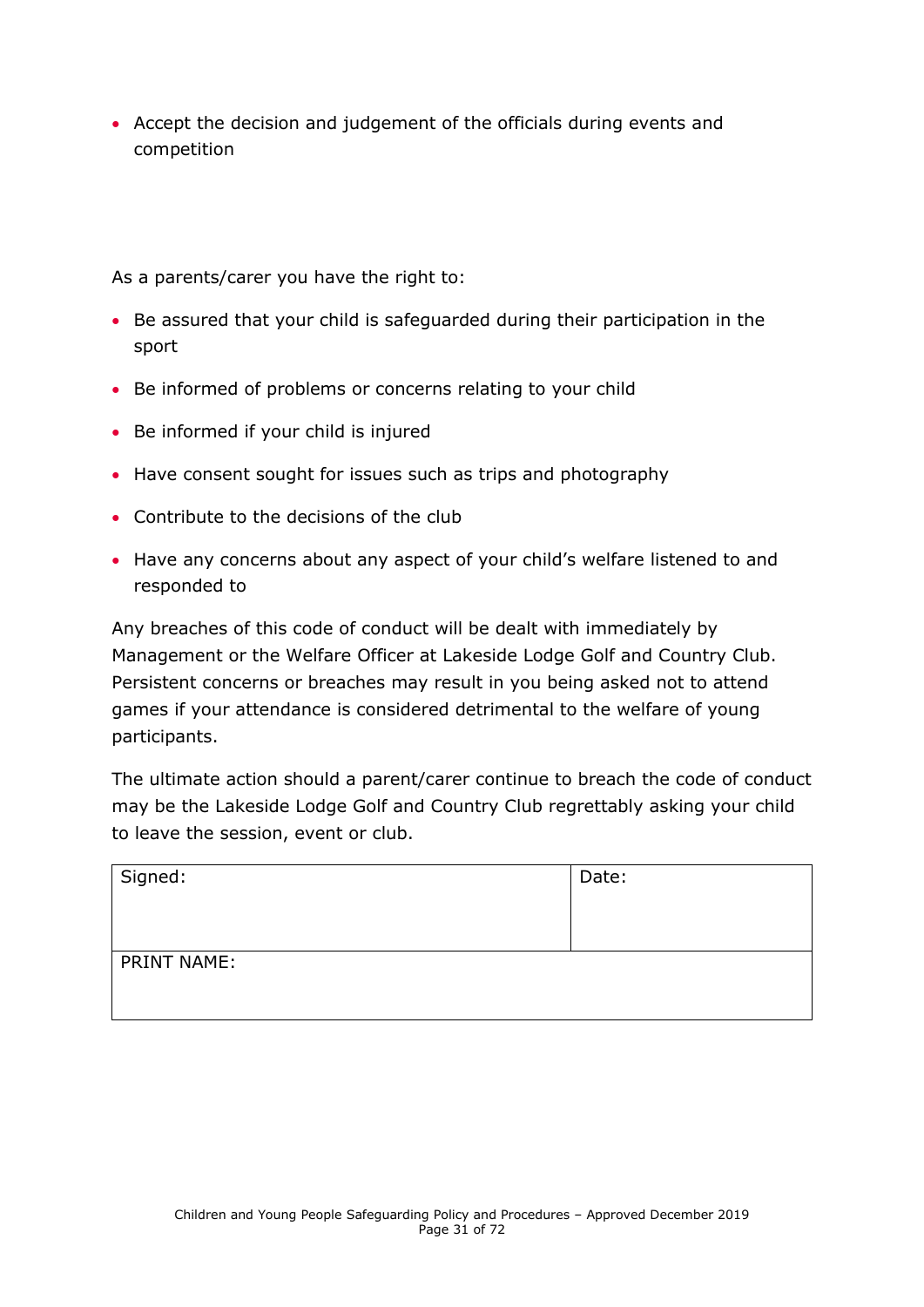

Lakeside Lodge Golf and Country Club

#### **Managing Challenging Behaviour**

Staff/volunteers who deliver sports activities to children may, on occasions, be required to deal with a child's challenging behaviour.

These guidelines aim to promote good practice and are based on the following principles:

- The welfare of the child is the paramount consideration.
- Children must never be subject to any form of treatment that is harmful, abusive, humiliating or degrading.
- The specific needs a child may have (e.g. communication, behaviour management, comprehension and so on) should be discussed with their parent/carer and where appropriate the child, before activities start. Where appropriate it may be helpful to record the details of any agreed plan or approach and provide copies to all parties.
- Every child should be supported to participate. Consideration to exclude a child from activities should apply only as a last resort and after all efforts to address any challenge have been exhausted, in exceptional circumstances where the safety of that child or of other children cannot be maintained.

#### **Planning Activities**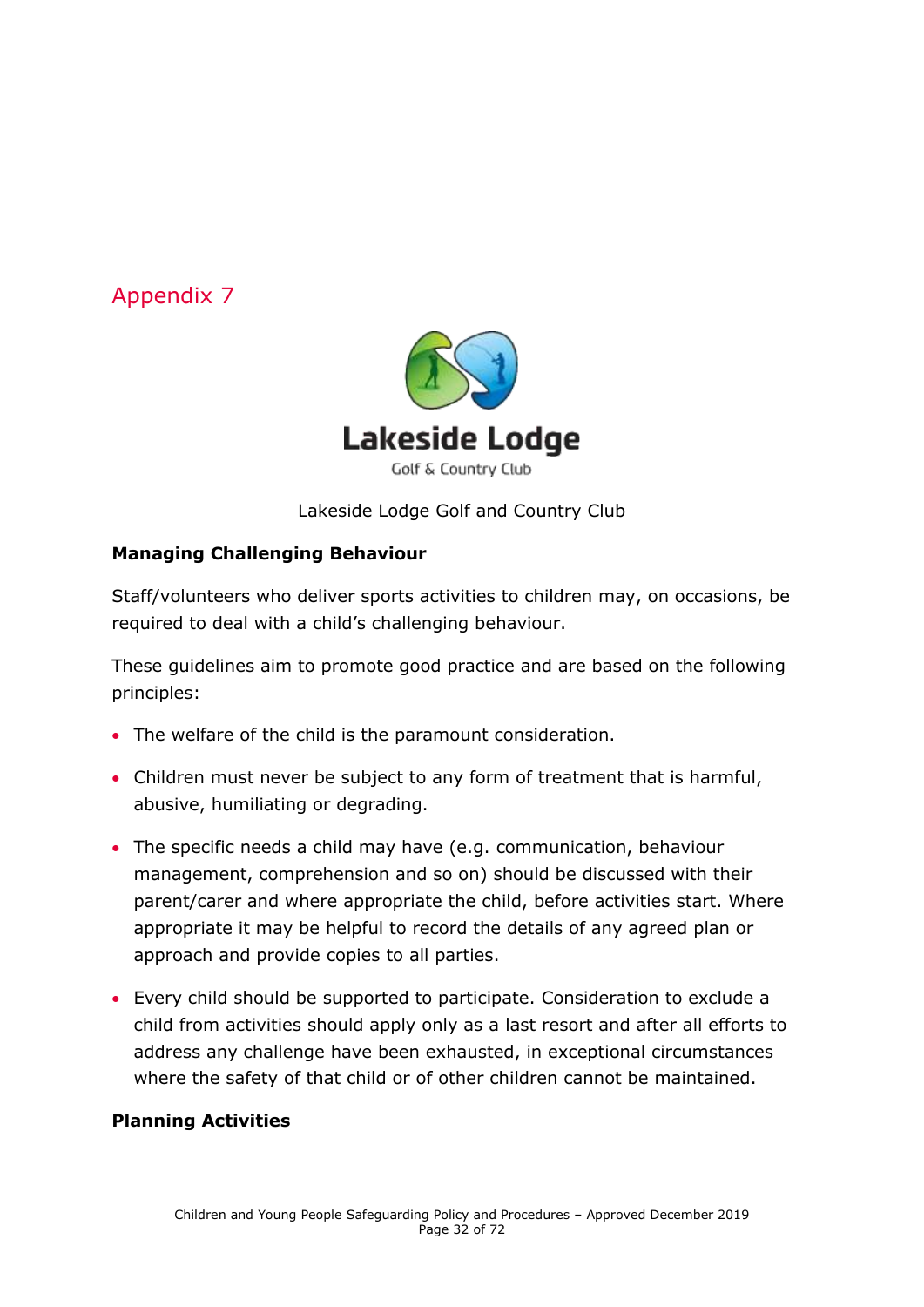Planning for activities should include consideration of whether any child involved may need additional support or supervision to participate safely. This should address:

- Assessment of additional risk associated with the child's behaviour
- Appropriate supervision ratios and whether numbers of adults should be increased
- Information sharing for all/volunteers on managing any challenging behaviour to ensure a consistent approach
- Specialist expertise or support that may be needed from carers or outside agencies. This is particularly relevant where it is identified that a child may need a level of physical intervention to participate safely (see below).

#### **Agreeing Acceptable and Unacceptable Behaviours**

Staff, volunteers, children, young people and parents/carers should be involved in developing an agreement about:

- what constitutes acceptable and unacceptable behaviour (code of conduct)
- the range of sanctions which may be applied in response to unacceptable behaviour.

This can be done at the start of the season, in advance of a trip away from home or as part of a welcome session at a residential camp. It should involve the views of children and young people to encourage better buy in and understanding.

Where challenges are anticipated in light, for example of a child's impairment or other medical condition, a clear plan/agreement should be established and written down.

Ensure that parents/carers understand the expectations on their children and ask them to reinforce this ahead of any trip or activity.

#### **Managing Challenging Behaviour**

In responding to challenging behaviour the response should always be:

- Proportionate to the actions you are managing.
- Imposed as soon as is practicable.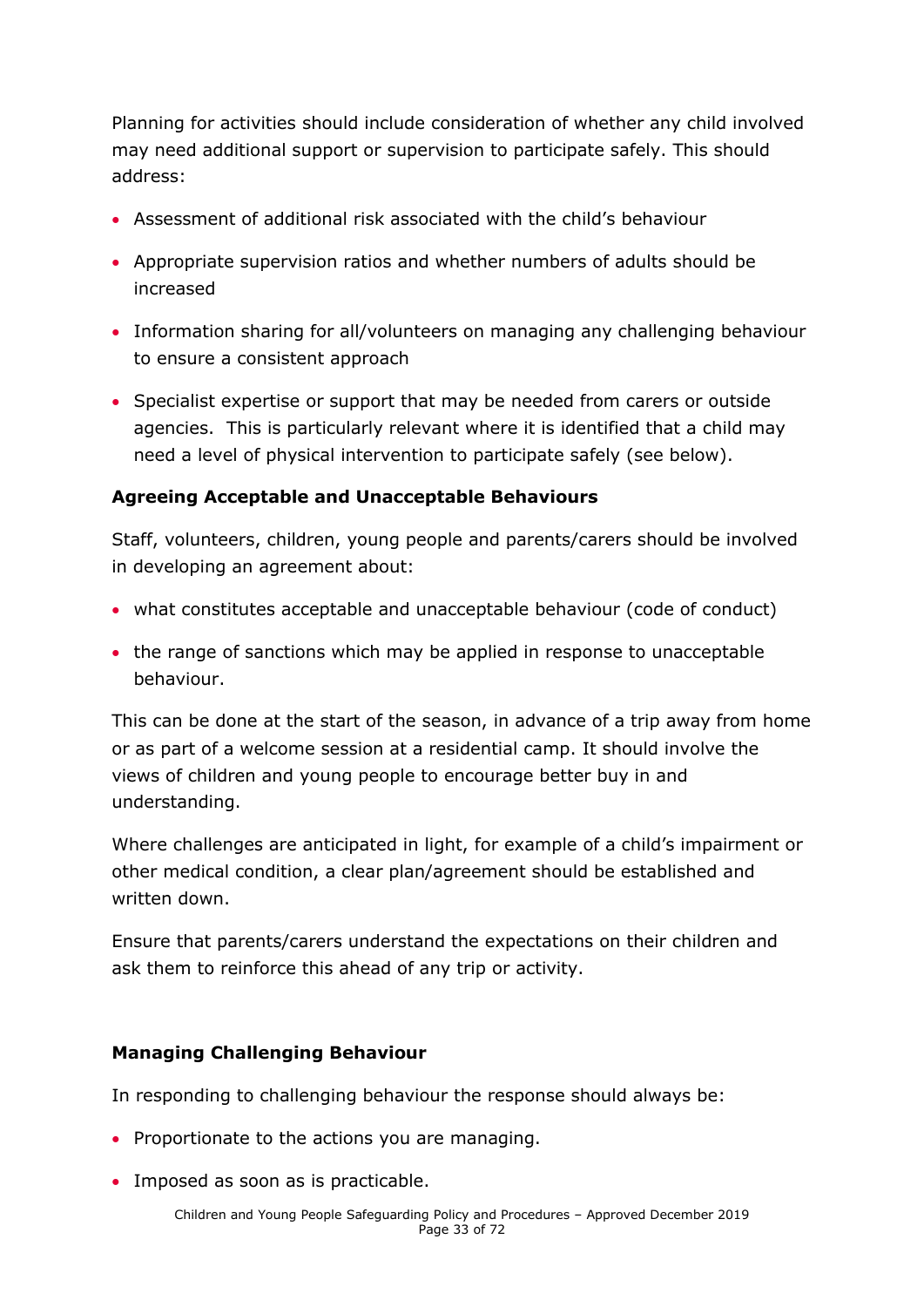• Fully explained to the child and their parents/carers.

In dealing with children who display negative or challenging behaviours, staff and volunteers might consider the following options:

- Time out from the activity, group or individual work.
- Reparation the act or process of making amends.
- Restitution the act of giving something back.
- Behavioural reinforcement rewards for good behaviour, consequences for negative behaviour.
- De-escalation of the situation talking with the child and distracting them from challenging behaviour.
- Increased supervision by staff/volunteers.
- Use of individual 'contracts' or agreements for the child's future or continued participation.
- Sanctions or consequences e.g. missing an outing or match
- Seeking additional/specialist support through working in partnership with other agencies.
- Temporary or permanent exclusion.

The following should never be permitted as a means of managing a child's behaviour:

- Physical punishment or the threat of such.
- Refusal to speak to or interact with the child.
- Being deprived of food, water, access to changing facilities or toilets or other essential facilities.
- Verbal intimidation, ridicule or humiliation.

Staff/volunteers should consider the risks associated with employing physical intervention compared with the risks of not employing physical intervention.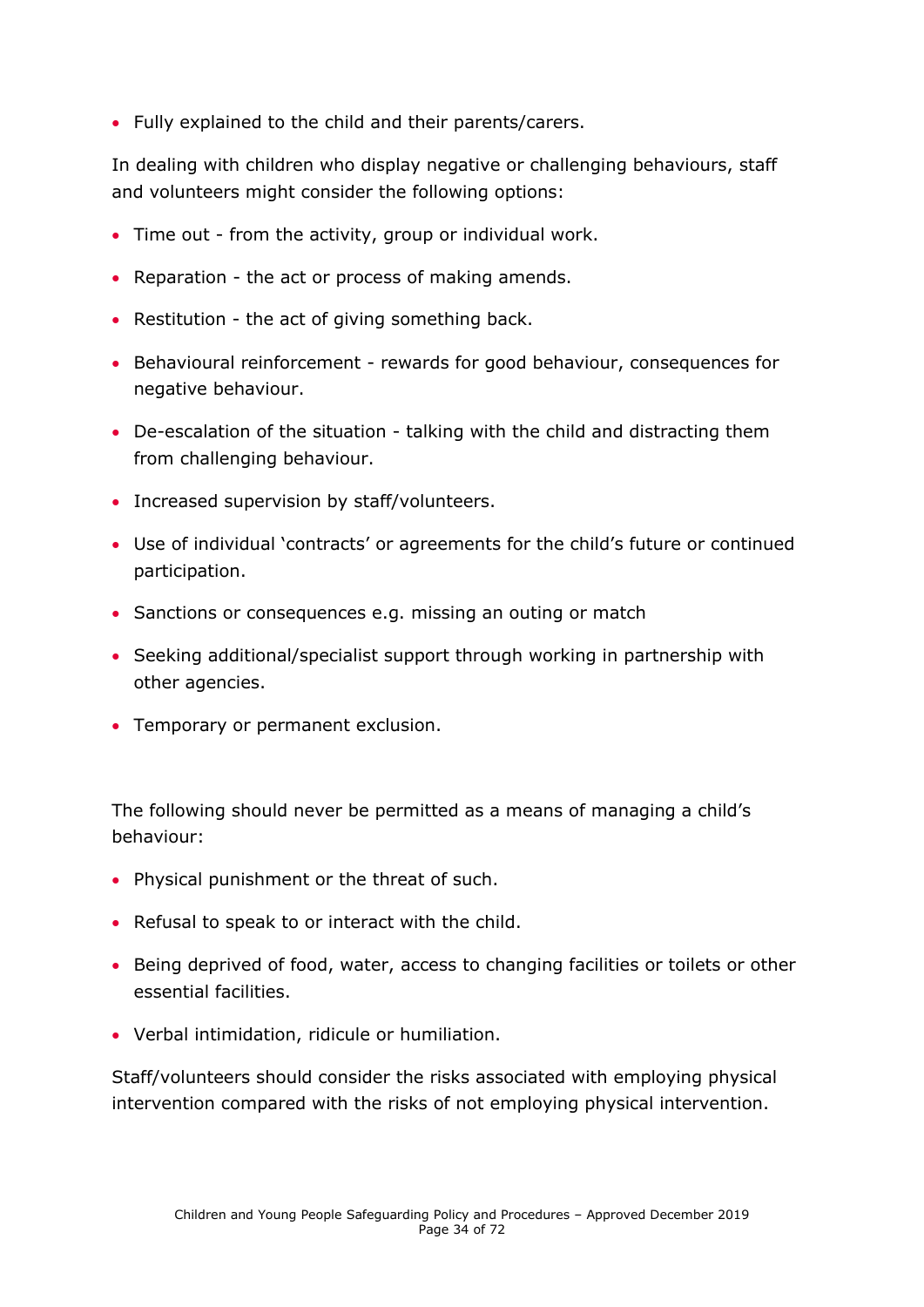The use of physical intervention should always:

- Be avoided unless it is absolutely necessary to prevent a child injuring themselves or others, or causing serious damage to property.
- Aim to achieve an outcome that is in the best interests of the child whose behaviour is of immediate concern.
- Form part of a broader approach to the management of challenging behaviour.
- Be the result of conscious decision-making and not a reaction to an adult's frustration.
- Employ the minimum force needed to avert injury to a person or serious damage to property - applied for the shortest period of time.
- Used only after all other strategies have been exhausted.
- Be recorded as soon as possible using the appropriate organisational reporting form and procedure.

Parents should always be informed following an incident where a coach/volunteer has had to physically intervene with their particular child.

Physical intervention must not:

- Involve contact with buttocks, genitals and breasts.
- Be used as a form of punishment.
- Involve inflicting pain.

#### **Views of the child**

A timely de-brief for staff/volunteers, the child and parents should always take place in a calm environment following an incident where physical intervention has been used. Even children who haven't directly been involved in the situation may need to talk about what they have witnessed.

There should also be a discussion with the child and parents about the child's needs and continued safe participation in the group or activity.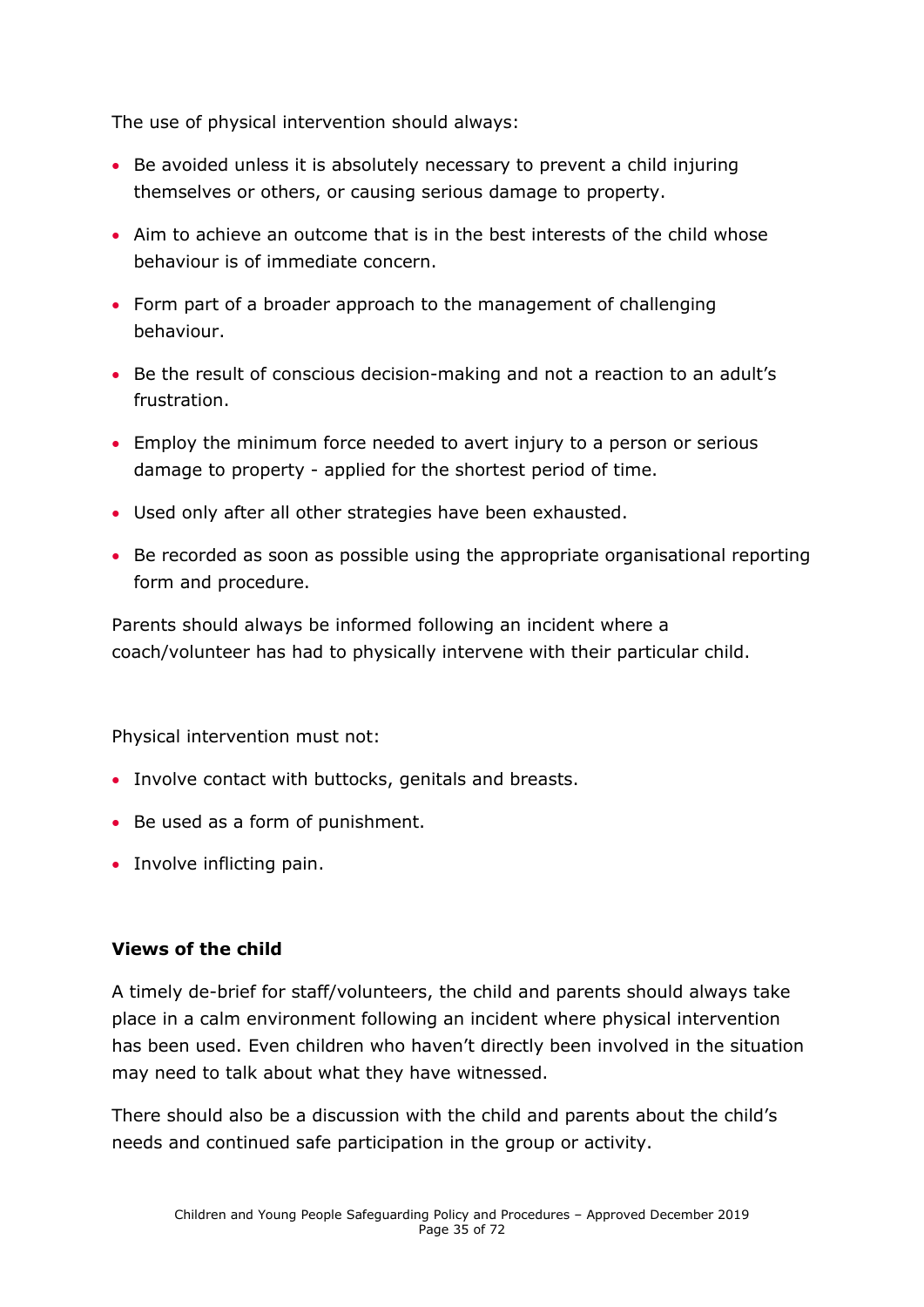#### <span id="page-35-0"></span>**Incident Report Form – Lakeside Lodge Golf and Country Club**

| Recorder's Name: |               |
|------------------|---------------|
| Address:         |               |
| Post Code:       | Telephone No: |

| Child's Name: |               |
|---------------|---------------|
| Address:      |               |
| Post Code:    | Telephone No: |

| Complainant's Name: |               |
|---------------------|---------------|
| Address:            |               |
| Post Code:          | Telephone No: |

| Details of the allegations: [include: date; time; location; and nature of the incident] |  |
|-----------------------------------------------------------------------------------------|--|
|                                                                                         |  |
|                                                                                         |  |
|                                                                                         |  |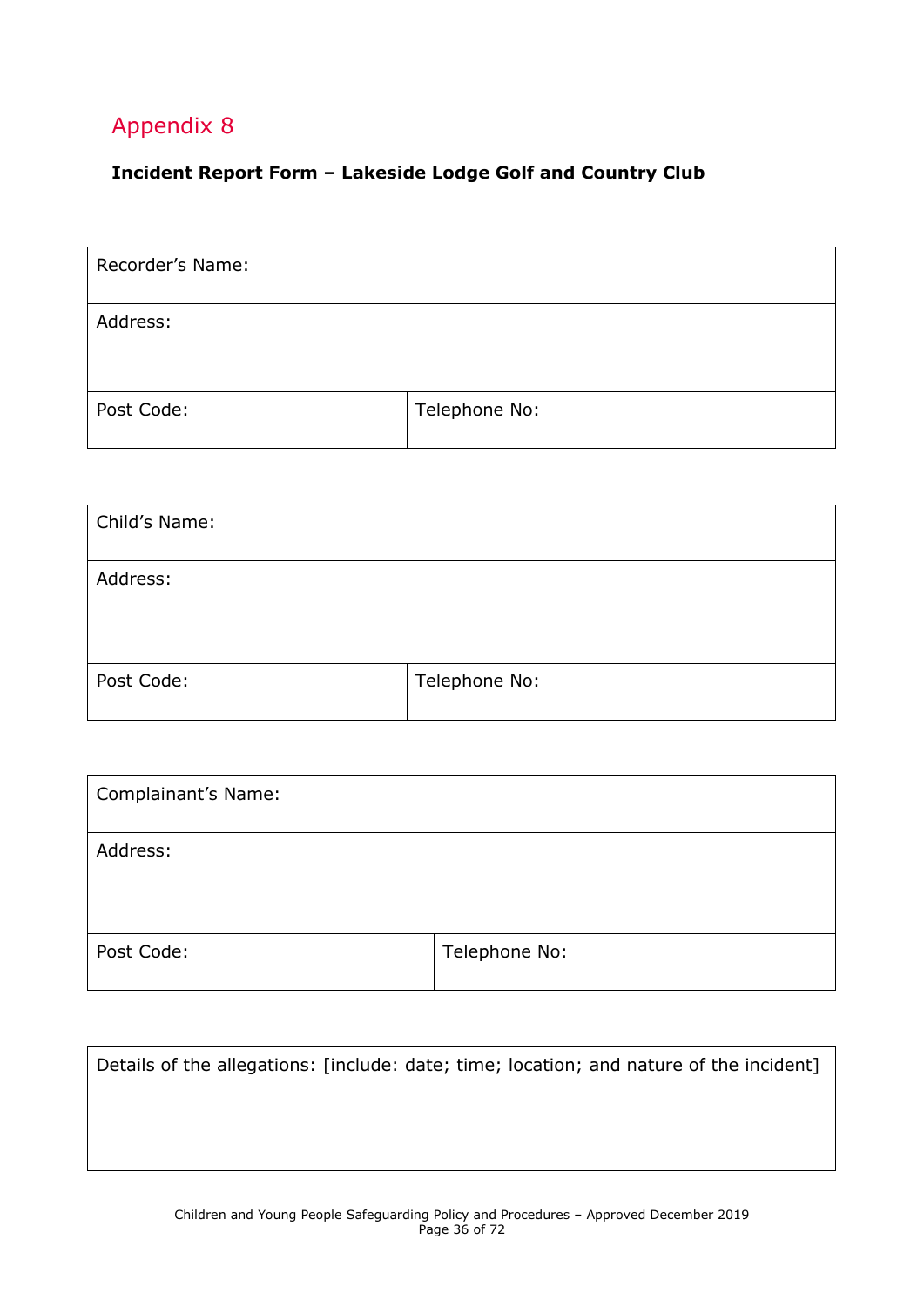| Additional information: [include: witnesses; corroborative statements; etc.] |       |  |
|------------------------------------------------------------------------------|-------|--|
|                                                                              |       |  |
| England Golf Governance department notified (01526 351824)                   |       |  |
| Case Number (if allocated):                                                  |       |  |
| Name of person spoken to:                                                    |       |  |
| Date:                                                                        | Time: |  |
|                                                                              |       |  |
| Action taken:                                                                |       |  |
| Date:                                                                        | Time: |  |
| Signature of Recorder:                                                       |       |  |
| Signature of Complainant:                                                    |       |  |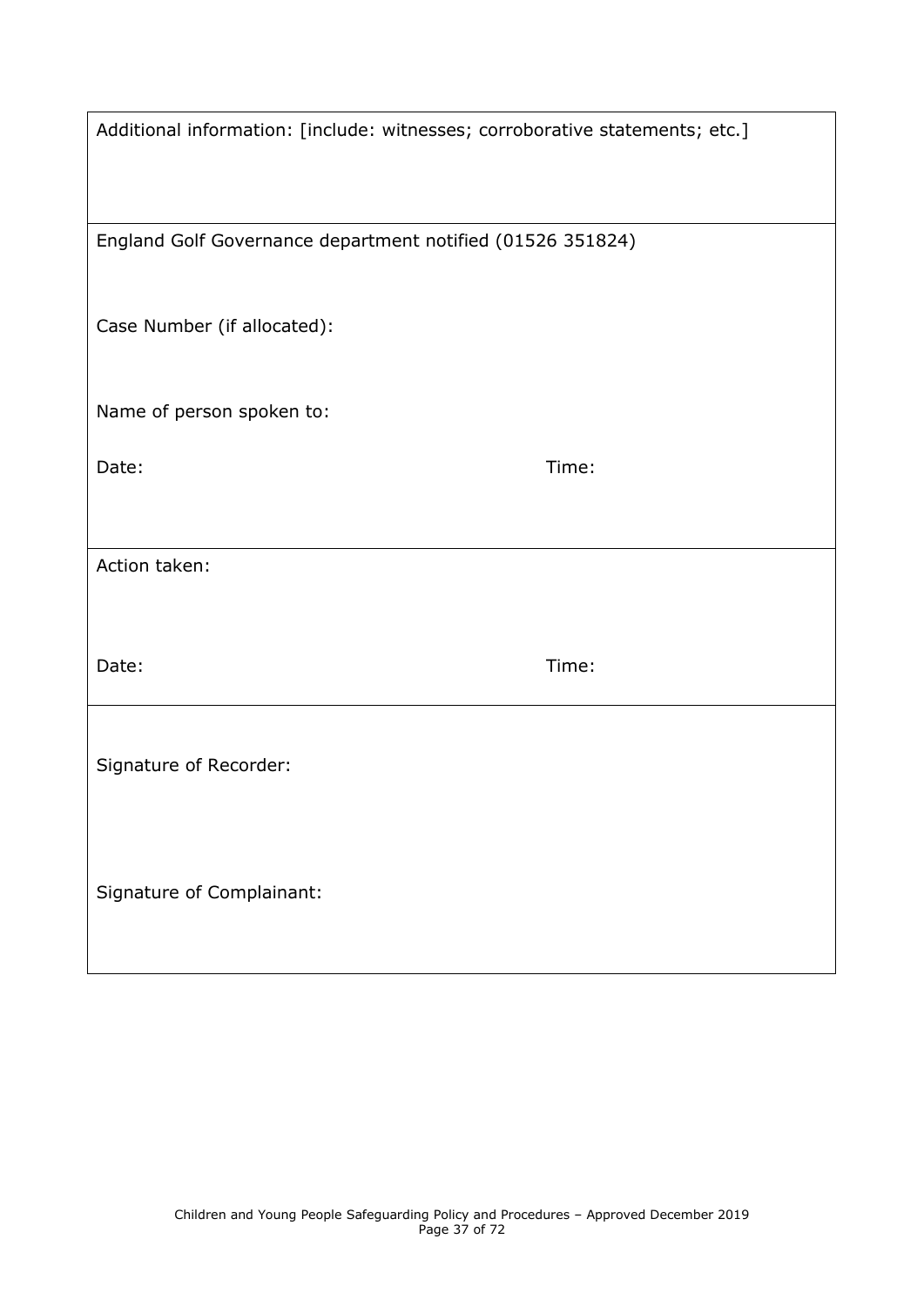#### **Data protection:**

Lakeside Lodge Golf and Country Club and England Golf Governance Department may use the information in this form (together with other information they obtain as a result of any investigation) to investigate the alleged incident and to take whatever action is deemed appropriate, in accordance with their Children and Young People Safeguarding Policy and Procedures.

Strict confidentiality will be maintained and information will only be shared on a "need to know" basis in the interests of safeguarding and in accordance with the company's data protection policy. This may involve disclosing certain information to a number of organisations and individuals including relevant clubs and County bodies, individuals that are the subject of an investigation and/or Statutory agencies such as the Police and Children's Social Care.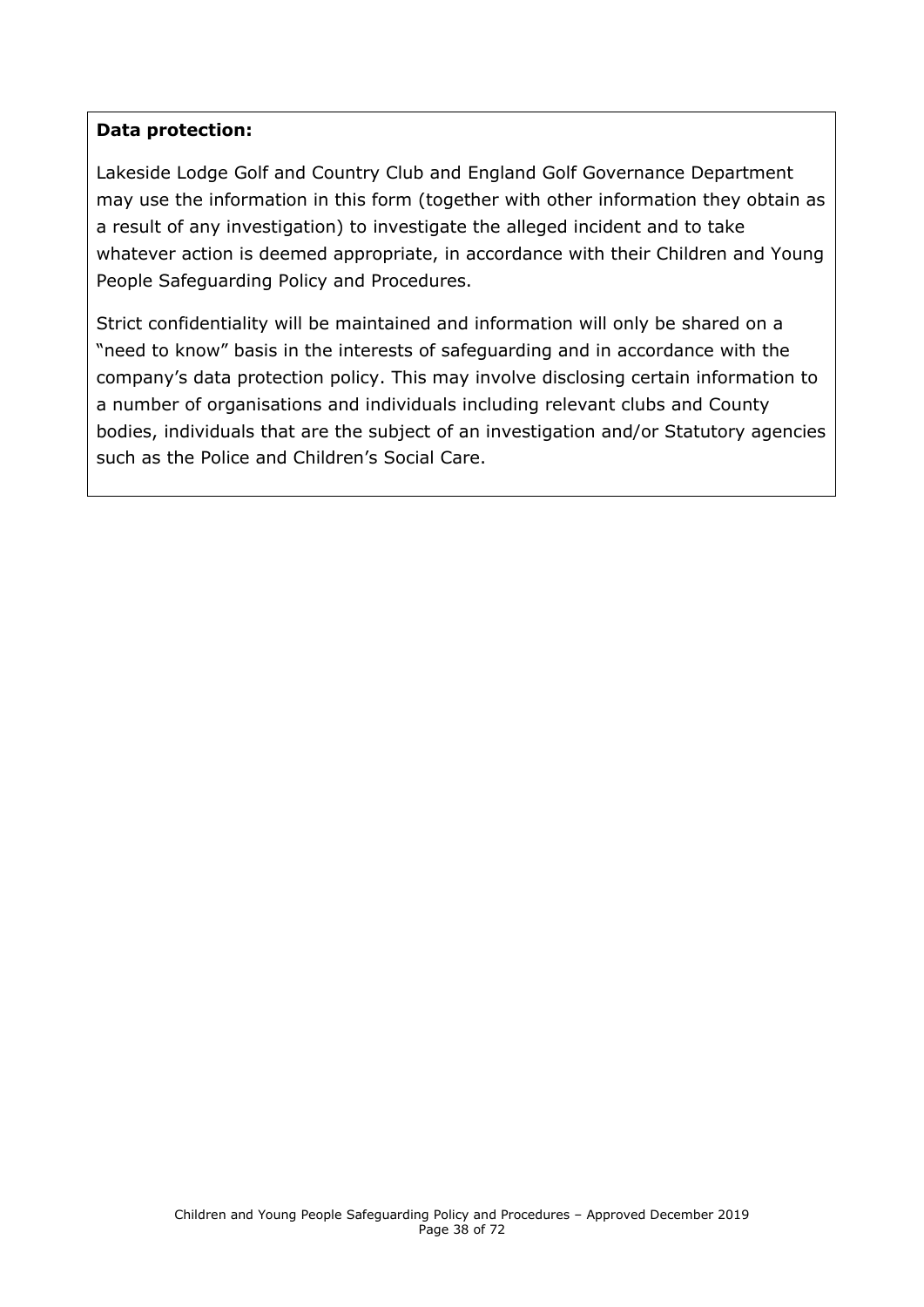#### **Accident Report Form – Lakeside Lodge Golf and Country Club**

| Recorder's Name:                                                                             |               |  |
|----------------------------------------------------------------------------------------------|---------------|--|
| Address:                                                                                     |               |  |
| Post Code:                                                                                   | Telephone No: |  |
| Name of Injured Person [s]:                                                                  |               |  |
| Address:                                                                                     |               |  |
| Post Code:                                                                                   | Telephone No: |  |
| Nature of Injury Sustained:                                                                  |               |  |
| Where did the Accident occur: [include: date; time; location; and nature of the<br>accident] |               |  |
| How did the Accident occur: [include: names; telephone numbers; etc.]                        |               |  |
| Were there any witnesses to the Accident: [include: names; statements, etc.]                 |               |  |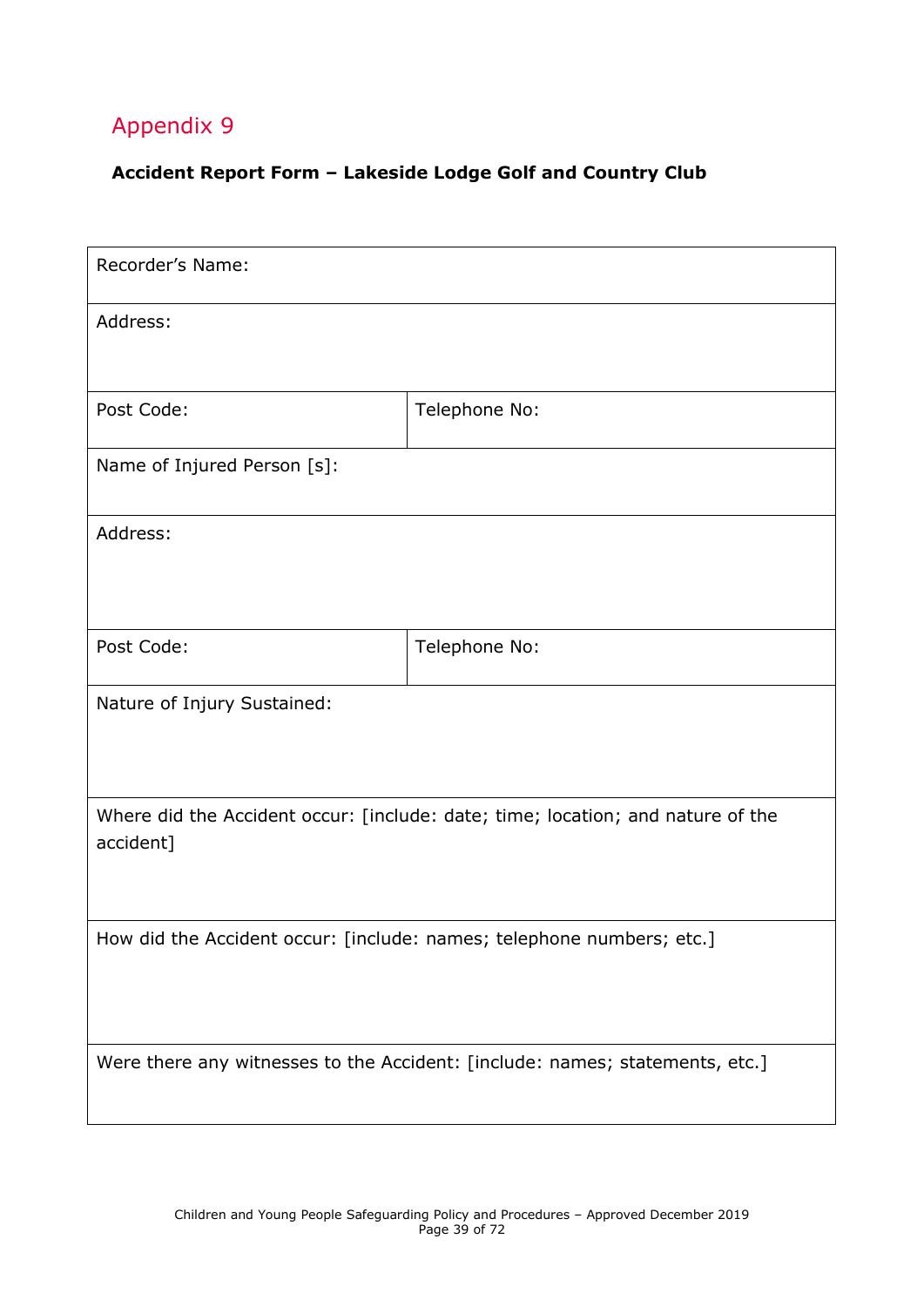What action was taken: [include: treatment administered, by whom, etc.]

Were any other Agencies involved?: [e.g. Ambulance service]

Have the Parents / Carers been contacted? YES NO [Please circle.]

Does the accident need to be referred to England Golf Governance Dept? YES NO

Date: Time:

Signature of Recorder:

#### **Data protection:**

Lakeside Lodge Golf and Country Club and England Golf Governance Department may use the information in this form (together with other information they obtain as a result of any investigation) to investigate the alleged incident and to take whatever action is deemed appropriate, in accordance with their Children and Young People Safeguarding Policy and Procedures.

Strict confidentiality will be maintained and information will only be shared on a "need to know" basis in the interests of safeguarding and in accordance with the company's data protection policy. This may involve disclosing certain information to a number of organisations and individuals including relevant clubs and County bodies, individuals that are the subject of an investigation and/or Statutory agencies such as the Police and Children's Social Care.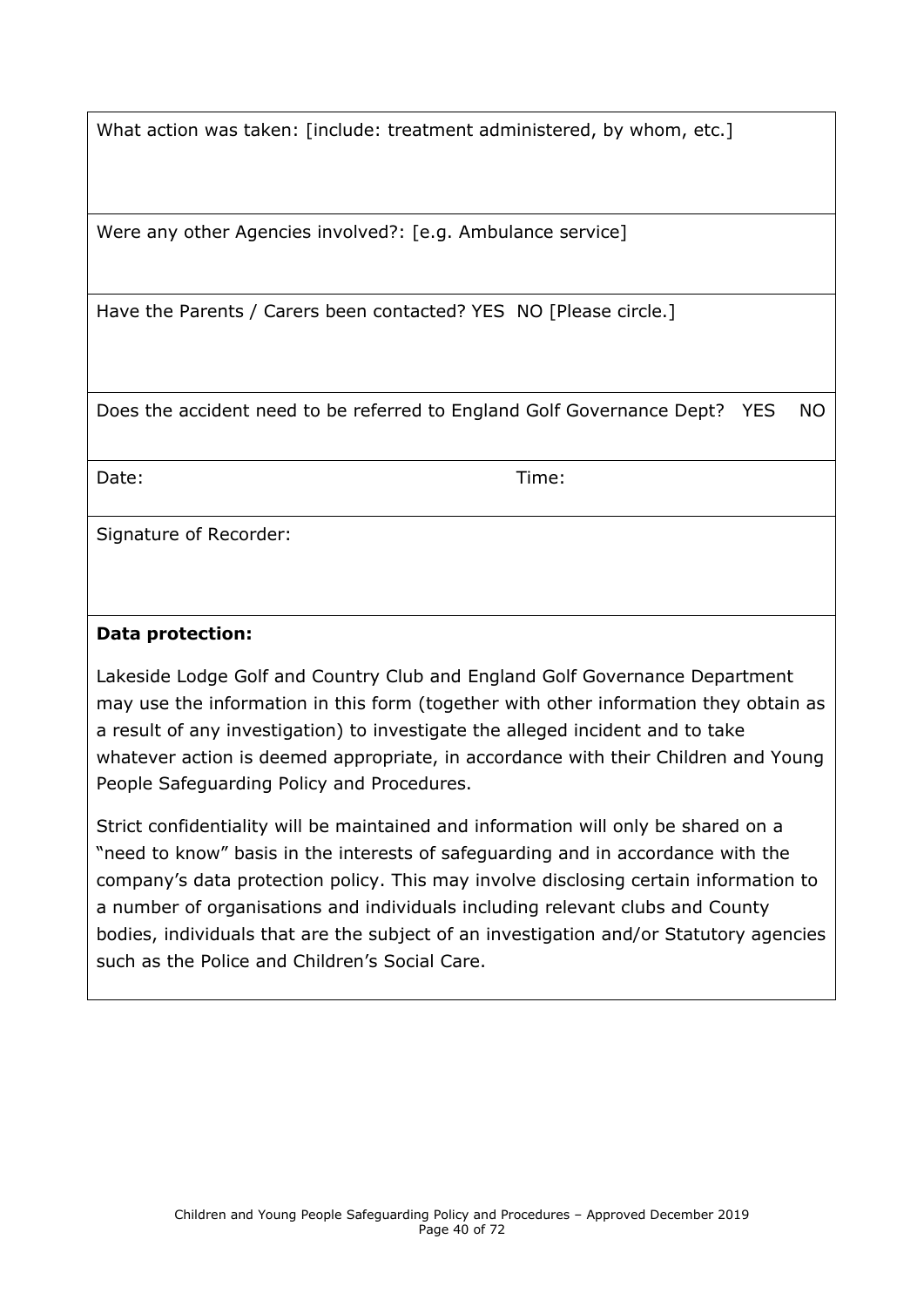#### **Junior Profile and Parental Consent Forms – Lakeside Lodge Golf and Country Club**

Player profiles forms enable those responsible for children to have the information they need to deal effectively with any emergency situation that arises.

Although information obtained on these forms must be treated as confidential (and only given to those who need it to fulfil a duty of care for the child), it is also critically important this information is **readily to hand at sessions and matches.**

Clubs should devise their own workable system that achieves both objectives. A player profile form template is attached below for clubs to use should they wish:

Player Profile Form Template Lakeside Lodge Golf and Country Club

(For Players Under the age of 18)

The safety and welfare of juniors in our care is paramount, and it is therefore important that we are aware of any illness, medical condition and other relevant health details so that their best interests are addressed.

In compliance with the Data Protection Act 2018, GDPR and all relevant data protection legislation, all efforts will be made to ensure that information is accurate, kept up to date and secure and that it is used only in connection with the purpose and activities of the organisation. Information will not be kept once a person is no longer a member of the organisation. The information will be disclosed only to those members of the organisation for whom it is appropriate and relevant officers of England Golf where necessary.

It is the responsibility of the junior and their parent to notify the Club Welfare Officer (CWO) or Secretary if any of the details change at any time.

| Junior Name   |  |
|---------------|--|
| Date of Birth |  |
| Address       |  |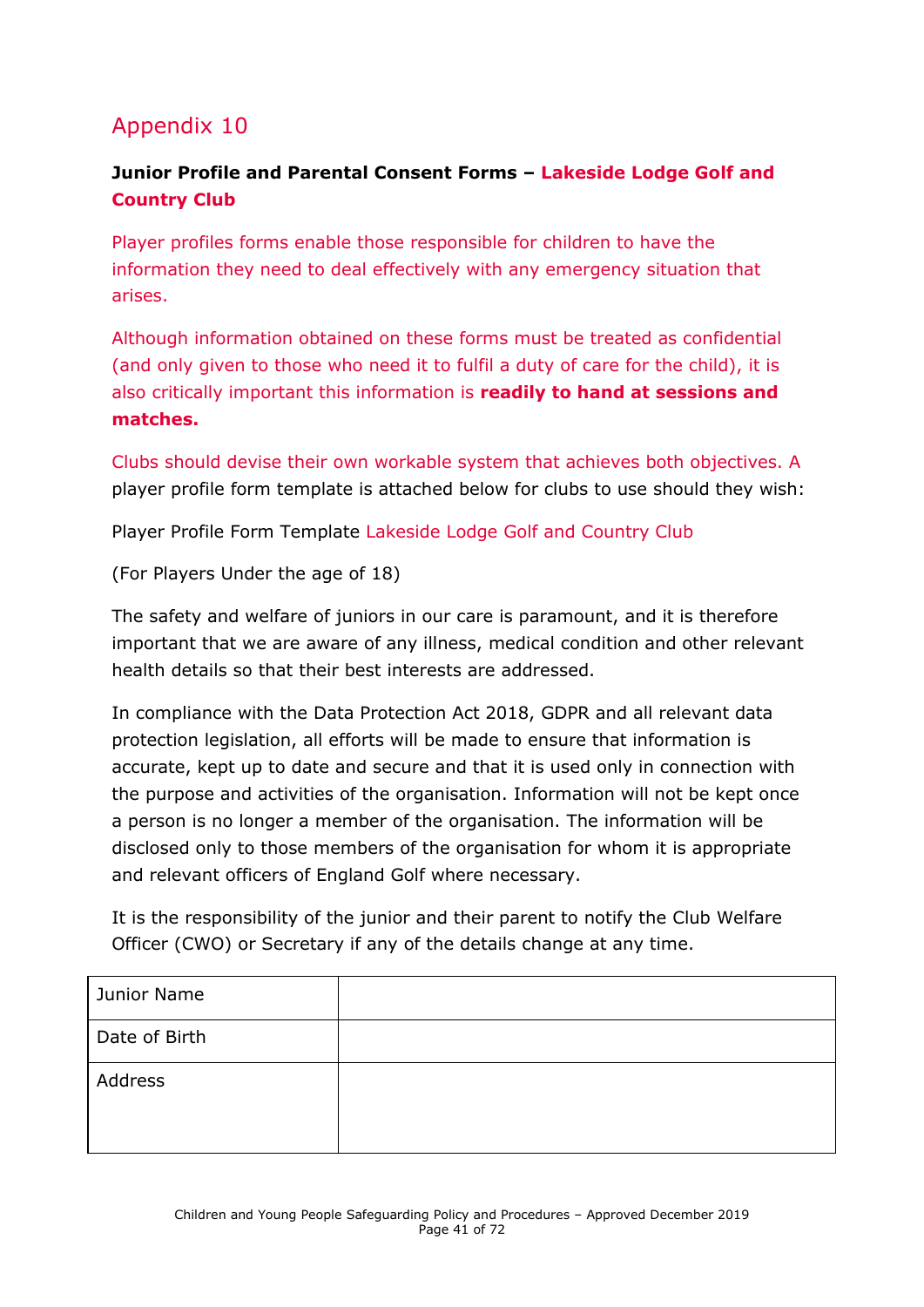| Telephone Number          |  |                |
|---------------------------|--|----------------|
| <b>Parents' Names</b>     |  |                |
| <b>Address</b>            |  | (If different) |
|                           |  |                |
| Home Telephone No         |  |                |
| Mobile Telephone No       |  |                |
| Work Telephone No         |  |                |
| <b>Emergency Contacts</b> |  |                |
| <b>Contact 1 Name</b>     |  |                |
| Relationship to child     |  |                |
| Home Telephone Number     |  |                |
| Mobile Telephone Number   |  |                |
| Work Telephone Number     |  |                |
| <b>Contact 2 Name</b>     |  |                |
| Relationship to child     |  |                |
| Home Telephone Number     |  |                |
| Mobile Telephone Number   |  |                |
| Work Telephone Number     |  |                |

| Please confirm details of all |  |
|-------------------------------|--|
| those with Parental           |  |
| Responsibility for the Child. |  |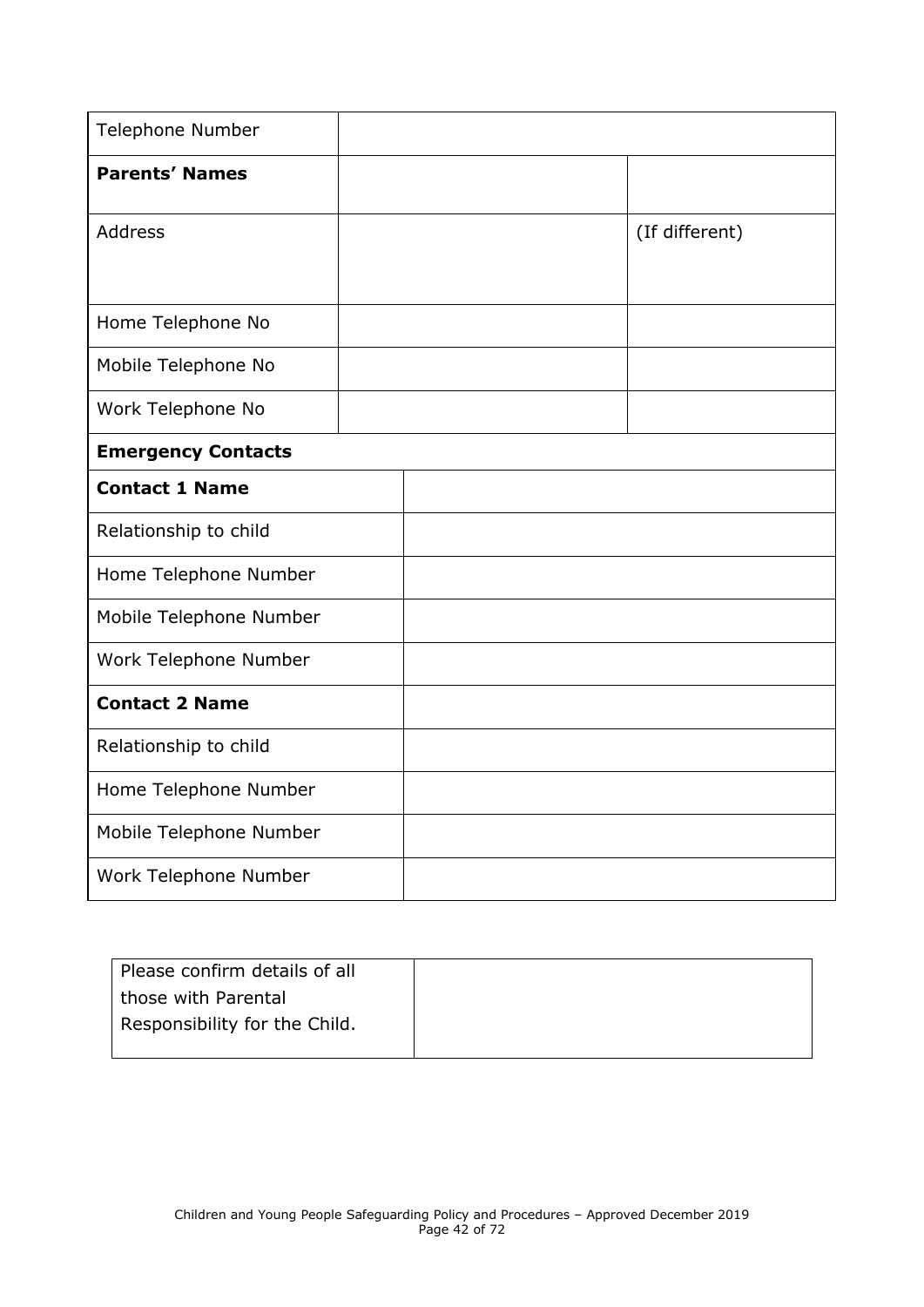#### **Medical Information**

| Child's Doctor's name    |  |
|--------------------------|--|
| Doctor's Surgery Address |  |
| Telephone Number         |  |

Does your child experience any conditions requiring medical treatment and/or medication? **YES □ NO □**

\*If yes please give details, including medication, dose and frequency.

Does your child have any allergies? **YES** □ **NO** □

\*If yes please give details.

Does your child have any specific dietary requirements? YES □ NO □

\*If yes please give details.

What additional needs, if any, does your child have e.g. needs help to administer planned medication, assistance with lifting or access, regular snacks?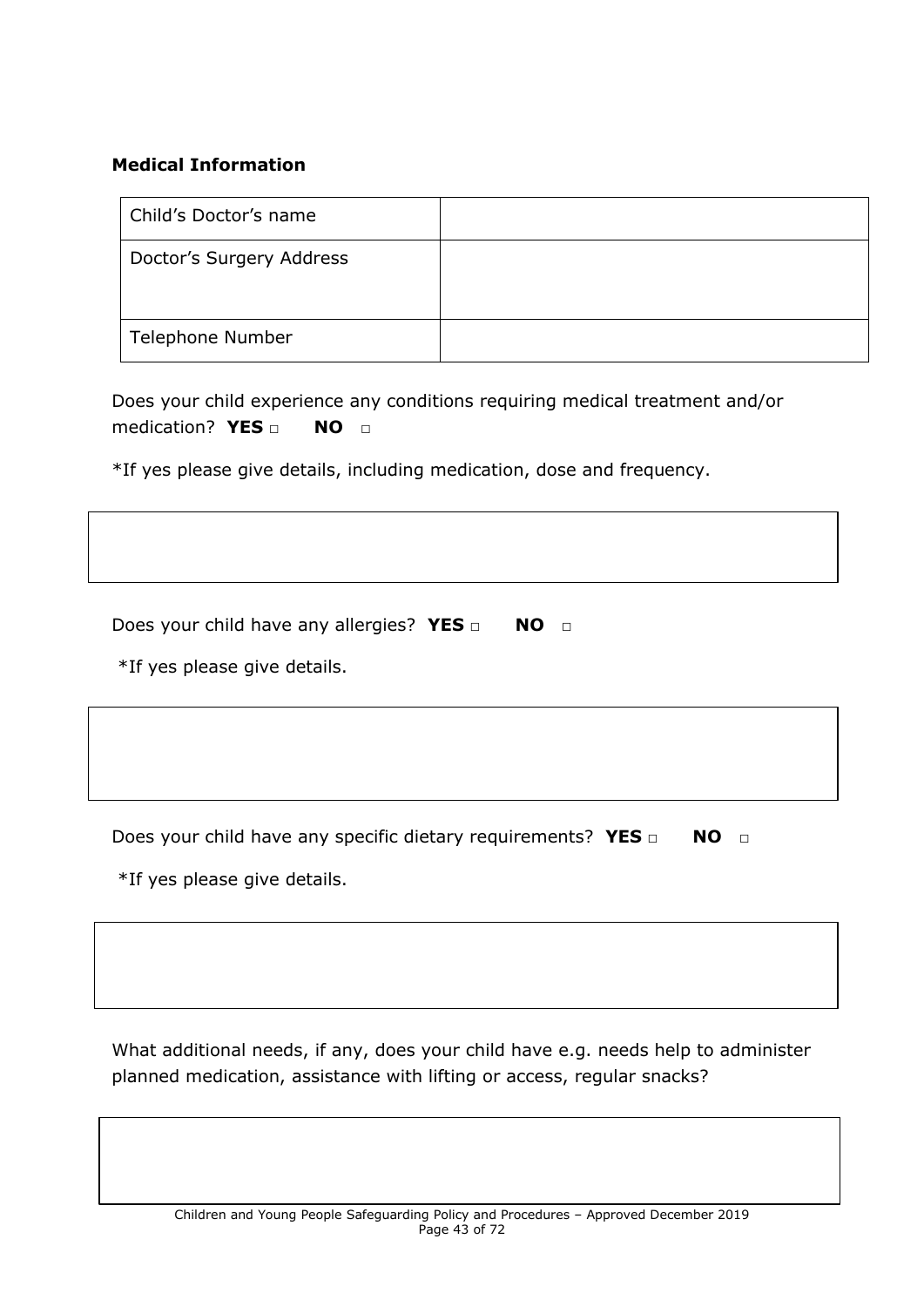#### **Disability**

The Equality Act 2010 defines a disabled person as 'anyone with a physical or mental impairment, which has a substantial and long term adverse effect on his or her ability to carry out normal day to day activities'.

Do you consider your child to have a disability? YES □ NO □

\*If yes what is the nature of the disability?

Does your child have any communication needs e.g. non-English speaker/ hearing impairment/ sign language user/ dyslexia? If yes, please tell us what we need to do to enable him/her them to communicate with us fully.

#### **Consent from Parent/Legal Carer:**

- I confirm to the best of my knowledge that my child does not suffer from any medical condition other than those detailed above.
- I agree to notify the Club of any changes to this information.
- I give my consent that in an emergency situation, the club may act in my place (loco parentis), if the need arises for the administration of emergency first aid and/or other medical treatment which, in the opinion of a qualified medical practitioner, may be necessary. I also understand that in such an occurrence all reasonable steps will be taken to contact me or the alternative adult named in this form.
- The attached signature will denote that my child has my permission to be on the golf club's premises.
- I acknowledge that the club is not responsible for providing adult supervision for my child, except for formal junior golfing coaching, matches or competition.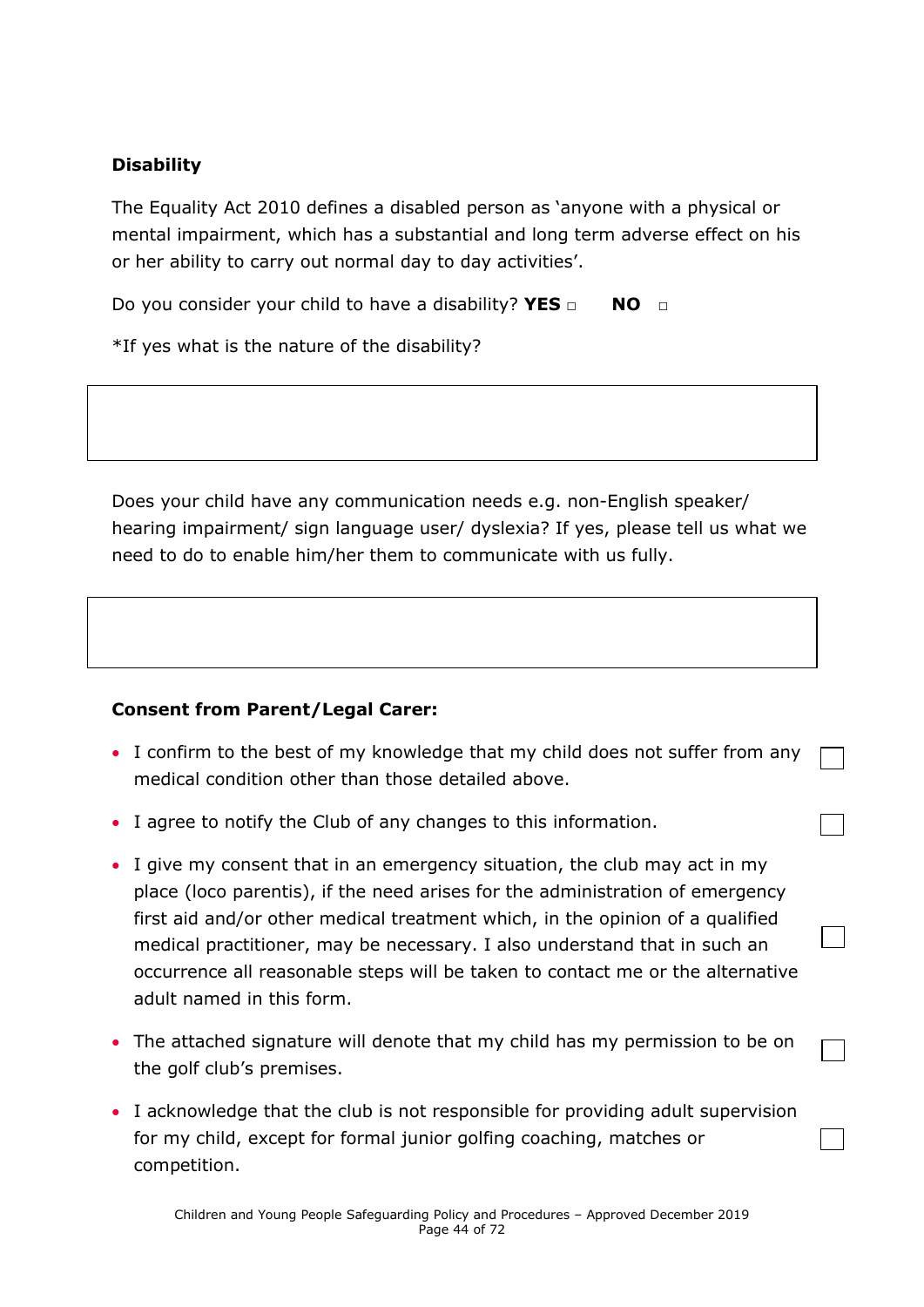• I agree to my child being transported by club representatives to and from venues when he/she is representing the club.

 $\overline{\phantom{0}}$ 

(Please tick the boxes if agreed)

| By signing this document I confirm that I have legal responsibility for |  |  |
|-------------------------------------------------------------------------|--|--|
| aware of how the information I have provided may be used.               |  |  |
| Signed - Parent/Carer                                                   |  |  |
|                                                                         |  |  |
| <b>Print name</b>                                                       |  |  |
| Date                                                                    |  |  |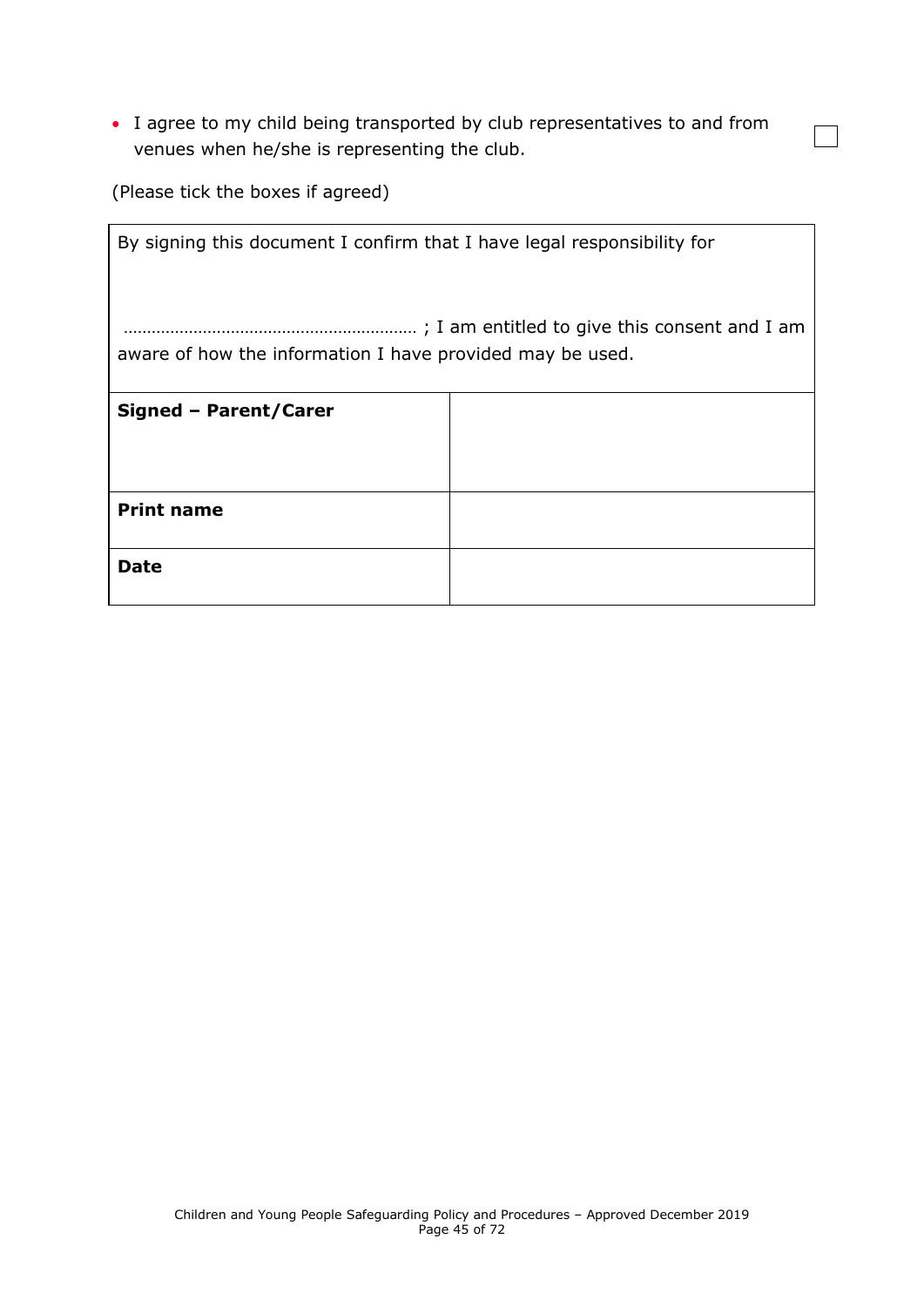#### **Photography Consent**

This form is to be signed by the legal carer of a child under the age of 18, together with the child. Please note that if you have more than one child registered you will need to complete separate forms for each.

Lakeside Lodge Golf and Country Club recognises the need to ensure the welfare and safety of all children in golf. As part of our commitment to ensure their safety we will not permit photographs, video images or other images of your child to be taken (except where some incidental inclusion may not be possible to avoid) or used without your consent.

Lakeside Lodge Golf and Country Club will ensure that any image of a child where consent has not been obtained will not be published.

Lakeside Lodge Golf and Country Club will follow the guidance for the use of images of children as detailed within the Club's Safeguarding Children and Young People Policy.

Lakeside Lodge Golf and Country Club will take steps to ensure these images are used solely for the purposes for which they are intended i.e. the promotion and celebration of the activities of the club.

If you become aware that these images are being used inappropriately you should inform the Club Welfare Officer immediately.

The photographs may be available on the website http:// golf season 20xx. If at any time either the parent/ carer or the child wishes the data to be removed from the website, 7 days' notice must be given to the Club Welfare Officer after which the data will be removed.

#### **To be completed by parent/carer**

I \_\_\_\_\_\_\_\_\_\_\_\_\_\_\_\_\_\_\_\_\_\_ (Parent full name) consent to \_\_\_\_\_\_\_\_\_\_\_\_\_\_\_\_\_ (name of organisation) photographing or videoing \_\_\_\_\_\_\_\_\_\_\_\_\_\_\_\_\_\_ (name of child) under the stated rules and conditions,

and I confirm I have legal parental responsibility for this child and am entitled to give this consent.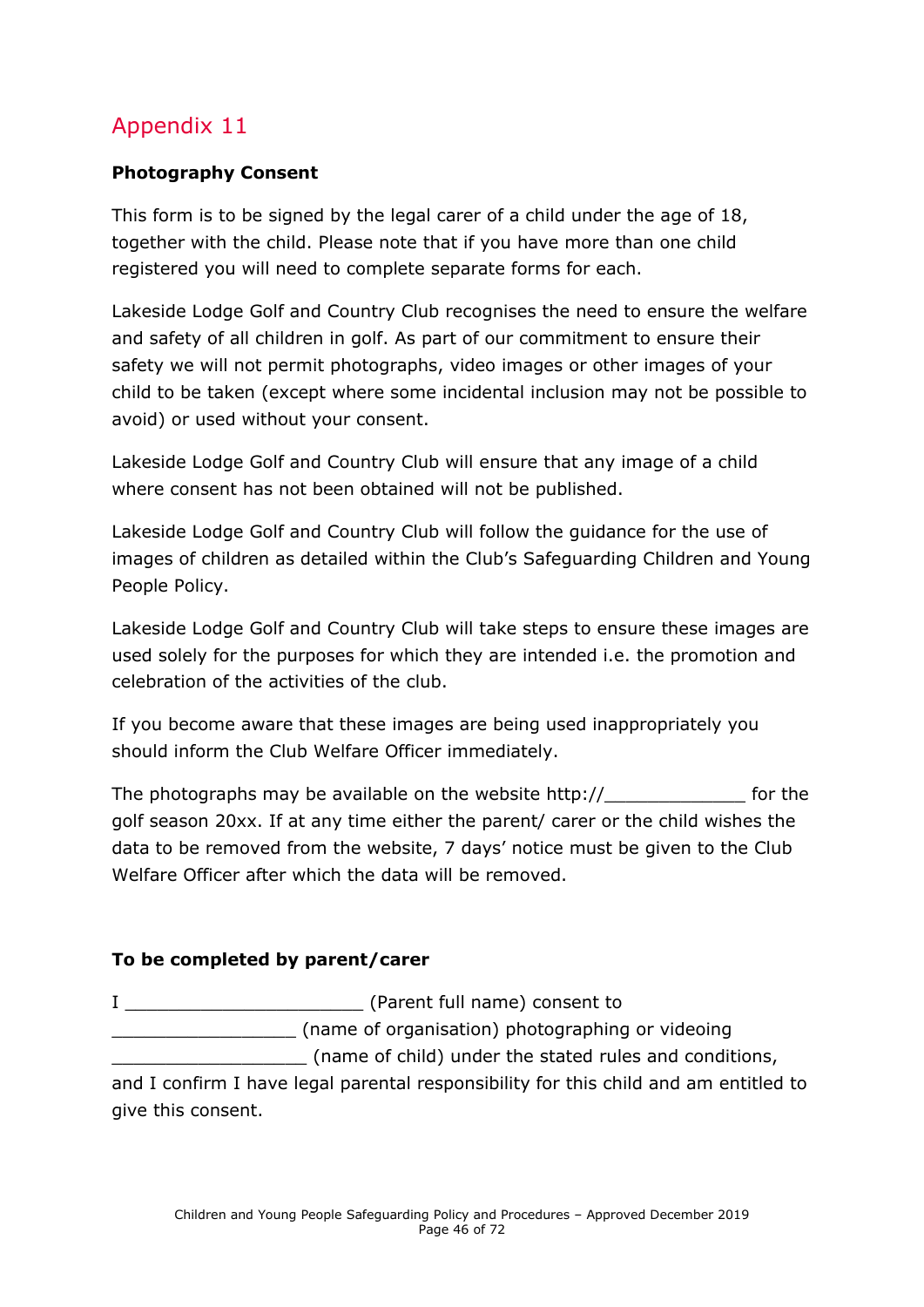Signature \_\_\_\_\_\_\_\_\_\_\_\_\_\_\_\_\_\_\_\_\_\_\_\_ Date \_\_\_\_\_\_\_\_\_\_\_\_\_\_\_\_\_\_\_\_

#### **To be completed by child**

I \_\_\_\_\_\_\_\_\_\_\_\_\_\_\_\_\_\_\_\_\_\_ (Child full name) consent to \_\_\_\_\_\_\_\_\_\_\_\_\_\_\_\_\_

(name of organisation) photographing or videoing child under the stated rules and conditions.

Signature \_\_\_\_\_\_\_\_\_\_\_\_\_\_\_\_\_\_\_\_\_\_\_\_ Date \_\_\_\_\_\_\_\_\_\_\_\_\_\_\_\_\_\_\_\_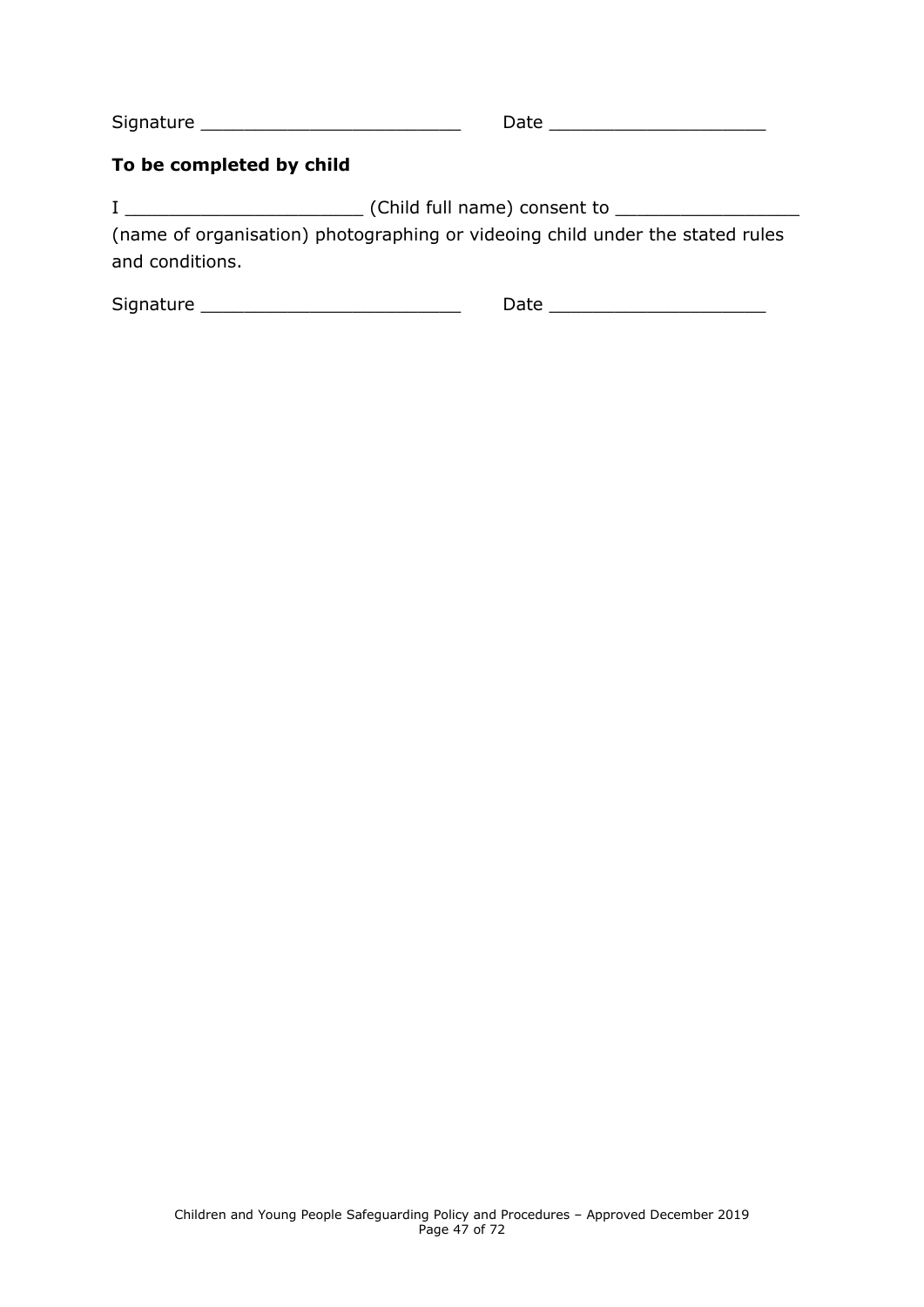#### **Guidance for parents**

The Lakeside Lodge Golf and Country Club is delighted to welcome you and your child to what we hope is the first of many events that you will be taking part in.

The positive effect of your support, as a parent, can't be overstated. Your behaviour has a real influence on the way your child experiences golf.

First things first – why is your child showing an interest in the sport? Is it to learn a new game? To hang out with their friends? Because they did it in school and liked it? Or because you play?

Make sure they're playing for their own reasons, not yours.

To enable us to provide the best possible experience for you and your child, we kindly request that you read through the following guidance and complete the attached forms.

- Take an interest in your child's activity and progress and be supportive.
- Familiarise yourself with the Lakeside Lodge Golf and Country Club Safeguarding Policy (attached).
- Familiarise yourself with
	- A. Codes of Conduct for parents, coaches, children and young people.
	- B. Transport Policy.
	- C. Changing Room Policy.

D. Photography, Videoing and the use of Social Media Policies.

- Complete the attached Parental Consent Form which will enable event organisers to cater for any particular needs that your child may have (e.g. medical conditions and medications, allergies, learning difficulties etc.), as well as contact you in the unlikely event of an emergency.
- Go through the attached Code of Conduct **with** your child and return a signed copy to the club/event organiser.
- Be punctual when dropping off and picking up your child from coaching/ events. It is important to communicate with the club if collecting your child after an event/coaching session may cause a problem.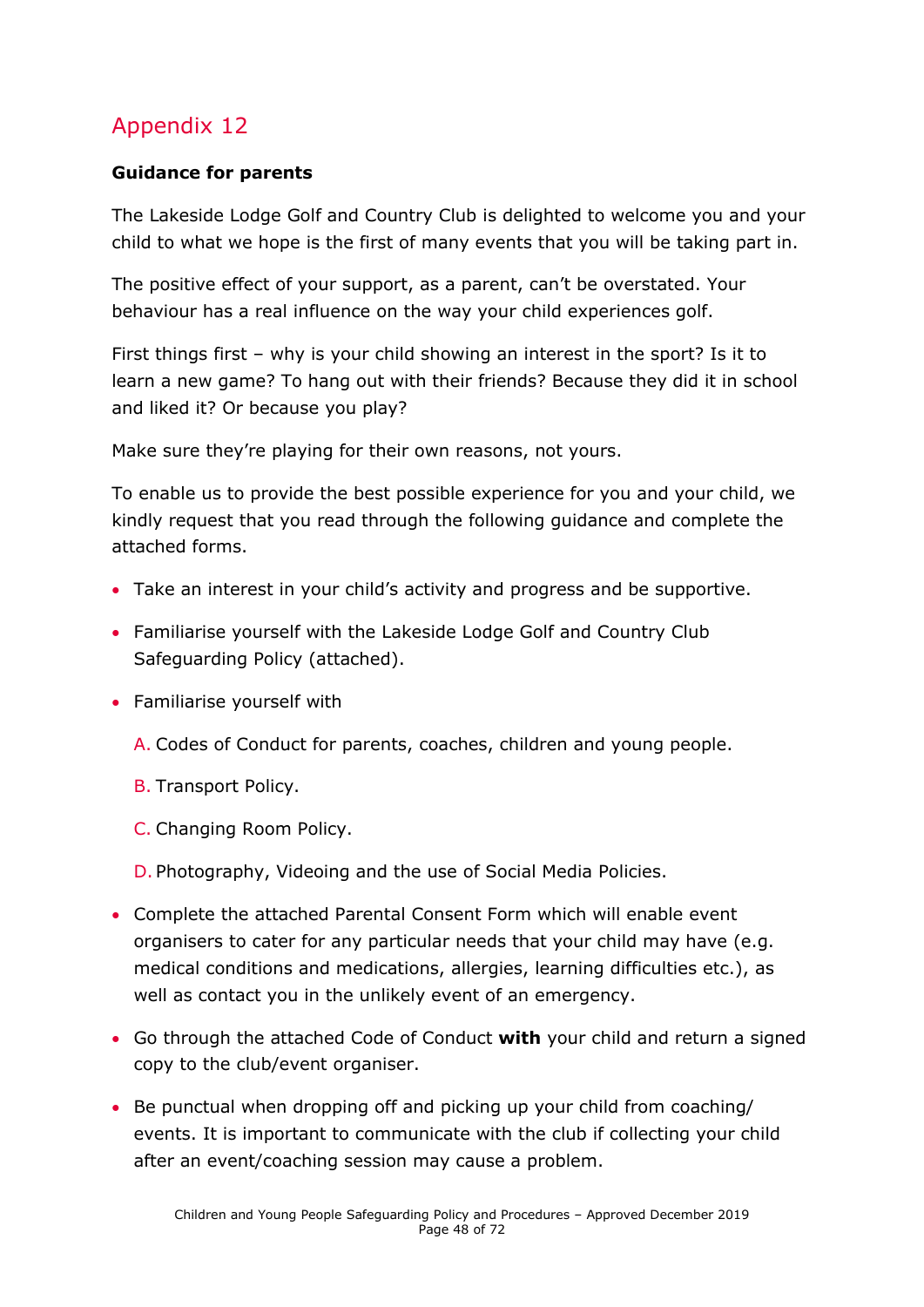- Introduce yourself to the adults involved in the supervision of your child.
- When leaving your child, make sure they have the necessary provisions for the day, including the ability to meet the requirements of changing weather conditions. Please ensure that your mobile is switched on when you are away from the club, so that you can be contacted in an emergency.
- Encourage your child to take part and support club activities such as coaching & competitions.
- Help your child to arrange golf with other juniors away from club organised activities so they have someone to play golf with.

As a parent/carer you are encouraged to:

- Discuss any concerns regarding the organisation of activities or the behaviour of adults towards your child with the Club Welfare Officer, who will treat any concerns you or your child may have in the strictest confidence
- England Golf Lead Safeguarding Officer is also available for advice: 01526 351824

#### **Club Welfare Officer**

Amy Campbell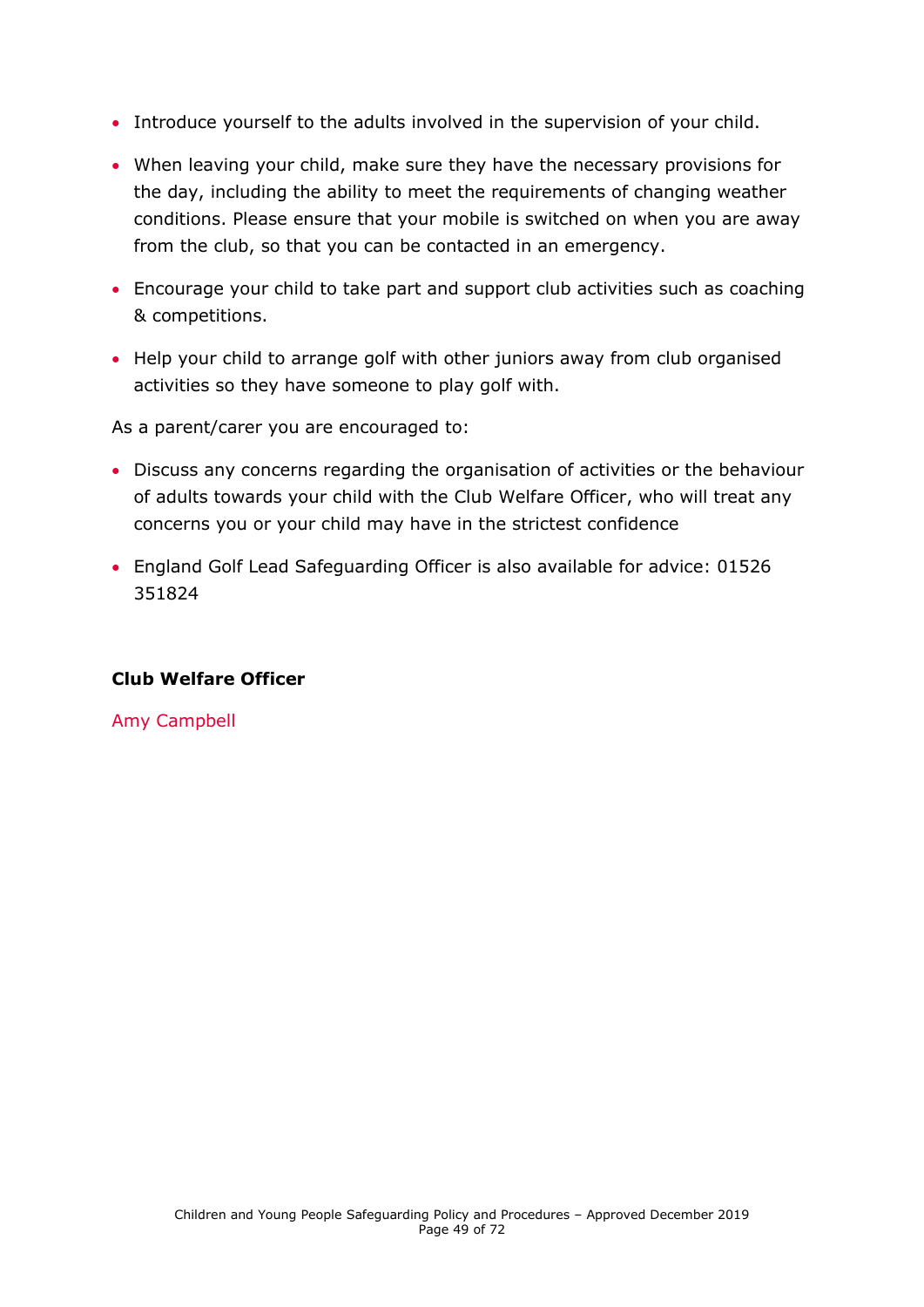**Managing Young People on Away Trips –** Lakeside Lodge Golf and Country Club

The following provides good practice guidance for taking teams on an away fixture for a day (not overnight)

- appoint a team manager with clear roles and responsibilities
- appoint a designated safeguarding lead contact (not the team manager) who is appropriately trained and competent for the role and responsibilities
- establish well in advance where the fixture is
- ensure you have sufficient staff to manage and look after the young people
- obtain written permission from the parents/carers or carers for participation, transporting and supervising. An up to date photograph of each child must be attached to the child's consent form (for use in the event of any child going missing)
- ensure that a welfare plan has been written and communicated to staff, participants and carers
- ensure all staff responsible for the young people have been DBS checked to the appropriate level and staff have had appropriate safeguarding training
- ensure that a risk assessment has been conducted
- ensure that there is a contact available e.g a staff member who is not travelling away, who will act as the key contact point if required.

#### **Accommodation**

Whatever the accommodation, the team manager should ensure that the children are safe. Discuss your code of conduct and discipline policy with the staff at the accommodation. All children must know which rooms staff are in and how to contact them if required.

If rooms are equipped with satellite TV, inappropriate programmes may be available. It may be possible to have these programmes disconnected.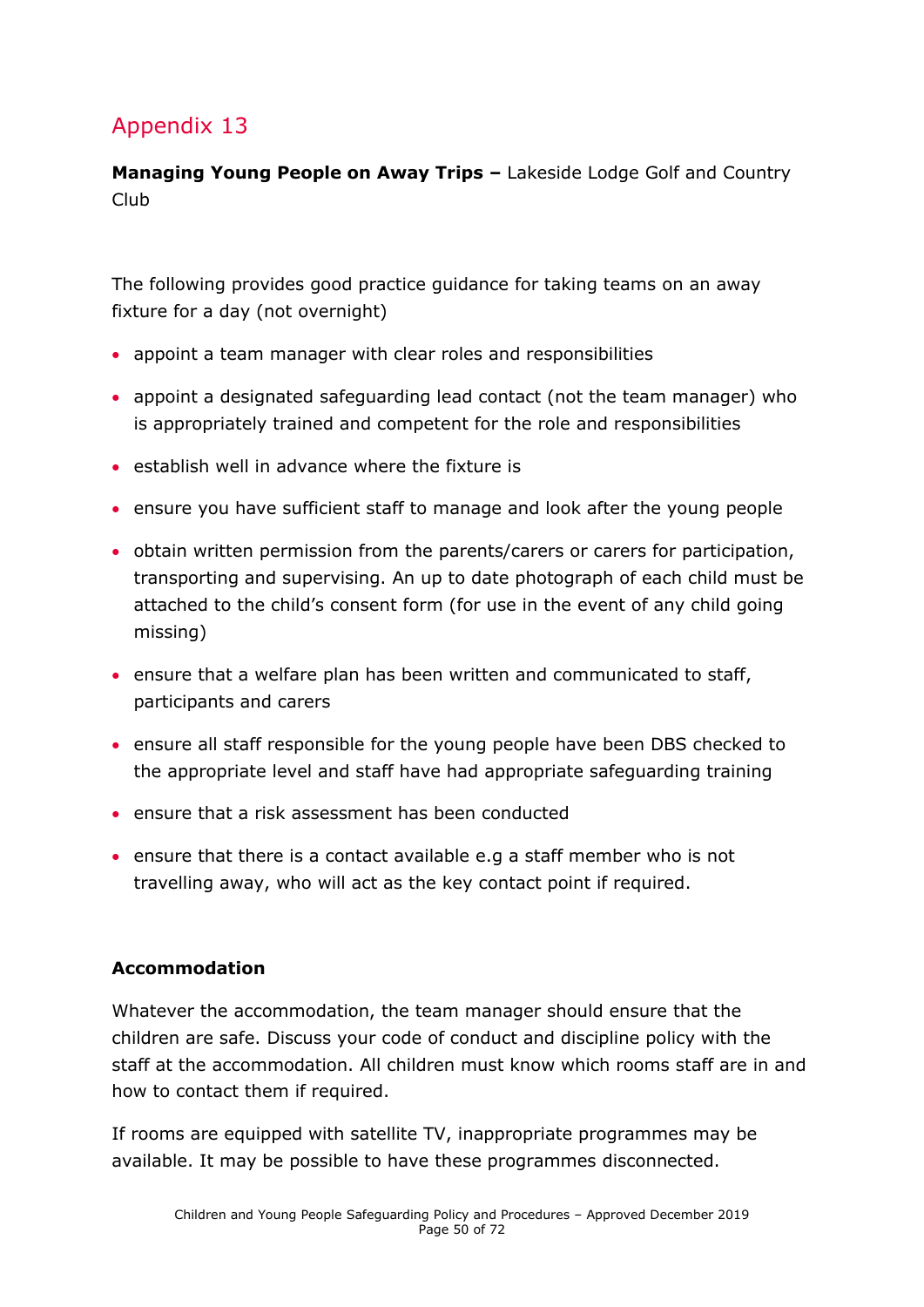If rooms have fridges, all alcohol must be removed.

Check the accommodation policy for extras on bills, breakages and lost keys. All accommodation must be clean and with access to sufficient toilet and bathing facilities.

It is not acceptable:

- For children to share a bed
- For male and female children to share a room
- For staff to share a room with children

Checks must be made to ensure that the needs of children with disabilities are met. For wheelchair users, it is important to check access to the building, room and bathroom facilities

#### **Overnight Stays**

Those responsible for organising overnight stays should establish the purpose of the trip, confirm the dates, location, and duration. You should also conduct a risk assessment, identify suitable venues and facilities for both fixtures and accommodation and consider the following:

- Purpose of the trip.
- Who will be going, children? Staff?
- How much will it cost? How much spending money is required?
- What insurance cover is required?
- Supervision of children, both playing and non-playing time.
- Catering for all food requirements.
- Communication with parents (see above)
- Ensure a list of the team and staff is left, with contact number and address of the accommodation
- Ensure that there are emergency contact numbers for all the team and staff.
- An itinerary giving as much detail as possible.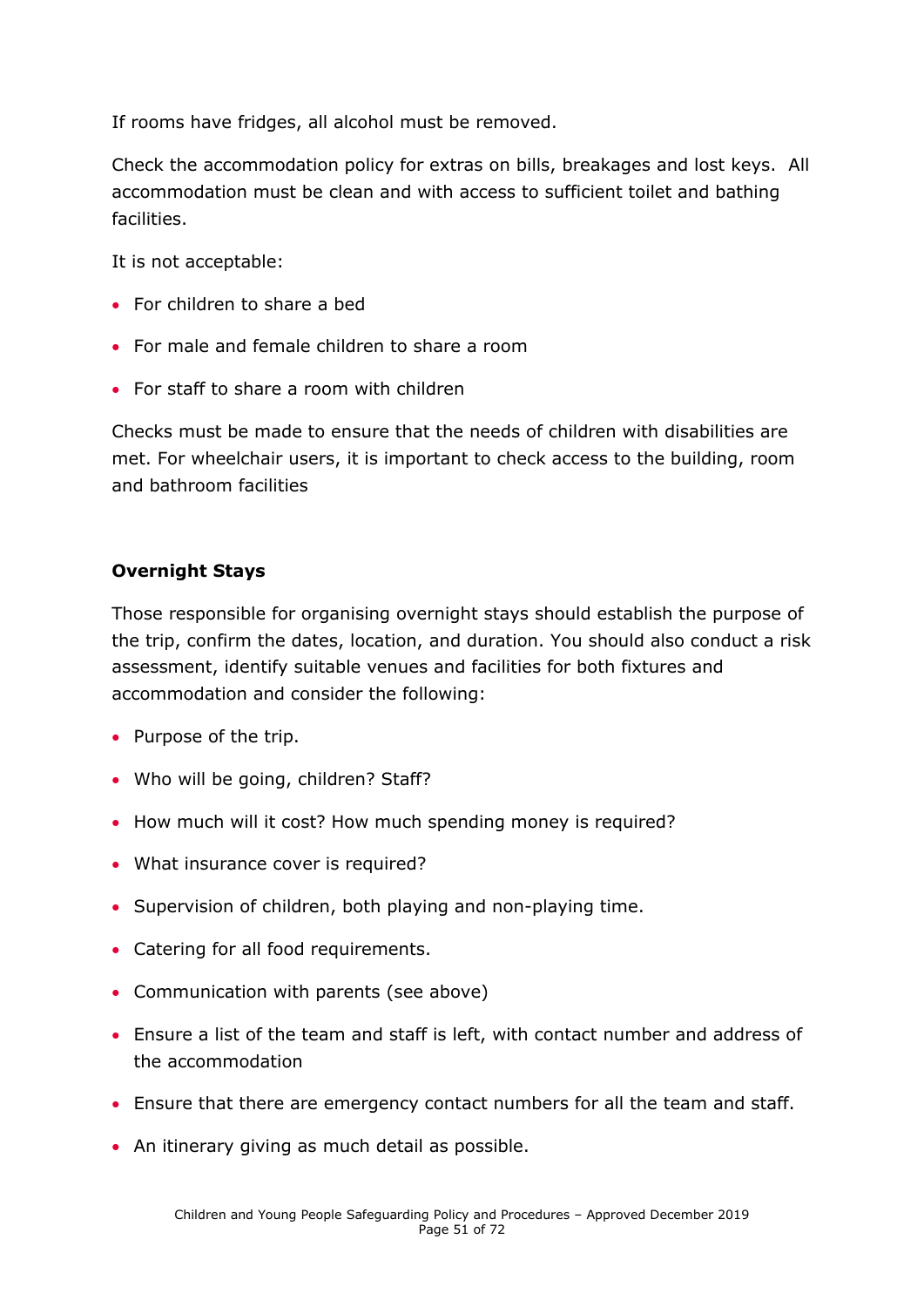- Emergency procedures and telephone contacts.
- Codes of contact for both staff and children.
- Welfare and child protection procedures.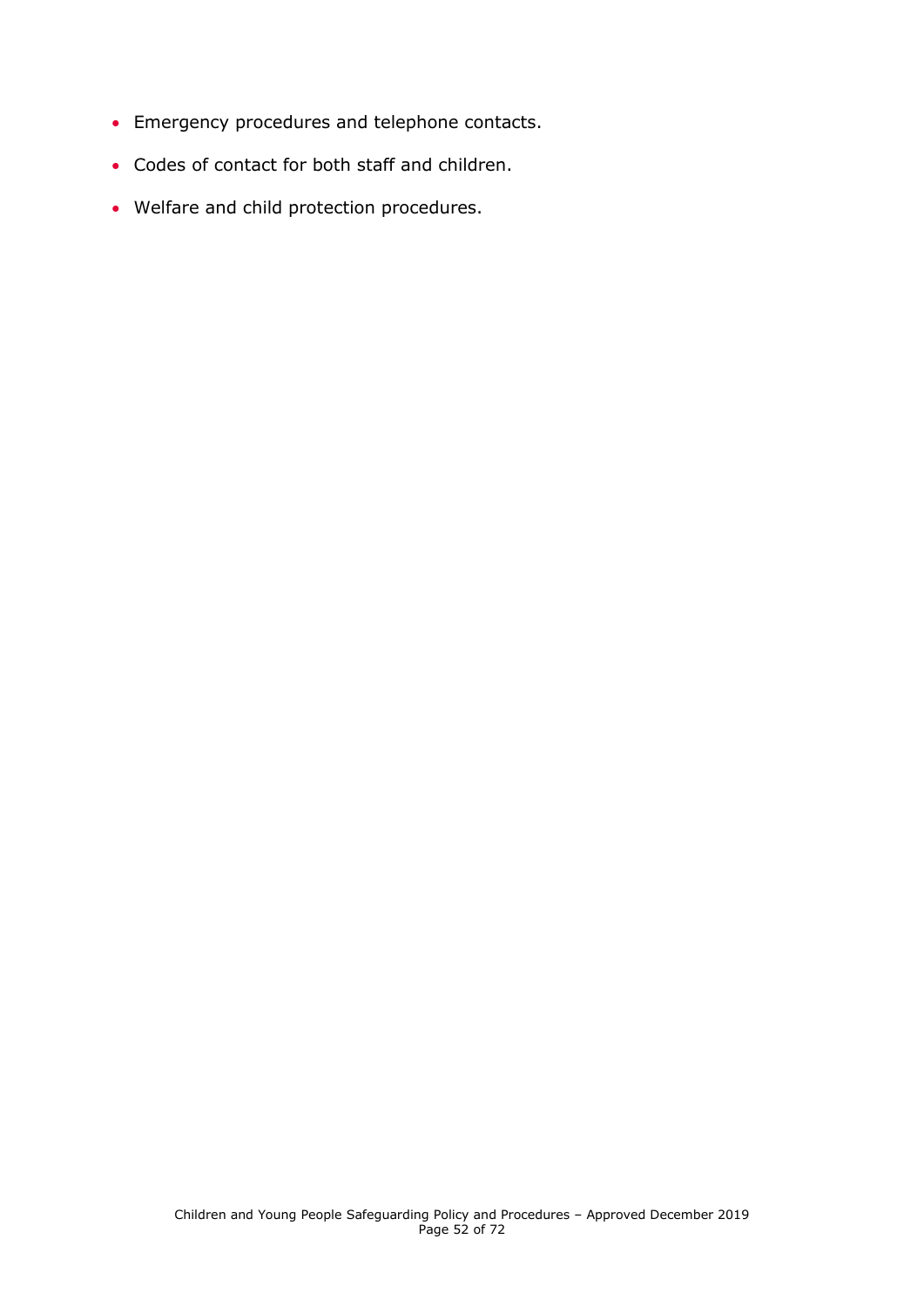#### **Social Media Guidance -** Lakeside Lodge Golf and Country Club

This guidance gives procedures that will support and underpin the use of social networking and other online services within Lakeside Lodge Golf and Country Club. It is important that all members, staff, volunteers, coaches, officials/referees, board members, or anyone working on behalf of Lakeside Lodge Golf and Country Club are aware of this policy and agree to the following terms.

#### **Advice for Individual**

- Do not accept children as contacts on social networking sites if you hold a position of trust with children/young people.
- Where contact through social networking sites is used for professional reasons, restrict the communication to professional content and obtain written consent from parents prior to establishing contact.
- Include a third party in any communications to children, e.g. copy parents into communications.
- Use the privacy settings on the various sites to ensure that your content will only be viewed by appropriate people.
- Ensure that any content you place on a social networking site is ageappropriate. Do not use the site to criticise or abuse others.
- Know where to direct junior members and their parents for information.
- Know how to report concerns.
- Know how to keep data safe and secure. This should include the personal contact data of individuals, such as mobile numbers, email addresses and social networking profiles.

#### **Advice for Children**

• Consider carefully who you invite to be your friend online and make sure they are who you actually think they are.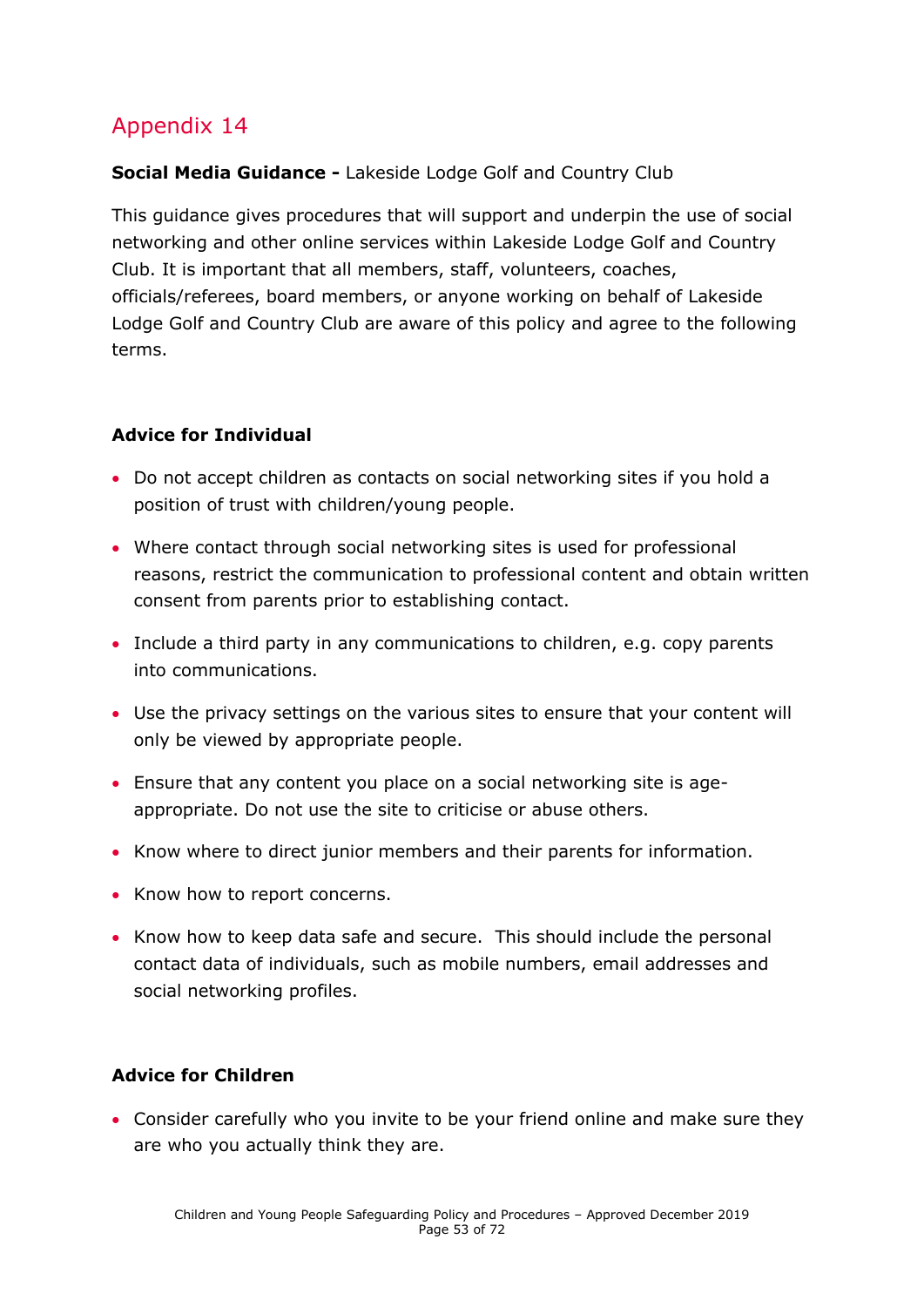- There are websites that offer advice about protecting yourself online, such as [www.ceop.gov.uk](http://www.ceop.gov.uk/) and [www.childnet.com](http://www.childnet.com/)
- Make sure you use privacy settings so that only friends can view your profile.
- Remember that anything you post on websites may be shared with people you don't know.
- Never post comments, photos, videos, etc., that may upset someone, that are untrue or that are hurtful. Think about whether you may regret posting the content at a later date.
- If you are worried or upset about something that's been posted about you, or by texts you receive from other juniors or adults involved with the club, raise this with your Club Welfare Officer. Alternatively contact your National Governing Body Lead Safeguarding Officer (England Golf 01526 351824). Do not suffer alone. You will be listened to and your concerns will be taken seriously.
- If you want to talk to someone anonymously, call Childline on 0800 1111, or contact them on the web at [www.childline.org.uk.](http://www.childline.org.uk/) You can also call the NSPCC on 0808 800 5000.

#### **Advice for Parents**

- Make yourself knowledgeable about social networking platforms and how they work.
- Go on the internet with your child and agree what sites are acceptable to visit. Regularly check that they are staying within the agreed limits.
- Encourage your child to talk to you about what they have been doing on the internet.
- Make sure they feel able to speak to you if they ever feel uncomfortable, upset or threatened by anything they see online.
- Encourage children to look out for each other when they're online. Explain that it's all part of staying safe and having fun together.
- Explain to children that it's not safe to reveal personal information, such as their name, address or phone number on the internet. Encourage them to use a cool nickname rather than their own name.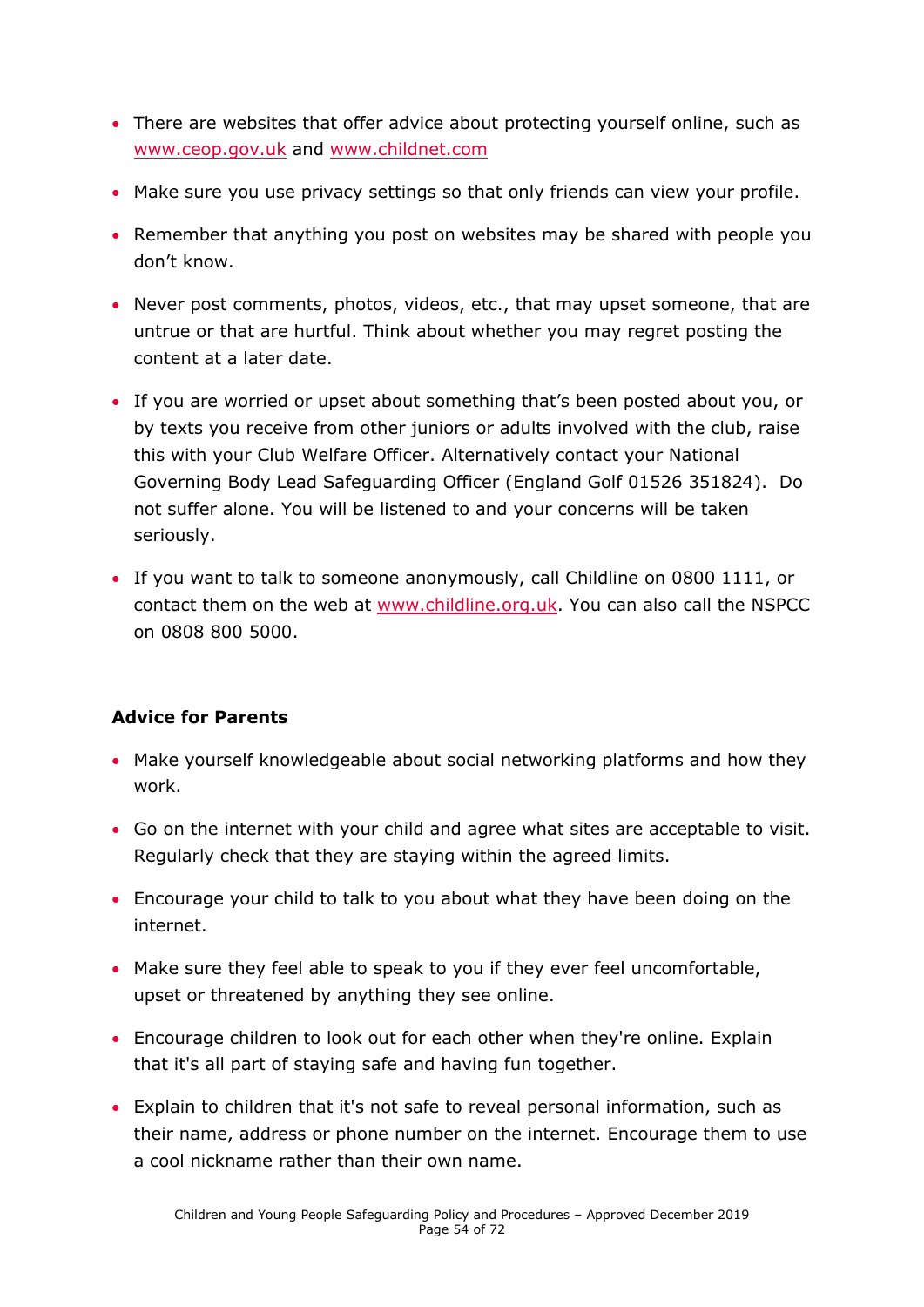• Attachments and links in emails can contain viruses and may expose children and young people to inappropriate material. Teach children to only open attachments or click on links from people they know.

#### **Further Advice for Parents of Young Golfers**

- If you are concerned about any texts, social networking posts or any other use of communication technology by members of the golf club, volunteers or members of staff, raise this with the Club Welfare Officer. They will look into the matter and take appropriate action. Alternatively contact England Golf Lead Safeguarding Officer Tel 01526 351824.
- In addition to reporting concerns to England Golf (National Governing Body), you should immediately report possible online abuse to the Child Exploitation and Online Protection Centre (CEOP) or the police. Law enforcement agencies and the internet service provider may need to take urgent steps to locate a child and/or remove the content from the internet. Where a young person may be in immediate danger, dial 999.
- Do not post/send negative or critical comments or messages about other children in the club, staff or volunteers. If you have concerns about a person, these should be raised using appropriate channels within the club and not using social media.
- If you wish to speak to an external organisation for advice, you can contact the NSPCC helpline on 0808 800 5000.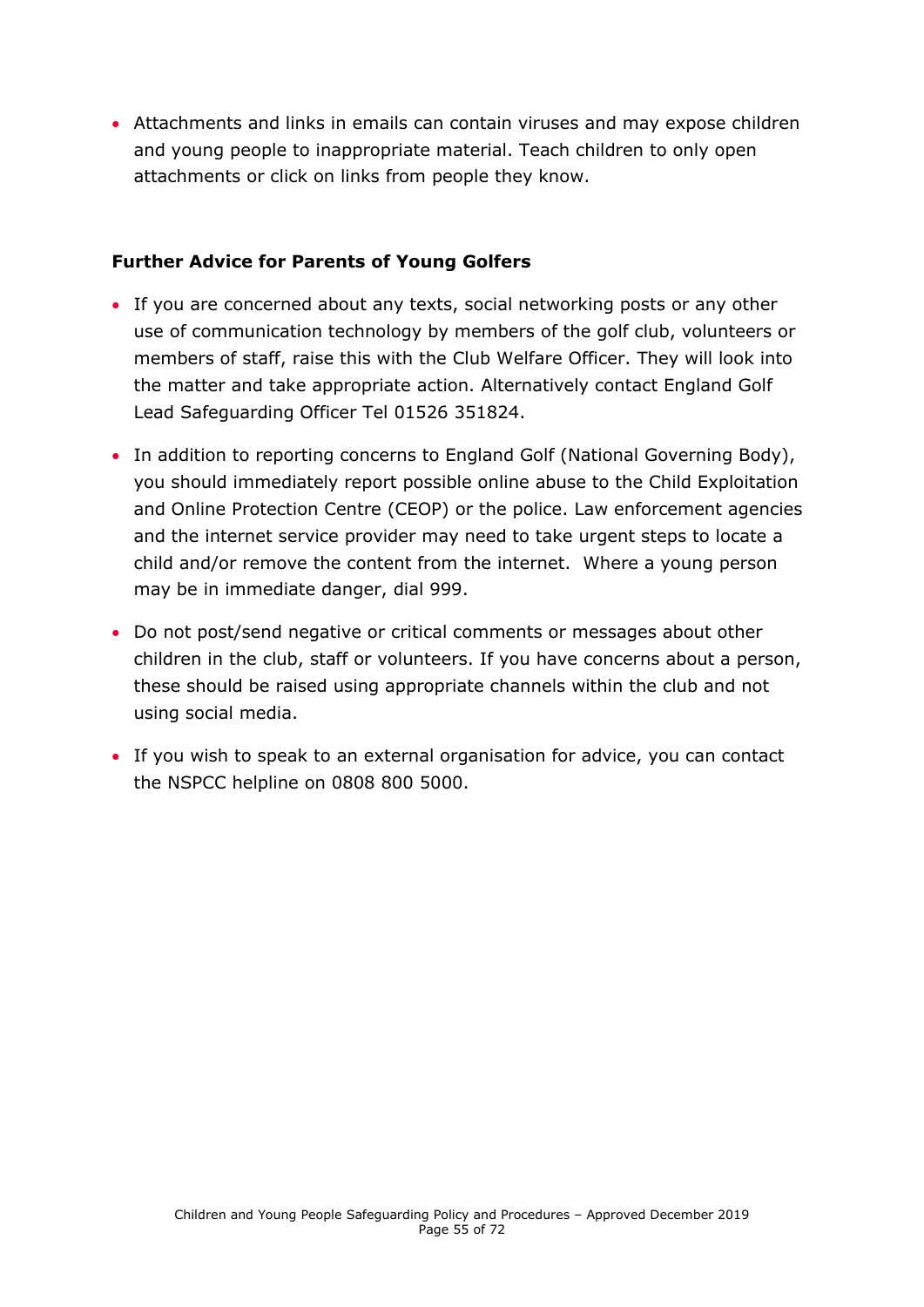#### **Whistleblowing Policy -** Lakeside Lodge Golf and Country Club

Safeguarding children, young people and adults at risk requires everyone to be committed to the highest possible standards of openness, integrity and accountability.

As a club, we are committed to encouraging and maintaining a culture where people feel able to raise a genuine safeguarding concern and are confident that it will be taken seriously.

You may be the first to recognise that something is wrong but feel that you cannot express your concerns as this may be disloyal to your colleagues or you may that you will be the victim of harassment or victimisation as a result.

Children, Young People and Adults at risk need someone like you to safeguard their welfare.

#### **What is whistle blowing?**

In the context of safeguarding, "whistle blowing" is when someone raises a concern about the well-being of a child or an adult at risk.

A whistle blower may be:

- a player;
- a volunteer;
- a coach;
- other member of staff;
- an official;
- a parent;
- a member of the public.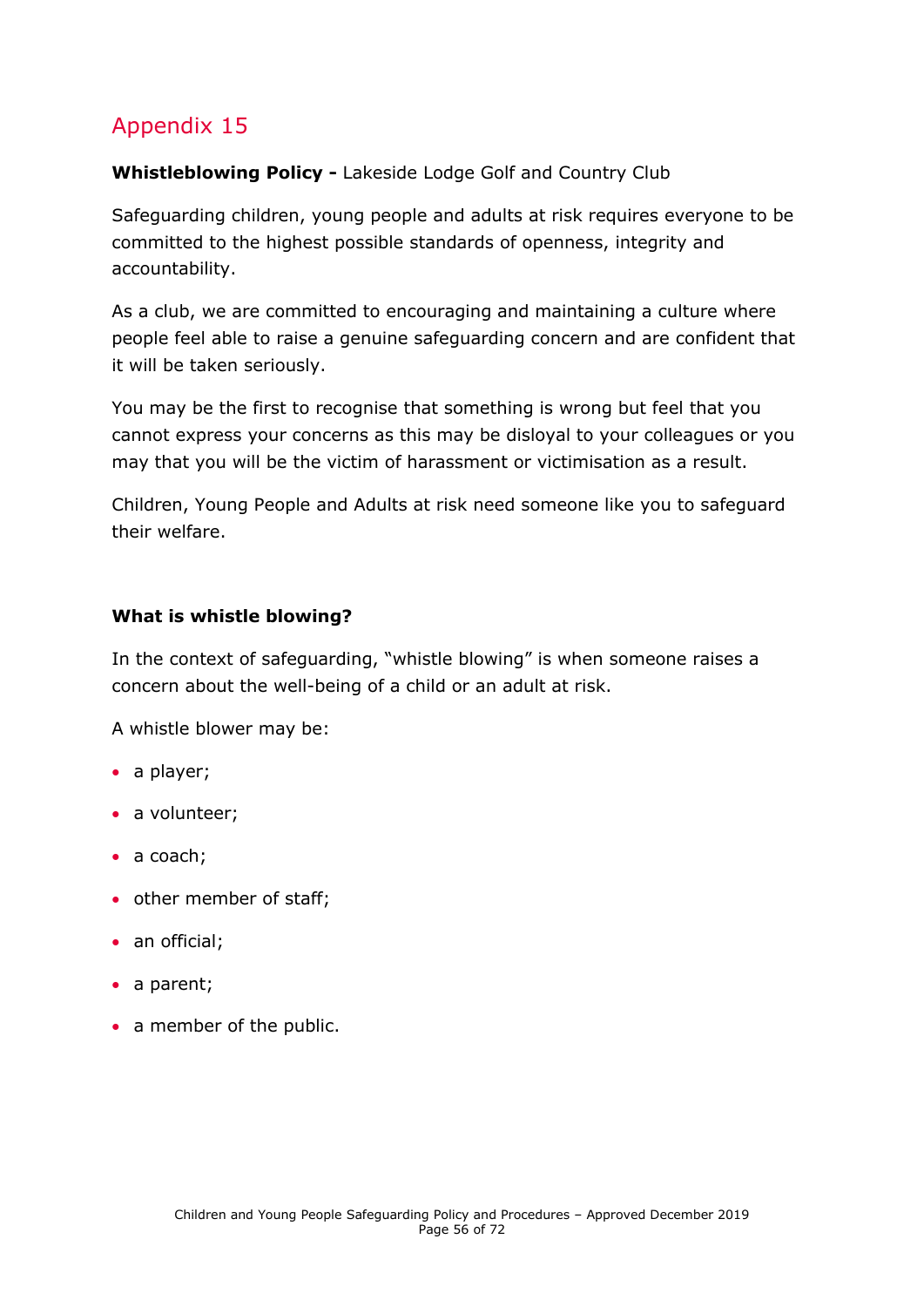#### **Reasons for whistle blowing:**

Those involved in sport must acknowledge their individual responsibilities and bring matters of concern to the attention of the relevant people and/or agencies. Although this can be difficult it is particularly important where the welfare of children may be at risk.

Each individual has a responsibility for raising concerns about unacceptable practice or behaviour:

- To protect or reduce risk to others
- To prevent a problem from becoming worse or more widespread
- To prevent becoming implicated yourself

#### **What prevents those individuals from whistle blowing:**

- Starting a chain of events that they have no control of
- Disrupting work or training
- Fear of getting it wrong or making a mistake
- Fear of repercussions
- Fear of damaging careers
- Fear of not being believed.

If a child or an adult at risk is in immediate danger or risk of harm, the police should be contacted by calling 999.

Where a child or an adult at risk is not in immediate danger the first person you should report your suspicion or allegation to is your Club Welfare Officer. If for any reason you cannot, or do not wish to report the matter to your Club Welfare Officer please contact Brendan Tonks England Golf Lead Safeguarding Officer on 01526 351856 or email [safeguarding@englandgolf.org](mailto:safeguarding@englandgolf.org)

Alternatively you can contact the Local Authority Designated Officer (LADO) or the NSPCC on 0808 800 5000.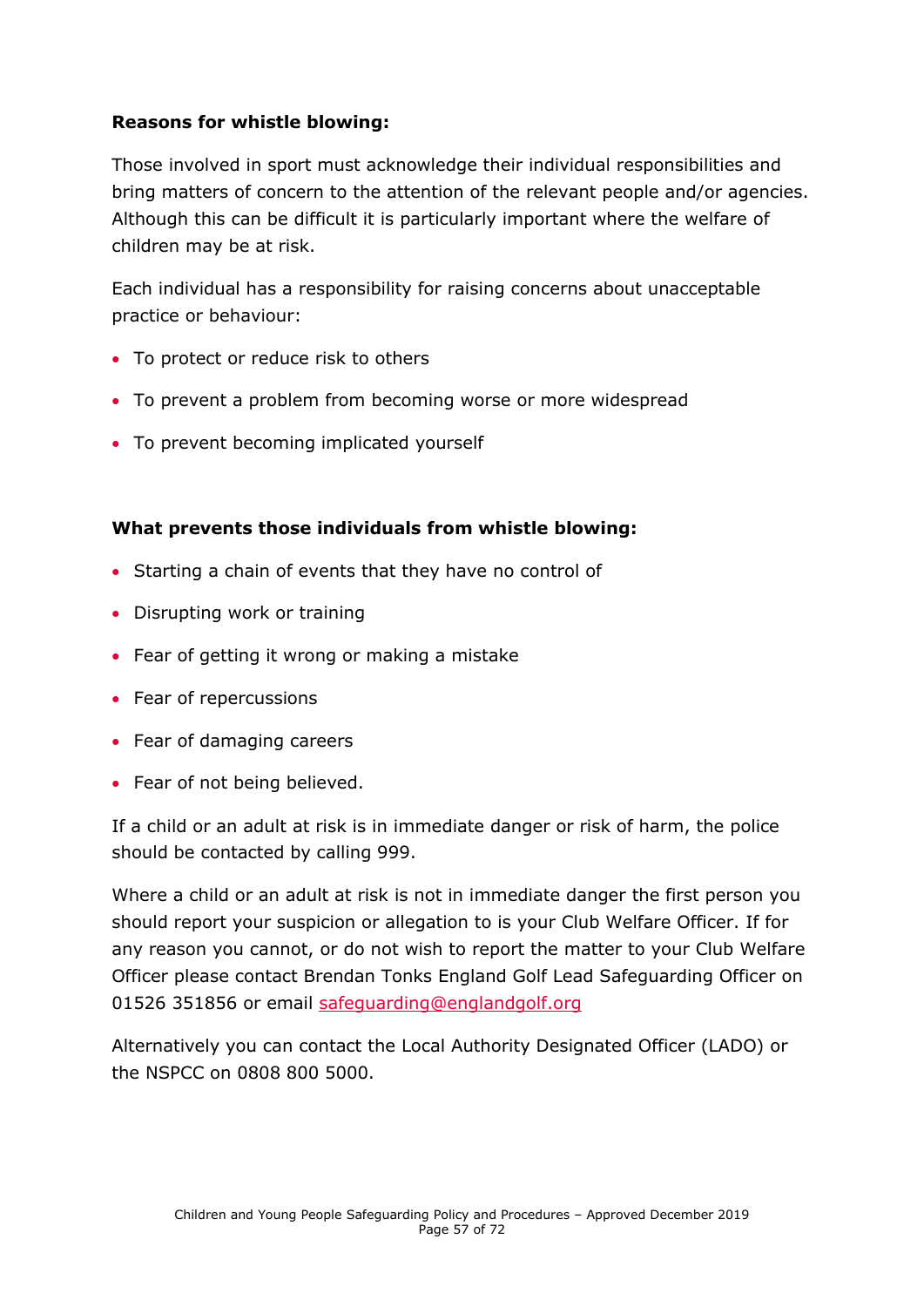#### **Information to include when raising a concern**

The whistle blower should provide as much information as possible regarding the incident or circumstance which has given rise to the concern, including:

- their name and contact details (unless they wish to remain anonymous);
- names of individuals involved;
- date, time and location of incident/circumstance; and
- whether any witnesses were present.

Lakeside Lodge Golf and Country Club assures that all involved will be treated fairly and that all concerns will be properly considered. In cases where suspicions prove to be unfounded, no action will be taken against those who report their concerns, provided they acted in good faith and without malicious intent.

#### **What happens next?**

- You should be given information on the nature and progress of any enquiries – this may vary depending on the nature and result of the investigations.
- All concerns will be treated in confidence. During the process of investigating the matter, every effort will be made to keep the identity of those raising the concern to the minimum number of individuals practicable.
- Your Club has a responsibility to protect you from harassment or victimisation
- No action will be taken against you if the concern proves to be unfounded and was raised in good faith
- Malicious allegations may be considered a disciplinary offence

The Public Interest Disclosure Act 1998 protects whistle blowers from victimisation, discipline or dismissal where they raise genuine concerns of misconduct or malpractice.

If the whistle blower does not believe that the concern has been dealt with appropriately and wishes to speak to someone outside the club or the England Golf Governance Department the NSPCC Whistleblowing advice line should be contacted on 0800 028 0285 or by emailing [help@nspcc.org.uk.](mailto:help@nspcc.org.uk)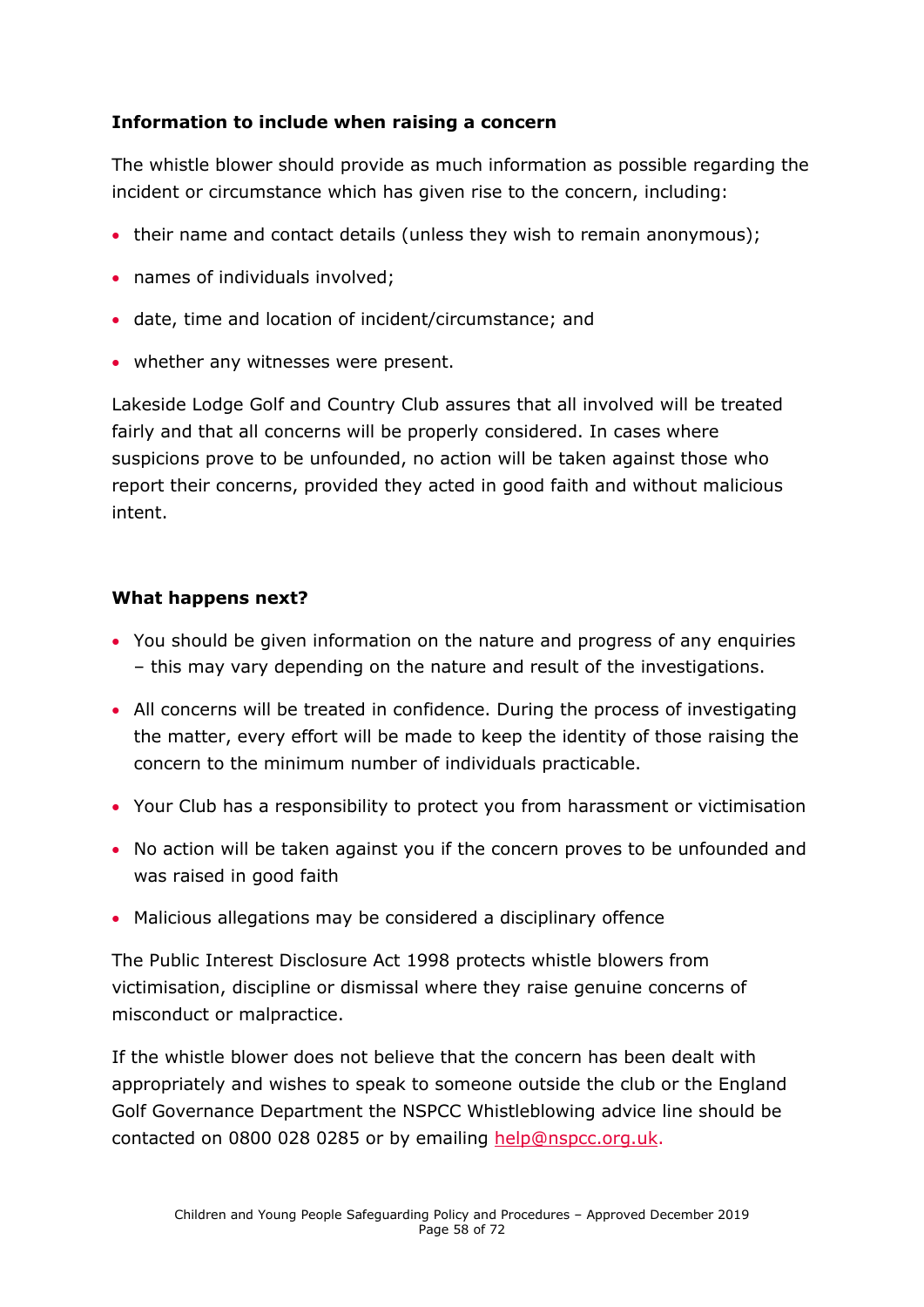# England Golf DBS Flowchart



\* Regular is open to definition - it is suggested that annually would be insufficient but an argument for eligibility could be made if the individual does an acitivity once a month or a number of times over the summer period, for example.

\*\*Supervision must be 'reasonable in all the circumstances to ensure the protection of children'. It must be 'regular and day to day' (supervision must not be concentrated in first few weeks and then tail off). Supervision must be undertaken by someone who is in Regulated Activity themselves.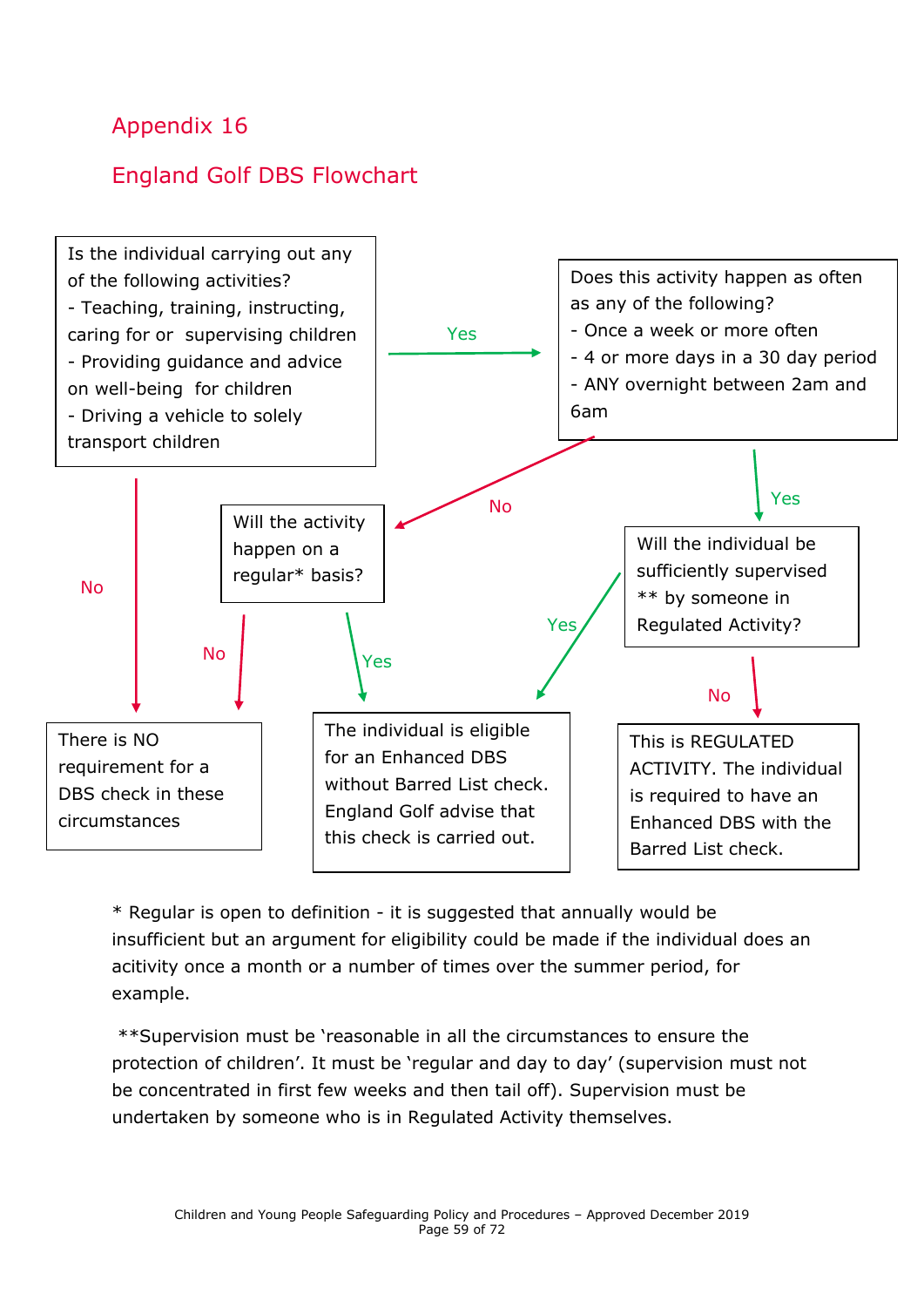#### **Categories of child abuse**

#### **Abuse can happen on any occasion or in any place where children and young people are present.**

Child abuse is any form of physical, emotional or sexual mistreatment or lack of care that leads to injury or harm. Children may be abused in a family or in an institutional or community setting by those known to them or, more rarely, by a stranger. Children can be abused by adults, either male or female, or by other children.

Safeguarding is defined as:

- Protecting children from maltreatment;
- Preventing impairment of children's health or development;
- Ensuring that children are growing up in circumstances consistent with the provision of safe and effective care; and
- Taking action to enable all children to have the best life chances.

Child Protection is the activity that is undertaken to protect specific children who are suffering or are likely to suffer significant harm.

There are 4 main types of abuse: neglect, physical abuse, sexual abuse and emotional abuse. Children and young people can also be harmed through poor practice and bullying within a sport setting.

**Neglect** is when adults consistently or repeatedly fail to meet a child's basic physical and/or psychological needs which could result in the serious impairment of the child's health or development e.g. failure to provide adequate food, shelter and clothing; failing to protect a child from physical harm or danger; or the failure to ensure access to appropriate medical care or treatment. It may also include refusal to give love, affection and attention.

Examples in sport could include a coach or supervisor repeatedly failing to ensure children are safe, exposing them to undue cold, heat or extreme weather conditions without ensuring adequate clothing or hydration; exposing them to unnecessary risk of injury e.g. by ignoring safe practice guidelines, failing to ensure the use of safety equipment, or by requiring young people to participate when injured or unwell.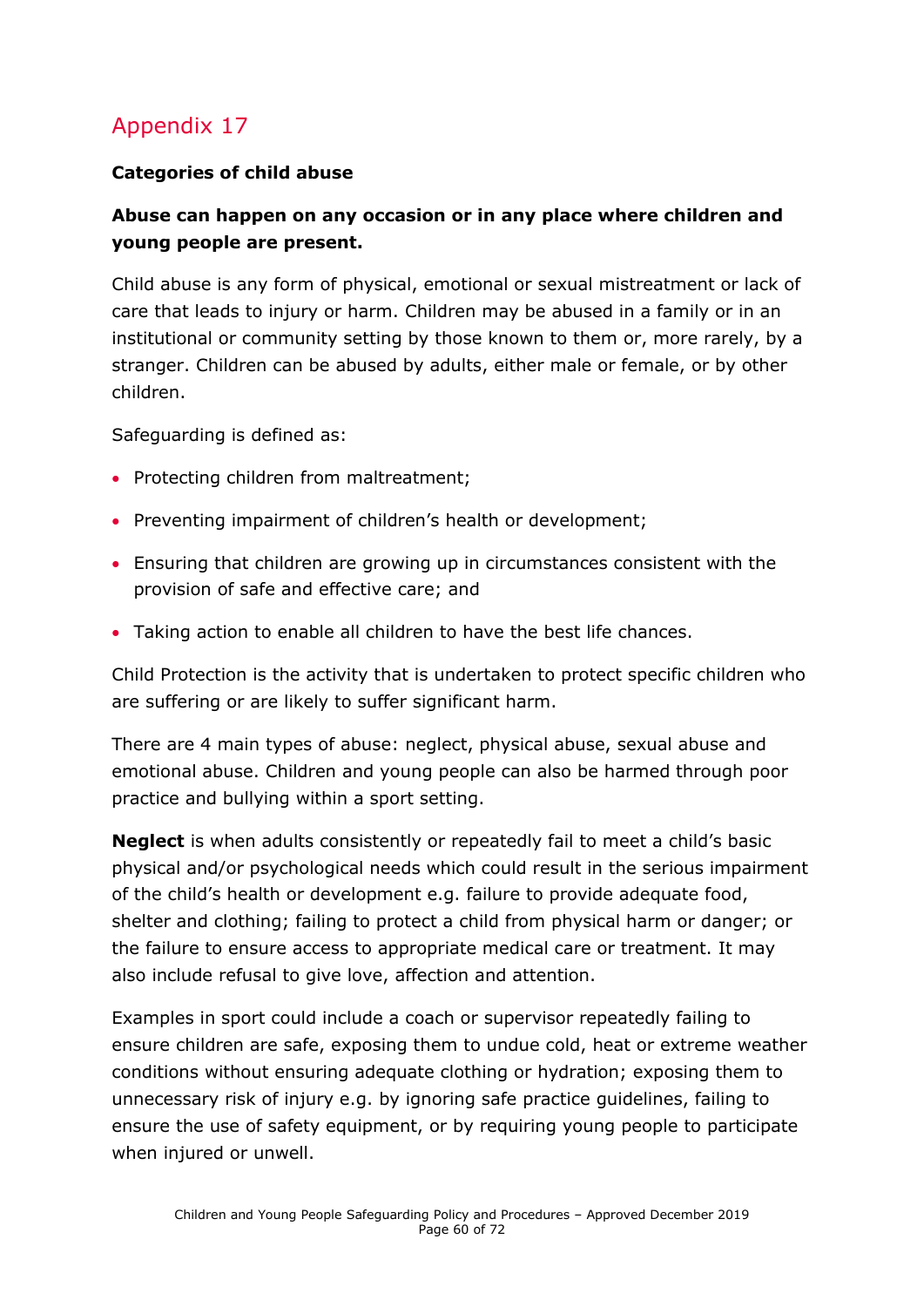**Physical abuse** is when someone physically hurts or injures children by hitting, shaking, throwing, poisoning, burning, biting, scalding, suffocating, drowning or otherwise causing harm. Physical harm may also be caused when a parent or carer feigns the symptoms of, or deliberately causes, ill health to a child whom they are looking after.

Examples in sport may be when the nature and intensity of training or competition exceeds the capacity of the child's immature and growing body; where coaches encourage the use of drugs or harmful substances to enhance performance or delay puberty; if athletes are required to participate when injured; or when sanctions used by coaches imposed involve inflicting pain.

**Sexual abuse** is where children and young people are abused by adults (both male and female) or other children who use them to meet their own sexual needs. This could include full sexual intercourse, masturbation, oral sex, anal intercourse, kissing and sexual fondling. Showing children pornographic material (books, videos, pictures) or taking pornographic images of them are also forms of sexual abuse.

Sexual abusers groom children, protective adults and clubs/organisations in order to create opportunities to abuse and reduce the likelihood of being reported.

Examples in sport may include coaching techniques involving physical contact with children creating situations where sexual abuse can be disguised and may therefore go unnoticed. The power and authority of, or dependence on, the coach if misused, may also lead to abusive situations developing. Contacts made within sport and pursued e.g. through texts, Facebook or Twitter have been used to groom children for abuse.

**Child Sexual Exploitation** is a form of child sexual abuse. It occurs where an individual or group takes advantage of an imbalance of power to coerce, manipulate or deceive a child or young person under the age of 18 into sexual activity

(a) in exchange for something the victim needs or wants, and/or

(b) for the financial advantage or increased status of the perpetrator or facilitator.

The victim may have been sexually exploited even if the sexual activity appears consensual. Child sexual exploitation does not always involve physical contact; it can also occur through the use of technology.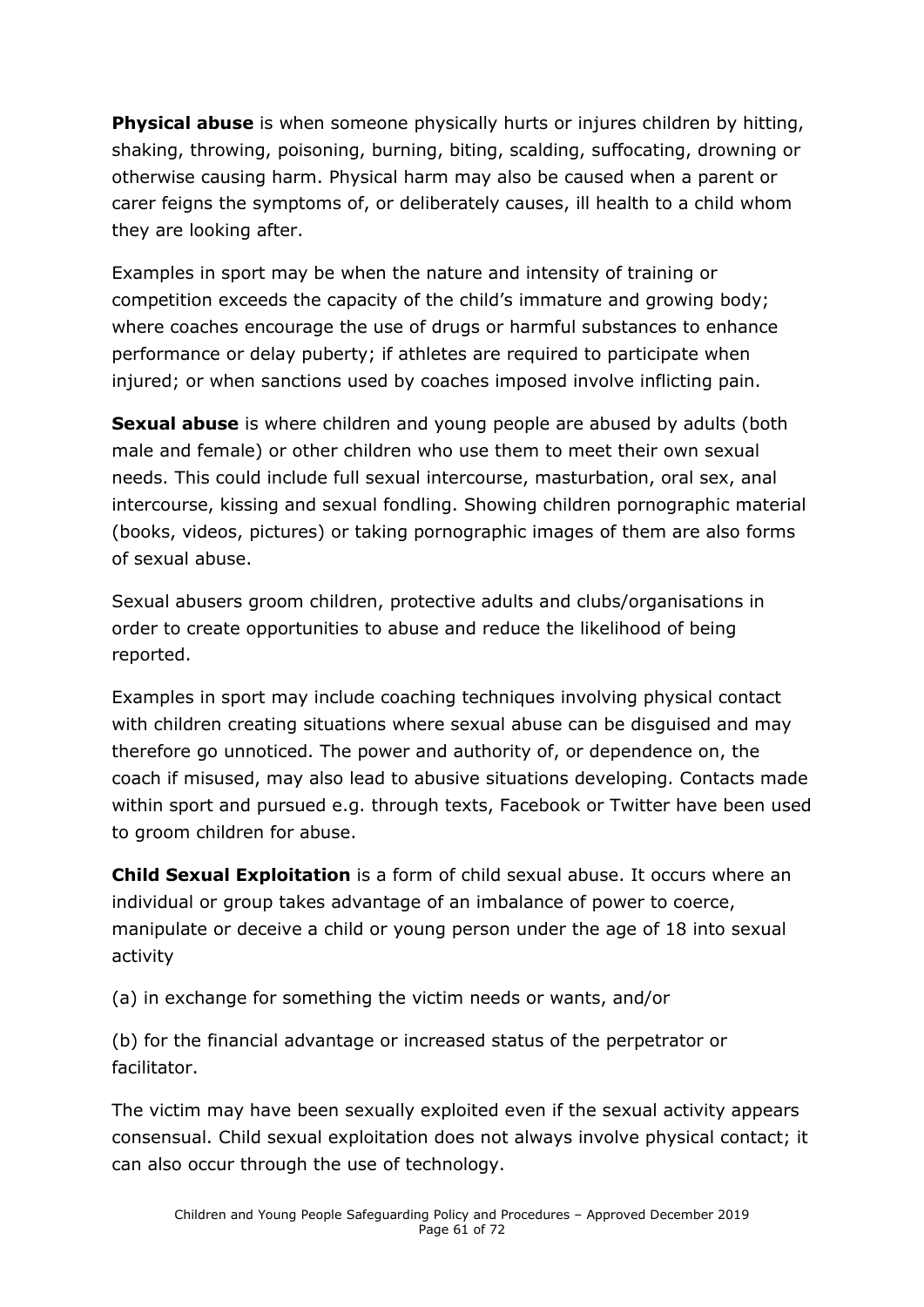**Emotional abuse** is the persistent emotional ill-treatment of a child so as to cause severe and persistent adverse effects on the child's emotional development. It may involve conveying to children that they are worthless or unloved, inadequate, or valued only insofar as they meet the needs of another person.

It may feature age or developmentally inappropriate expectations being imposed on children or even the over protection of a child. It may involve causing children to feel frightened or in danger by being constantly shouted at, threatened or taunted which may make the child very nervous and withdrawn. Some level of emotional abuse is involved in all types of ill-treatment of a child.

Examples in sport may include children who are subjected to constant criticism, name-calling, sarcasm, bullying, racism or pressure to perform to unrealistically high expectations; or when their value or worth is dependent on sporting success or achievement.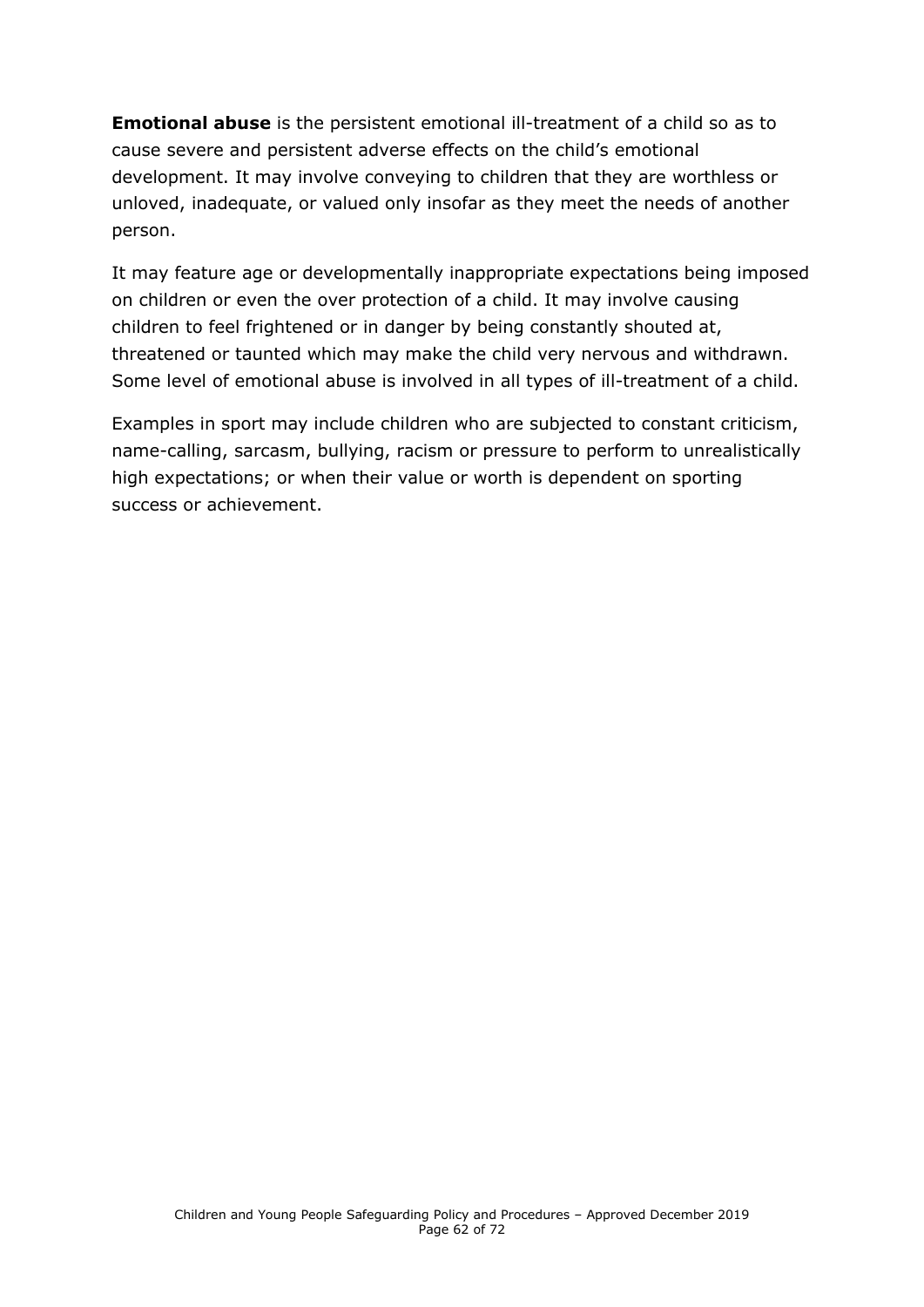# **Golf should be fun!**

# **You should feel safe and enjoy your sport**

Is something worrying you? Do you need someone to talk to?

# **Speak to your club welfare officer**



**Club Welfare Officers Name: Amy Campbell**

 **Email address: info@lakeside-lodge.co.uk**

**Telephone Number: 01487 740540**

Alternatively, you can speak to someone at ChildLine 0800 1111 | NSPCC 0808 800 5000 | England Golf 01526 351851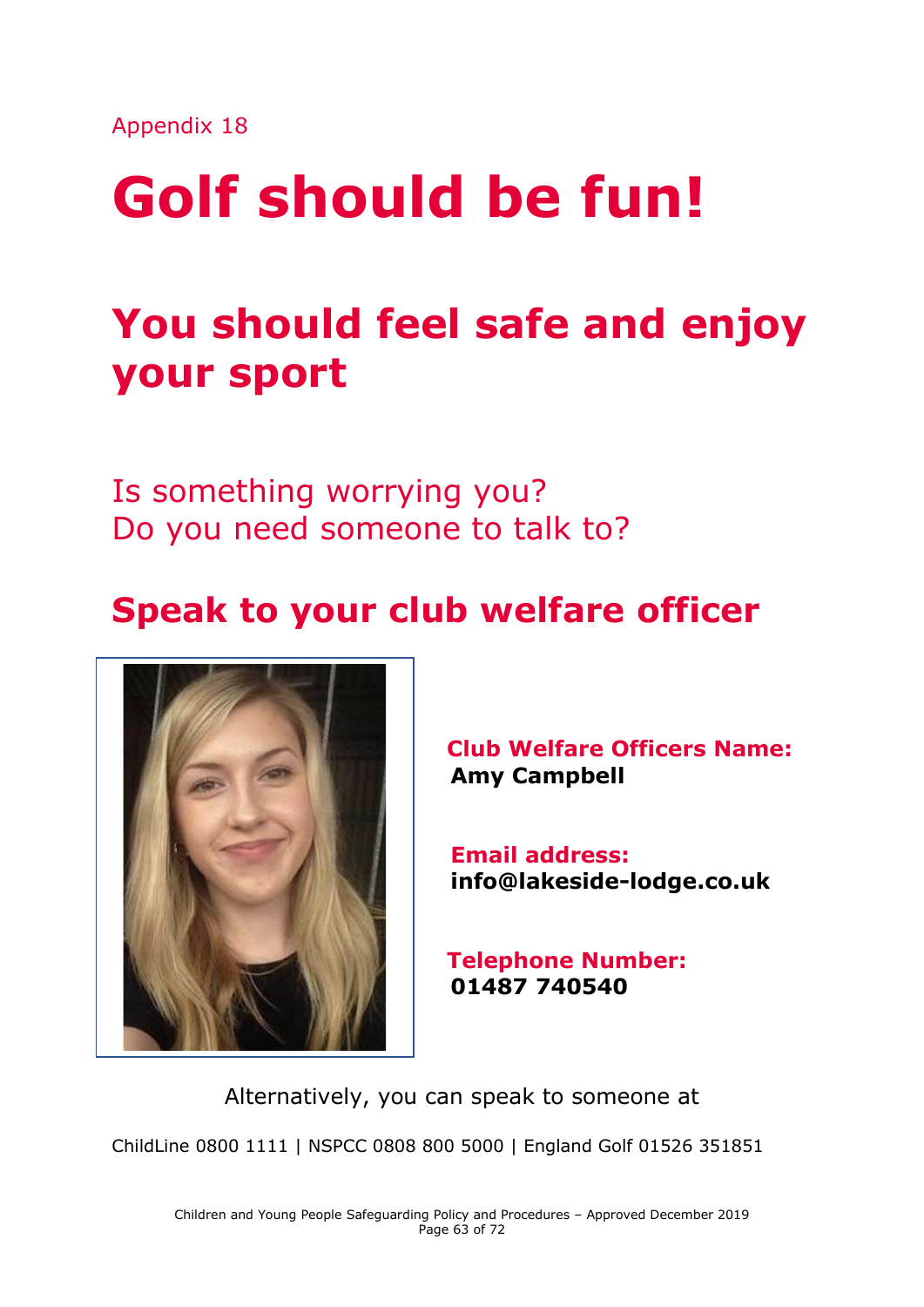

#### Lakeside Lodge Golf and Country Club

*The purpose of this document is to make all Club members aware of their safeguarding responsibility, identify particular areas of the Safeguarding Policy that they should be aware of and give some guidance on reporting procedures if a concern is identified. A club may choose to display this on a notice board or give a copy to all new/existing members.* 

#### **Safeguarding Children and Young People – A Short Guide for Club Members**

Lakeside Lodge Golf and Country Club is committed to ensure that the sport of golf is one within which children and young people involved can thrive and flourish in a safe environment and that all children, young people and adults at risk have a fun, safe and positive experience when playing golf.

Lakeside Lodge Golf and Country Club is an affiliated member of England Golf and follows the England Golf Safeguarding Children and Young People Policy and procedures.

You might be thinking "**What has safeguarding got to do with me?"**

Government guidance makes it clear that 'Safeguarding is everyone's responsibility'.

Anyone who has a negative experience of sport at a young age is less likely to become a regular long-term participant. It's important for the future of your club and the sport as a whole that children and young people have an enjoyable experience.

#### **All club members have a part to play in making that happen.**

All adults should contribute to the club meeting its overall duty of care, be aware of our club's safeguarding policy, and know what to do if they are concerned about a young person.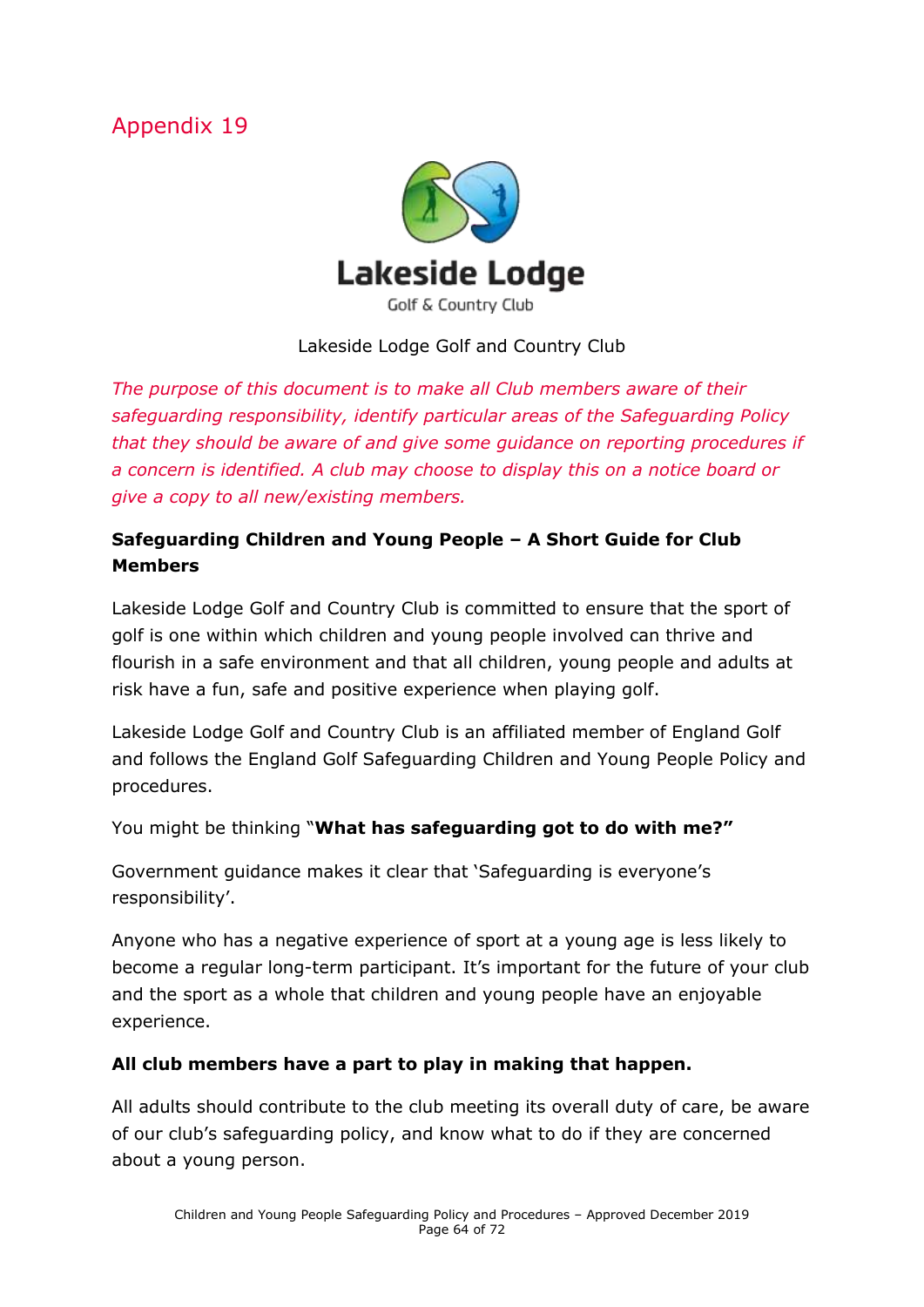Lakeside Lodge Golf and Country Club asks our members to

• **Familiarise yourself with the Lakeside Lodge Golf and Country Club Safeguarding Policy.** 

*The full copy of the Lakeside Lodge Golf and Country Club Safeguarding Children and Young People Policy is available on our website [www.lakeside-lodge.co.uk](http://www.lakeside-lodge.co.uk/)* 

• In particular familiarise yourself with: *(Golf Clubs can add relevant information from their Safeguarding Policy in each section)*

#### **1. Lakeside Lodge Golf and Country Club Codes of Conduct**

*For example - Adults should always be aware that age related differences exist and conduct themselves in a manner that both recognises this and prioritises the welfare of children and young people.*

#### **2. Anti-Bullying Policy**

*For example - Lakeside Lodge Golf and Country Club believe that every effort must be made to eradicate bullying in all its forms. The Club will not tolerate bullying in any of its forms during club matches, competitions, coaching or at any other time while at the club.*

#### **3. Transport Policy**

*For example - The club believes it is primarily the responsibility of parents/carers to transport their child/children to and from events.*

#### **4. Changing Room Policy**

*For example - The changing rooms are used by all members & visitors. Wherever possible adults will avoid changing or showering at the same time as children but parents will be made aware that with limited changing room space there will be occasions when adults and children may need to share the facilities. Where a parent/carer does not consent to their child accessing the changing rooms, it is their responsibility to either supervise the child while in the changing rooms or ensure that they do not use them.* 

#### **5. Photography, Videoing and the use of Social Media Policies**

*Think very carefully before contacting a young person via mobile phone, e-mail or social media.*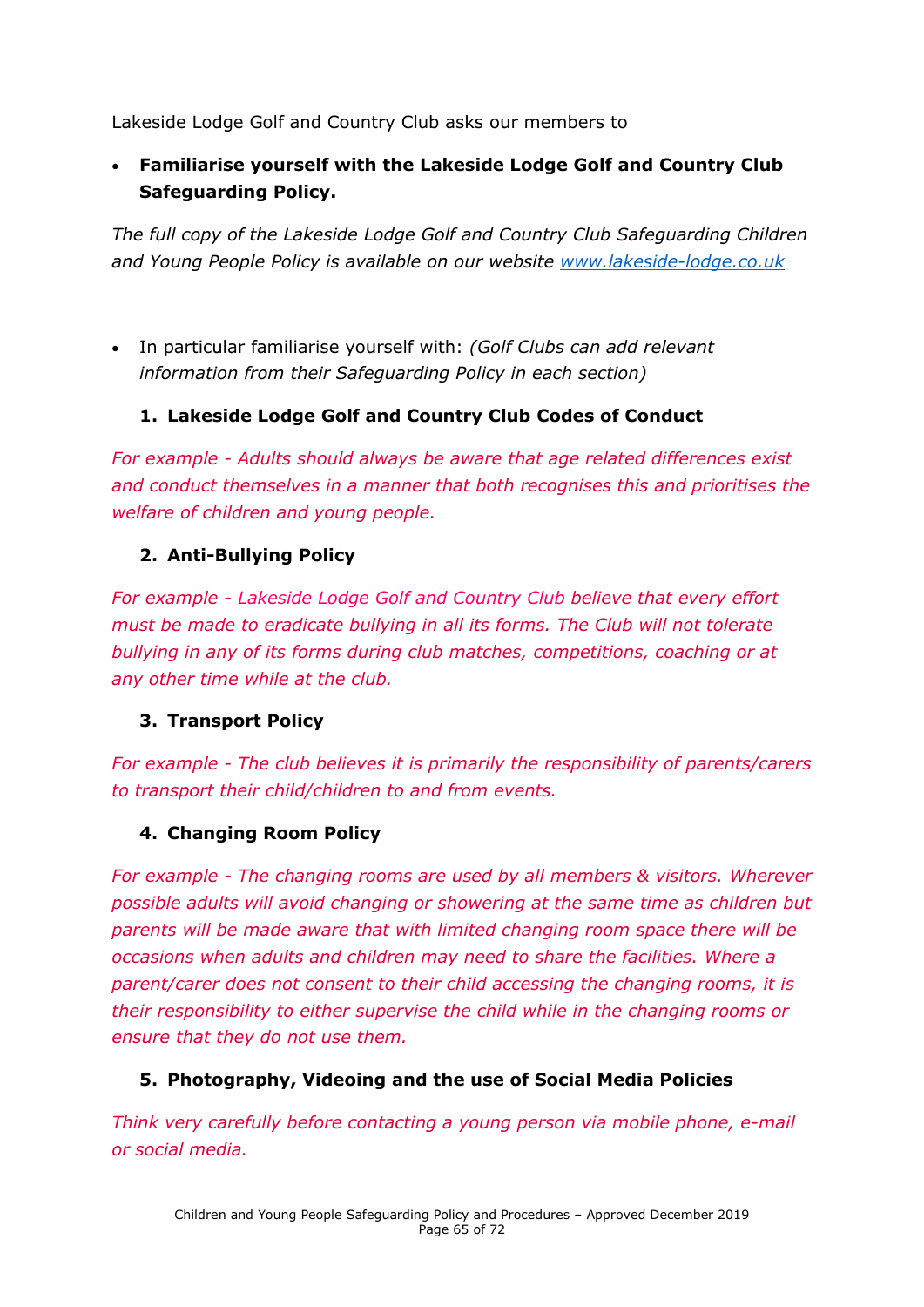*Do not accept children as contacts on social networking sites if you hold a position of trust with children/young people.*

*In general stick to group communications, copy the communication to a parent and only communicate about organisational matters.*

#### **What should I do if I'm concerned about a child or young person?**

A concern may involve the behaviour of an adult towards a child at the club, or something that has happened to the child outside the club.

Children and young people may confide in adults they trust, in a place where they feel comfortable.

An allegation may range from verbal bullying, to inappropriate contact online, to neglect or emotional abuse, to physical or sexual abuse.

If you are concerned about a child, it is not your responsibility to investigate further, but it is your responsibility to act on your concerns and share them.

Pass the information to Lakeside Lodge Golf and Country Club Welfare Officer who will follow the club's Safeguarding procedures.

Name: Amy Campbell

Email Address: info@lakeside-lodge.co.uk

Telephone Number: 01487 740540

If you believe the child is at immediate risk of harm, call the Police.

Other useful contacts:

NSPCC 24-hour helpline Tel: 0808 800 5000 | England Golf Lead Safeguarding Officer 01526 351824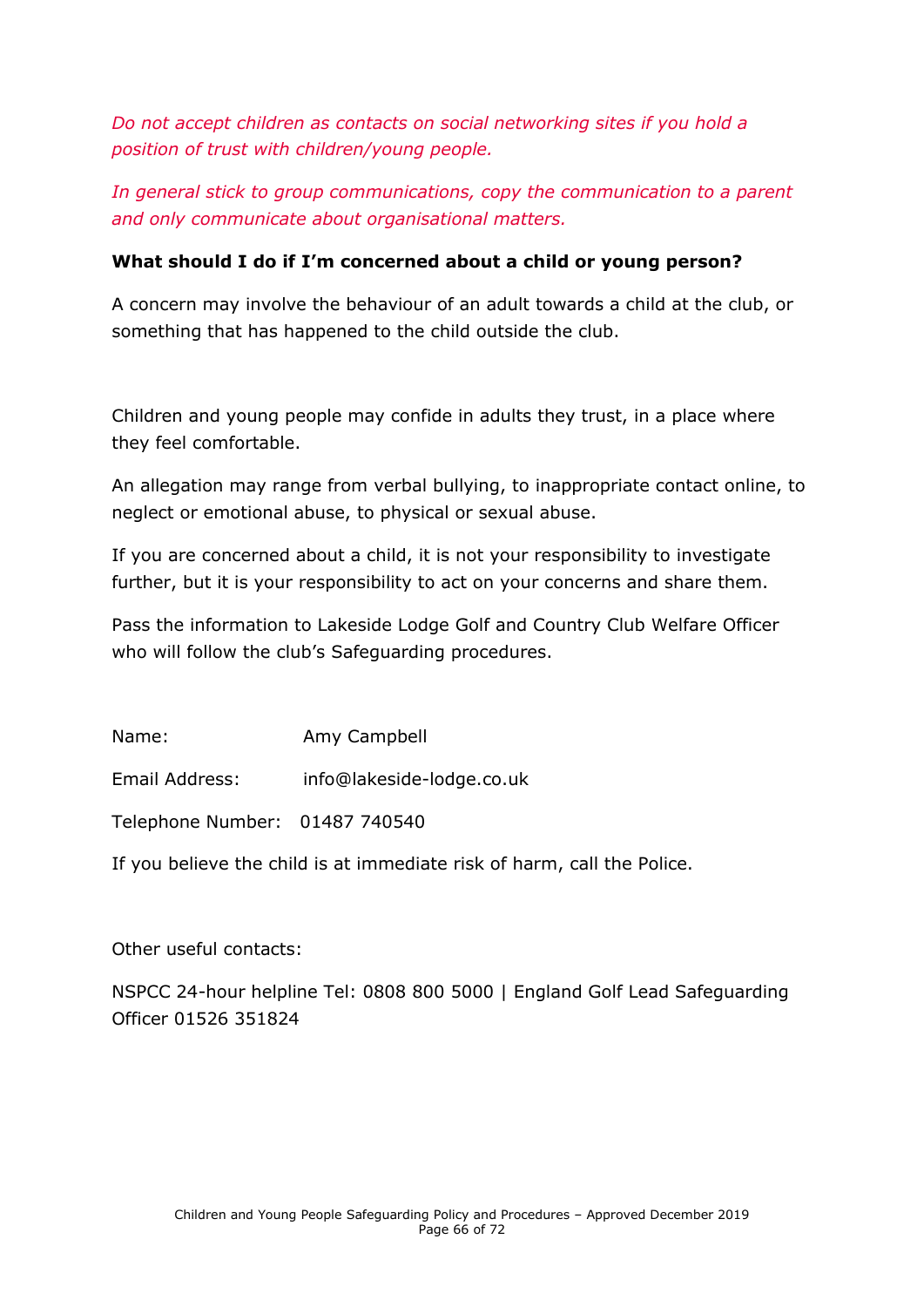#### **Photography Policy – Lakeside Lodge Golf and Country Club**

Whilst the Lakeside Lodge Golf and Country Club does not seek to prohibit those with a legitimate interest in filming or photographing children participating in sporting activities it recognises that such activity should take place within an appropriate policy framework.

This policy applies at any Lakeside Lodge Golf and Country Club event at which children under the age of 18 are participating.

#### **Policy**

The Lakeside Lodge Golf and Country Club policy is as follows;

The welfare of children taking part in golf is paramount.

Children and their parents/carers and/or the Lakeside Lodge Golf and Country Club should have control over the images taken of children at Lakeside Lodge Golf and Country Club events.

The golfing activity should not be misused purely for the purpose of obtaining images of children.

Images should not be sexual or exploitative in nature or open to misinterpretation and misuse.

The identity of children in a published image should be protected so as not to make the children vulnerable. (If the name of an individual golfer is published with their photograph to celebrate an achievement other personal contact details should never accompany the picture).

#### **Procedure**

#### **Official/professional photographers and those using 'professional' equipment**

The Lakeside Lodge Golf and Country Club requires that anyone wishing to take photographic or video images, at any Lakeside Lodge Golf and Country Club event at which children under the age of 18 are participating, in an official or professional capacity or using 'professional' camera or video equipment registers their details with the Lakeside Lodge Golf and Country Club Championship Office. This must be done before carrying out any such activity on the golf course (including the practice ground) or surrounding area or in the clubhouse.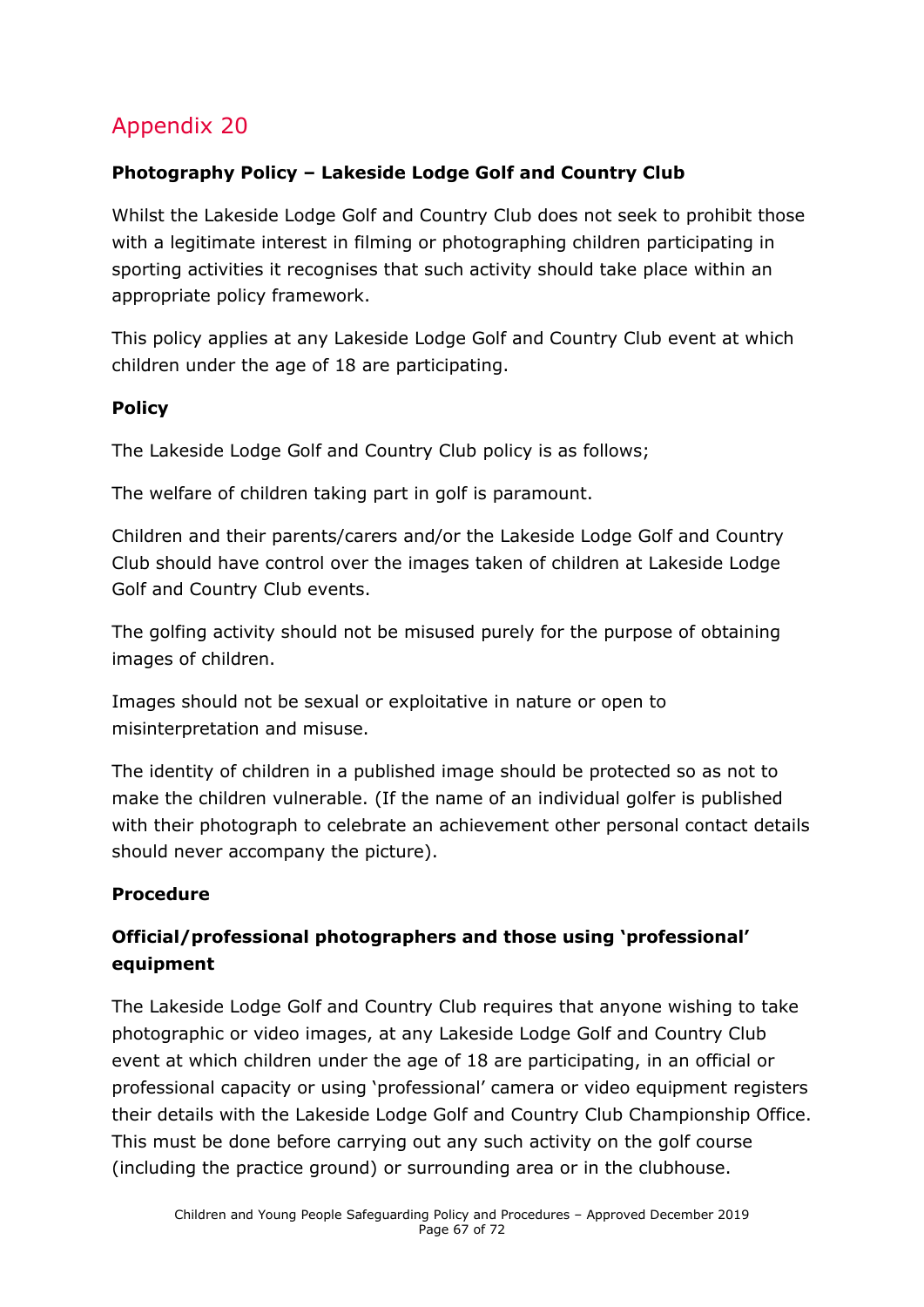Once registered an identification label will be issued as confirmation of registration. Anyone found using photographic or video equipment without an appropriate identification label will be questioned.

The Lakeside Lodge Golf and Country Club reserves the right to refuse to grant permission to take photographic or video images if it sees fit.

Photographers must obtain consent from parents to take and use their child's image.

#### **Parents/carers/family members of competitors**

Parents, carers and family members taking occasional informal photographs with mobile devices of their own child, ward or family member at a Lakeside Lodge Golf and Country Club event do not need to register their details with the Lakeside Lodge Golf and Country Club.

If such photographs include other children (eg at a prize presentation) they should not be publicly displayed or published on social media unless the prior permission of the parents/carers of all the children in the photographs has been obtained.

#### **Concerns**

If competitors or parents have any concerns they should raise them by contacting the Lakeside Lodge Golf and Country Club Championship Office immediately.

The Lakeside Lodge Golf and Country Club will notify the relevant authorities should it have any doubts as to the authenticity of any individual taking photographs.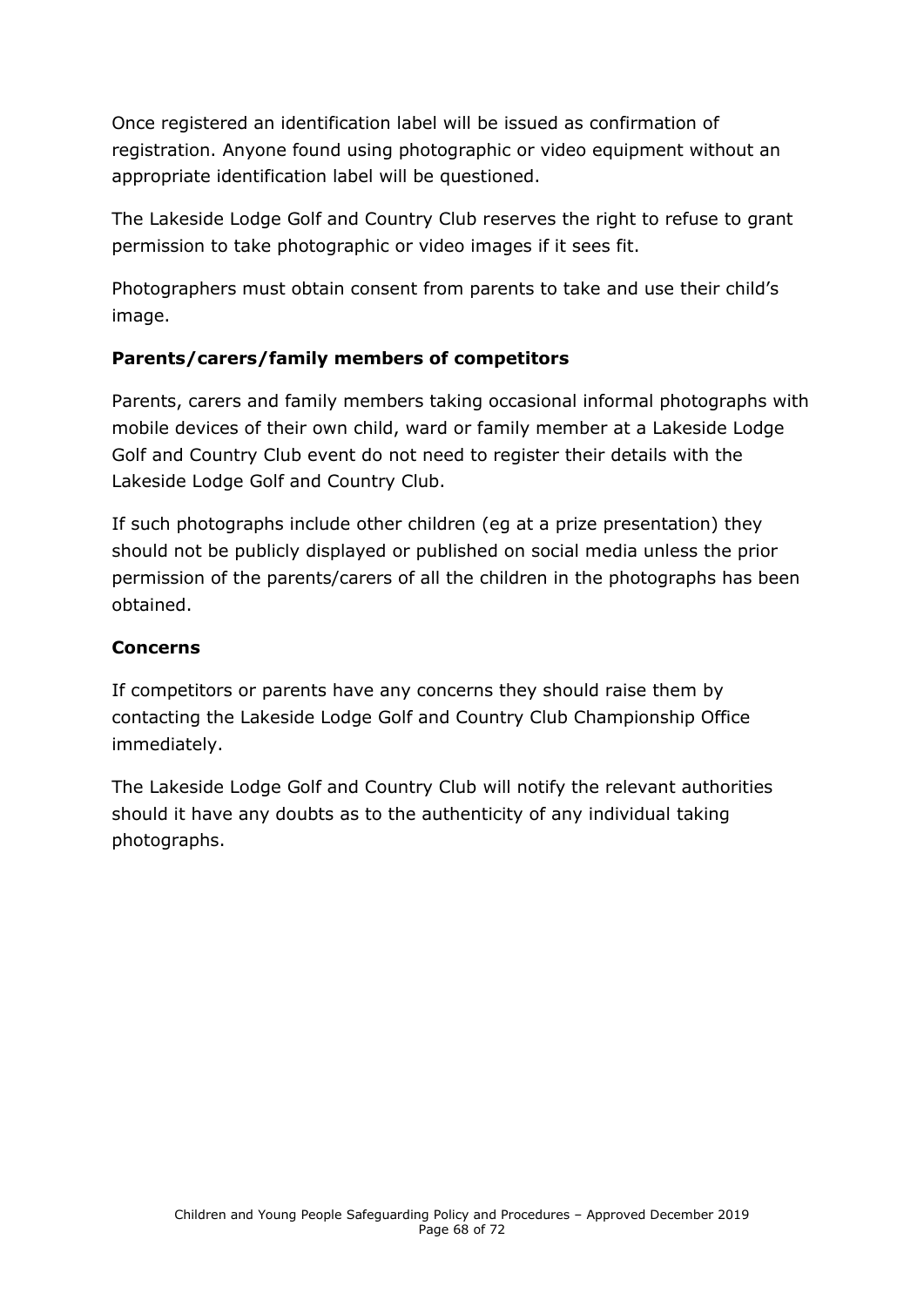#### **Anti-bullying policy – Lakeside Lodge Golf and Country Club**

#### **The Lakeside Lodge Golf and Country Club will:**

- recognise its duty of care and responsibility to safeguard all participants from harm
- promote and implement this anti-bullying policy in addition to our safeguarding policy and procedures
- seek to ensure that bullying behaviour is not accepted or condoned
- require all members of the Lakeside Lodge Golf and Country Club to be given information about, and sign up to, this policy
- take action to investigate and respond to any alleged incidents of bullying
- encourage and facilitate children and young people to play an active part in developing and adopting a code of conduct to address bullying
- ensure that staff, volunteers and coaches are given access to information, guidance and/or training on bullying.

#### **Each participant, coach, volunteer or official will:**

- respect every child's need for, and rights to, a play environment where safety, security, praise, recognition and opportunity for taking responsibility are available
- respect the feelings and views of others
- recognise that everyone is important and that our differences make each of us special and should be valued
- show appreciation of others by acknowledging individual qualities, contributions and progress
- be committed to the early identification of bullying, and prompt and collective action to deal with it
- ensure safety by having rules and practices carefully explained and displayed for all to see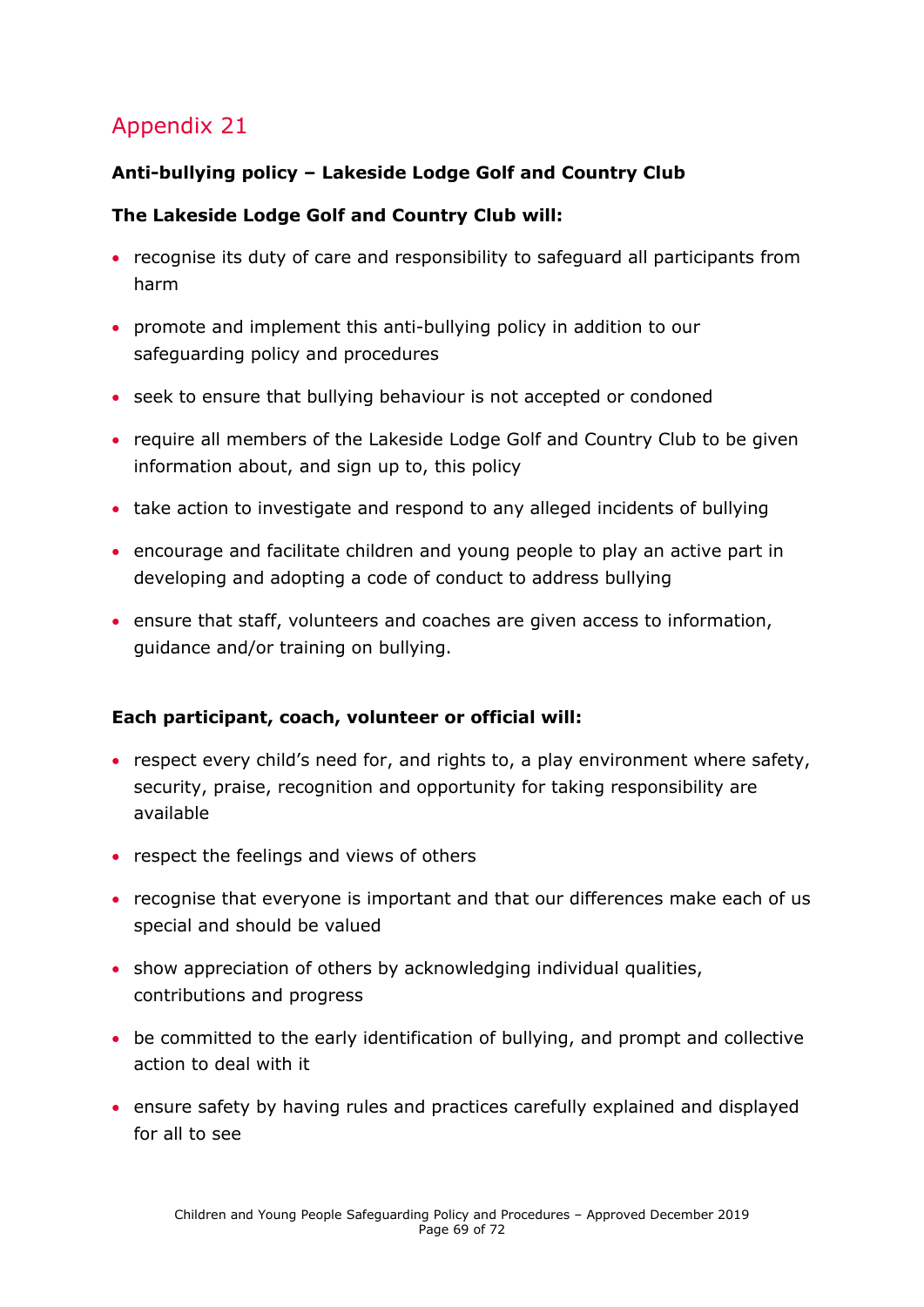• report incidents of bullying they see – by doing nothing you are condoning bullying.

#### **Bullying**

- all forms of bullying will be addressed
- everybody in the Lakeside Lodge Golf and Country Club has a responsibility to work together to stop bullying
- bullying can include online as well as offline behaviour
- bullying can include:
	- physical pushing, kicking, hitting, pinching etc.
	- name calling, sarcasm, spreading rumours, persistent teasing and emotional torment through ridicule, humiliation or the continual ignoring of individuals
	- posting of derogatory or abusive comments, videos or images on social network sites
	- racial taunts, graffiti, gestures, sectarianism sexual comments, suggestions or behaviour
	- unwanted physical contact
- children with a disability, from ethnic minorities, young people who are gay or lesbian, or those with learning difficulties are more vulnerable to this form of abuse and are more likely to be targeted.

#### **Support to the child**

- children should know who will listen to and support them
- systems should be established to open the door to children wishing to talk about bullying or any other issue that affects them
- potential barriers to talking (including those associated with a child's disability or impairment) need to be identified and addressed at the outset to enable children to approach adults for help
- children should have access to helpline numbers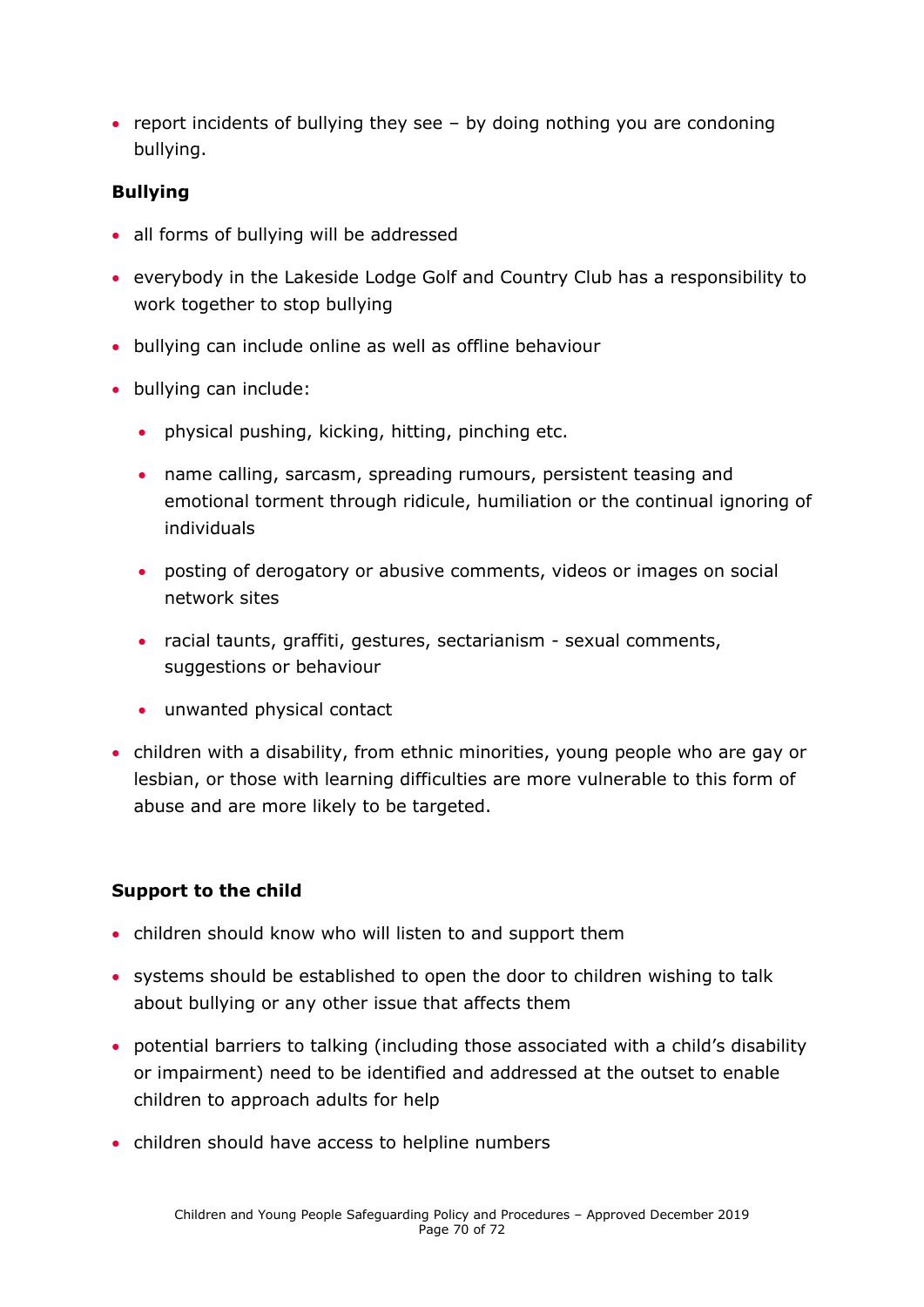- anyone who reports an incident of bullying will be listened to carefully and be supported
- any reported incident of bullying will be investigated objectively and will involve listening carefully to all those involved
- children being bullied will be supported and assistance given to uphold their right to play and live in a safe environment which allows their healthy development
- those who bully will be supported and encouraged to stop bullying
- sanctions for those bullying others that involve long periods of isolation, or which diminish and make individuals look or feel foolish in front of others, will be avoided.

#### **Support to the parents/carers**

- parents/carers to be advised on Lakeside Lodge Golf and Country Club bullying policy and practice
- any incident of bullying will be discussed with the child's parents/carers
- parents/carers will be consulted on action to be taken (for both victim and bully) and agreements made as to what action should be taken
- information and advice on coping with bullying will be made available
- support should be offered to the parents/carers including information on other agencies or support lines.

#### **Useful contacts**

Lakeside Lodge Golf and Country Club Welfare Officer – Amy Campbell Email – [info@lakeside-lodge.co.uk](mailto:info@lakeside-lodge.co.uk) Tel – 01487 740540

NSPCC Helpline 0808 800 5000

ChildLine 0800 1111 / [www.childline.org.uk](http://www.childline.org.uk/)

Kidscape [www.kidscape.org.uk](http://www.kidscape.org.uk/)

Anti-Bullying Alliance [www.antibullyingalliance.org.uk](http://www.antibullyingalliance.org.uk/)